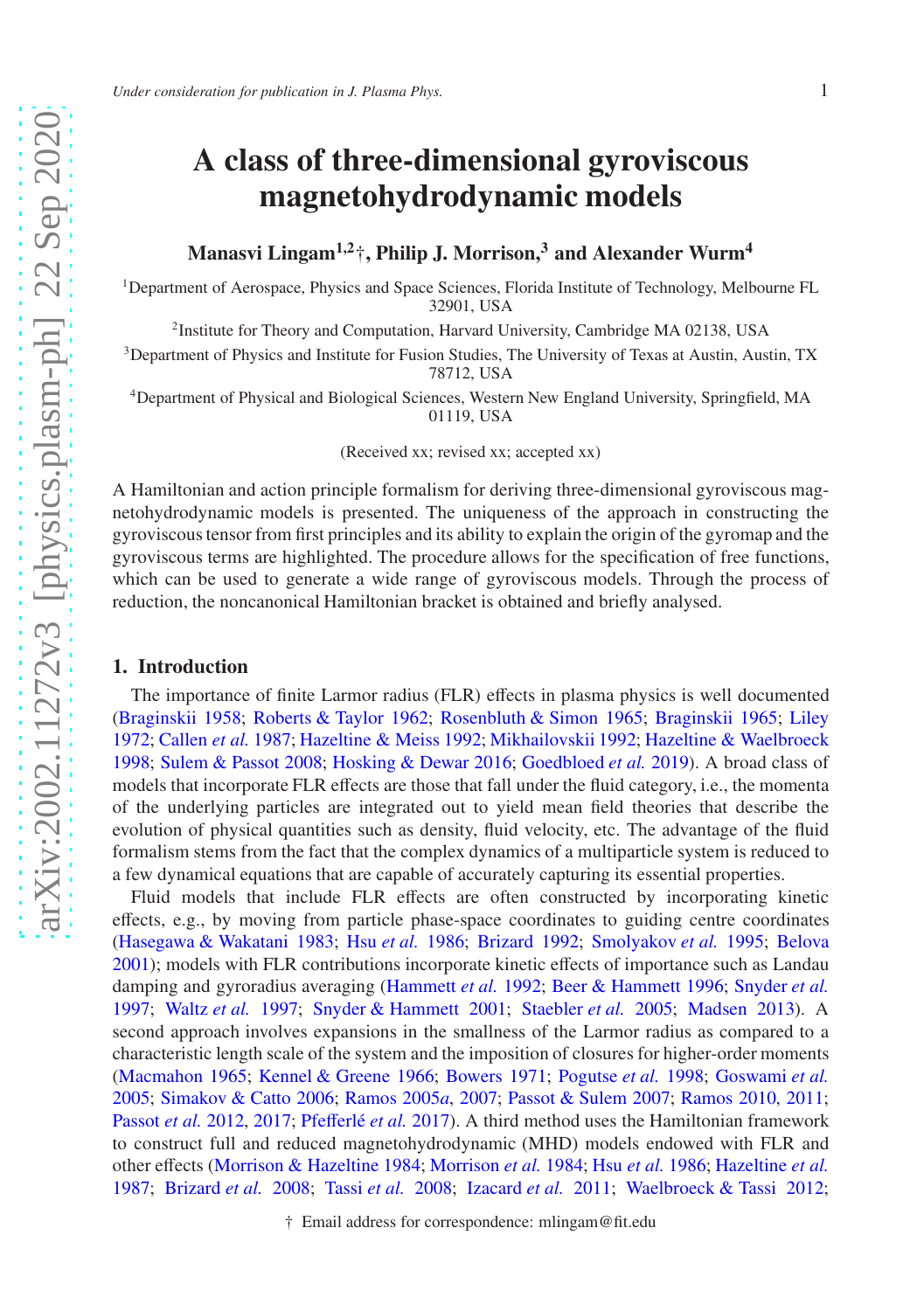[Comisso](#page-20-2) *et al.* [2013;](#page-20-2) [Lingam & Morrison 2014;](#page-22-3) [Lingam 2015](#page-22-4)*b*,*[c](#page-22-5)*; [Passot](#page-23-6) *et al.* [2018\)](#page-23-6). One of the chief advantages of Hamiltonian methods, as explained in the forthcoming sections, is that they are amenable to the extraction of naturally conserved quantities (the Casimirs) and analysing equilibria and stability.

The Hamiltonian formalism is deeply entwined with its twin approach, building models from an action principle - together, we will refer to them as the Hamiltonian and action principle (HAP) approach.[†](#page-1-0) The HAP formalism has a long history in fluid dynamics and plasma physics - examples of seminal publications prior to the 20th century include [Lagrange](#page-22-6) [\(1789\)](#page-22-6); [Clebsch](#page-20-3) [\(1857\)](#page-20-3); [von Helmholtz](#page-25-4) [\(1858\)](#page-25-4); [Clebsch](#page-20-4) [\(1859\)](#page-20-4); [Hanke](#page-21-11) [\(1861\)](#page-21-11); [Kirchho](#page-22-7)ff [\(1876\)](#page-22-7).[‡](#page-1-1) A summary of modern developments in this area can be found in the reviews by [Serrin](#page-24-13) [\(1959](#page-24-13)); [Truesdell & Toupin](#page-25-5) [\(1960\)](#page-25-5); [Seliger & Whitham](#page-24-14) [\(1968\)](#page-24-14); [Arnold](#page-19-6) [\(1978\)](#page-19-6); [Morrison](#page-23-7) [\(1982\)](#page-23-7); [Holm](#page-21-12) *et al.* [\(1985\)](#page-21-12); [Morrison](#page-23-8) [\(1998](#page-23-8)); [Arnold & Khesin](#page-19-7) [\(1998](#page-19-7)); [Morrison](#page-23-9) [\(2005](#page-23-9)); [Holm](#page-21-13) [\(2008\)](#page-21-13); [Morrison](#page-23-10) [\(2009](#page-23-10)); [Lingam](#page-22-8) [\(2015](#page-22-8)*d*); [Sudarshan & Mukunda](#page-24-15) [\(2016\)](#page-24-15); [Morrison](#page-23-11) [\(2017\)](#page-23-11); [Tassi](#page-25-6) [\(2017\)](#page-25-6); [Webb](#page-25-7) [\(2018\)](#page-25-7).

Using the action formalism has many advantages. For a starter, each term in the action has a clear physical meaning, which is not always the case when equations of motion have been derived using phenomenological or *ad hoc* assumptions. Another advantage is that theories derived from action principles are naturally energy conserving. In some cases, equations of motion that had not been derived using the HAP formalism were erroneously believed to conserve energy (see e.g. [Scott 2005,](#page-24-16) [2007](#page-24-17); [Tronci](#page-25-8) *et al.* [2014;](#page-25-8) [Kimura & Morrison](#page-22-9) [2014\)](#page-22-9). In addition, by performing an appropriate Legendre transformation, one can recover the Hamiltonian formalism, which is endowed with several advantages of its own. For a review of action principles in MHD models, we refer the reader to [Newcomb](#page-23-12) [\(1962](#page-23-12)); [Holm](#page-21-14) *et al.* [\(1998\)](#page-21-14); [Morrison](#page-23-10) [\(2009\)](#page-23-10); [Lingam](#page-22-8) [\(2015](#page-22-8)*d*); [Webb](#page-25-7) [\(2018\)](#page-25-7) and for the Hamiltonian formalism to [Morrison & Greene](#page-23-13) [\(1980\)](#page-23-13); [Morrison](#page-23-7) [\(1982\)](#page-23-7); [Holm](#page-21-12) *et al.* [\(1985\)](#page-21-12); [Morrison](#page-23-8) [\(1998,](#page-23-8) [2005\)](#page-23-9); [Tassi](#page-25-6) [\(2017\)](#page-25-6). In particular, we mention its significance in studying symmetric MHD and its properties [\(Andreussi](#page-19-8) *et al.* [2010,](#page-19-8) [2012,](#page-19-9) [2013,](#page-19-10) [2016\)](#page-19-11), and in constructing and analysing reduced MHD models [\(Morrison & Hazeltine 1984;](#page-23-4) [Hazeltine](#page-21-9) *et al.* [1987](#page-21-9); [Kuvshinov](#page-22-10) *et al.* [1994;](#page-22-10) [Krommes & Kolesnikov 2004;](#page-22-11) [Waelbroeck](#page-25-9) *et al.* [2009;](#page-25-9) [Tassi](#page-25-10) *et al.* [2010](#page-25-10)*b*,*[a](#page-25-11)*; [Waelbroeck & Tassi](#page-25-3) [2012;](#page-25-3) [Keramidas Charidakos](#page-22-12) *et al.* [2015;](#page-22-12) [Tassi](#page-25-12) *et al.* [2018](#page-25-12); [Tassi 2019](#page-25-13)).

Earlier we outlined different methods by which FLR effects can be incorporated into fluid models. It is worth noting that the Hamiltonian methods invoke the use of an interesting device - the gyromap, which was discovered in [Morrison](#page-23-5) *et al.* [\(1984\)](#page-23-5) and subsequently employed in the likes of [Hazeltine](#page-21-9) *et al.* [\(1987\)](#page-21-9) and [Izacard](#page-21-10) *et al.* [\(2011\)](#page-21-10). The gyromap is essentially a noncanonical transformation that maps the phase space to itself, and its chief advantage stems from the fact that it renders the noncanonical bracket of the gyroviscous MHD model identical to that of classical ideal MHD bracket [\(Morrison & Greene 1980\)](#page-23-13) when expressed in terms of the new set of noncanonical variables; we will elaborate upon this point later in the paper.[¶](#page-1-2) The origin of the gyromap was not properly understood until an action principle analysis in [Morrison](#page-23-14) *et al.* [\(2014\)](#page-23-14) was applied to a specific two-dimensional model, which assumed a particular ansatz for the internal energy and the gyromap. In this paper, we generalize the work of [Morrison](#page-23-14) *et al.*

<span id="page-1-2"></span>¶ The gyromap is a coordinate change from one set of dynamical variables to another. Its origin and usefulness will be expounded in Section [6.](#page-12-0)

<span id="page-1-0"></span><sup>†</sup> We intend this abbreviation to encompass all of the forms of action principles (Hamilton's principle, the phase space action, various constrained variational principles, etc.) and both canonical and noncanonical Hamiltonian descriptions. The HAP approaches of the present paper are Hamilton's principle yielding Lagrange's equations, which is here trivially related to the phase space action, the canonical Hamiltonian formulation in the Lagrange variable description, and the noncanonical Eulerian variable description.

<span id="page-1-1"></span><sup>‡</sup> Augustin-Louis Cauchy presented a Lagrangian formulation of three-dimensional incompressible hydrodynamics in a seminal, albeit forgotten, work in 1815 [\(Frisch & Villone 2014](#page-20-5)); see also [Frisch](#page-20-6) *et al.* [\(2017](#page-20-6)).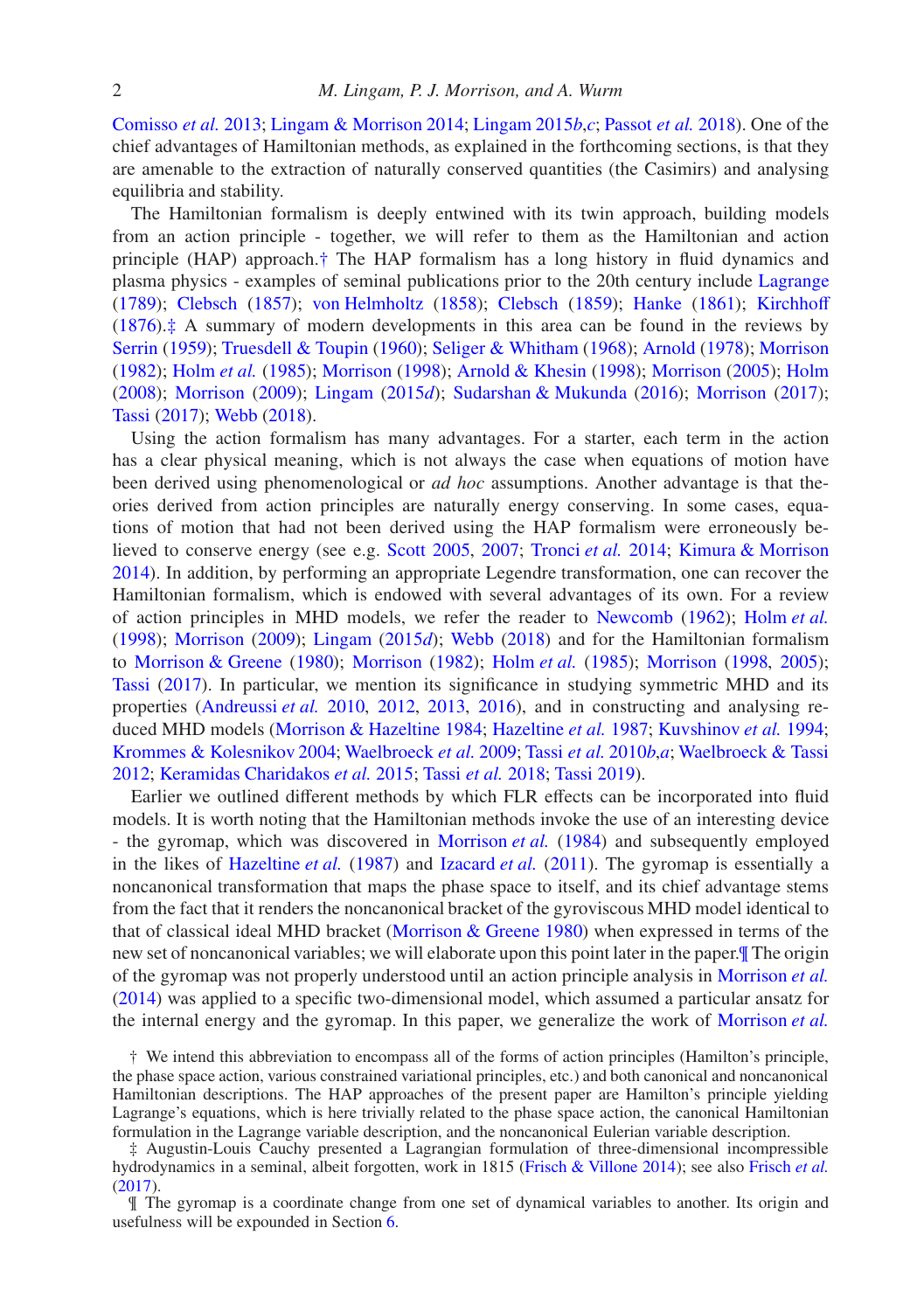[\(2014\)](#page-23-14) to three dimensions, and present generic results in terms of freely specifiable functions. Furthermore, when we choose a particular ansatz for our FLR fluid model, we will use the physical principles of Larmor gyration to motivate the choice in detail. We will refer to this magnetofluid model as gyroviscous magnetohydrodynamics (GVMHD).

The paper is organized as follows. In Section [2,](#page-2-0) we outline the necessary tools for carrying out an action formulation of three-dimensional GVMHD. Then we proceed to build the action in Section [3,](#page-4-0) where we motivate the reasoning behind the gyroviscous term. In Section [4,](#page-7-0) the relevant equations of motion are presented and a particular choice of the gyroviscous ansatz is constructed. In Section [6,](#page-12-0) we present the equivalent Hamiltonian formalism of this model. In Section [6.2,](#page-14-0) we derive the gyroviscous MHD bracket and highlight the differences, compared with three-dimensional ideal MHD. Finally, we summarize our results in Section [7.](#page-15-0) Some of the salient auxiliary calculations are presented in the Appendices.

# <span id="page-2-0"></span>2. The Lagrangian-variable approach to the action principle

In the first part of this section, we briefly describe Hamilton's principle of stationary action. In the second part, we highlight and outline the Lagrangian picture, and present a systematic methodology for moving to the more commonly used Eulerian picture.

# 2.1. *Hamilton's principle of stationary action*

The process involved in constructing the action for fluid models has been well-known since [Lagrange](#page-22-6) [\(1789\)](#page-22-6). Once the generalized coordinates  $q_k(t)$  are chosen, where *k* runs over all possible degrees of freedom, the action is determined via

$$
S[q] = \int_{t_0}^{t_1} dt \, L(q, \dot{q}, t), \tag{2.1}
$$

with *L* representing the Lagrangian. It must be noted that *S* is a "functional", i.e., its domain and range are functions and real numbers respectively. Hamilton's principle states that that the equations of motion are the extrema of the action, i.e., we require  $\delta S[q]/\delta q^k = 0$ , where the functional derivative is defined as follows

$$
\delta S[q; \delta q] = \left. \frac{dS[q + \epsilon \delta q]}{d\epsilon} \right|_{\epsilon=0} =: \left\langle \frac{\delta S[q]}{\delta q^i}, \delta q^i \right\rangle. \tag{2.2}
$$

The continuum version is very similar to the discrete case since the discrete index *k* is replaced by a continuous one, which we denote by *a*. The coordinate *q* is a function of *a* and *t*, and tracks the location of a fluid particle labelled by *a*. We also note the following important quantities which are used throughout the paper: the deformation matrix  $\partial q^i / \partial a^j =: q^i_{,j}$  and the corresponding determinant, the Jacobian,  $\mathcal{J} := \det(q^i_{,j})$ . The volume evolves in time via

<span id="page-2-1"></span>
$$
d^3q = \mathcal{J}d^3a\,,\tag{2.3}
$$

and the area is governed by

<span id="page-2-2"></span>
$$
(d^2q)_i = \mathcal{J}a^j_{,i}(d^2a)_j, \tag{2.4}
$$

where  $\mathcal{J}a^j$  $\int_{i}^{j}$  is the transpose of the cofactor matrix of  $q_i^j$  $\int_{i}^{j}$ . The quantities and the relations introduced above can be used to generate a wide range of identities. One can find a detailed discussion of these, for example, in [Serrin](#page-24-13) [\(1959\)](#page-24-13); [Morrison](#page-23-8) [\(1998\)](#page-23-8); [Bennett](#page-19-12) [\(2006](#page-19-12)).

#### 2.2. *Two representations: the Lagrangian and the Eulerian points of view*

<span id="page-2-3"></span>The Lagrangian position *q* evolves in time and is entirely characterized by its label *a*. But the fluid parcels are not solely determined by the position alone; they can also carry with them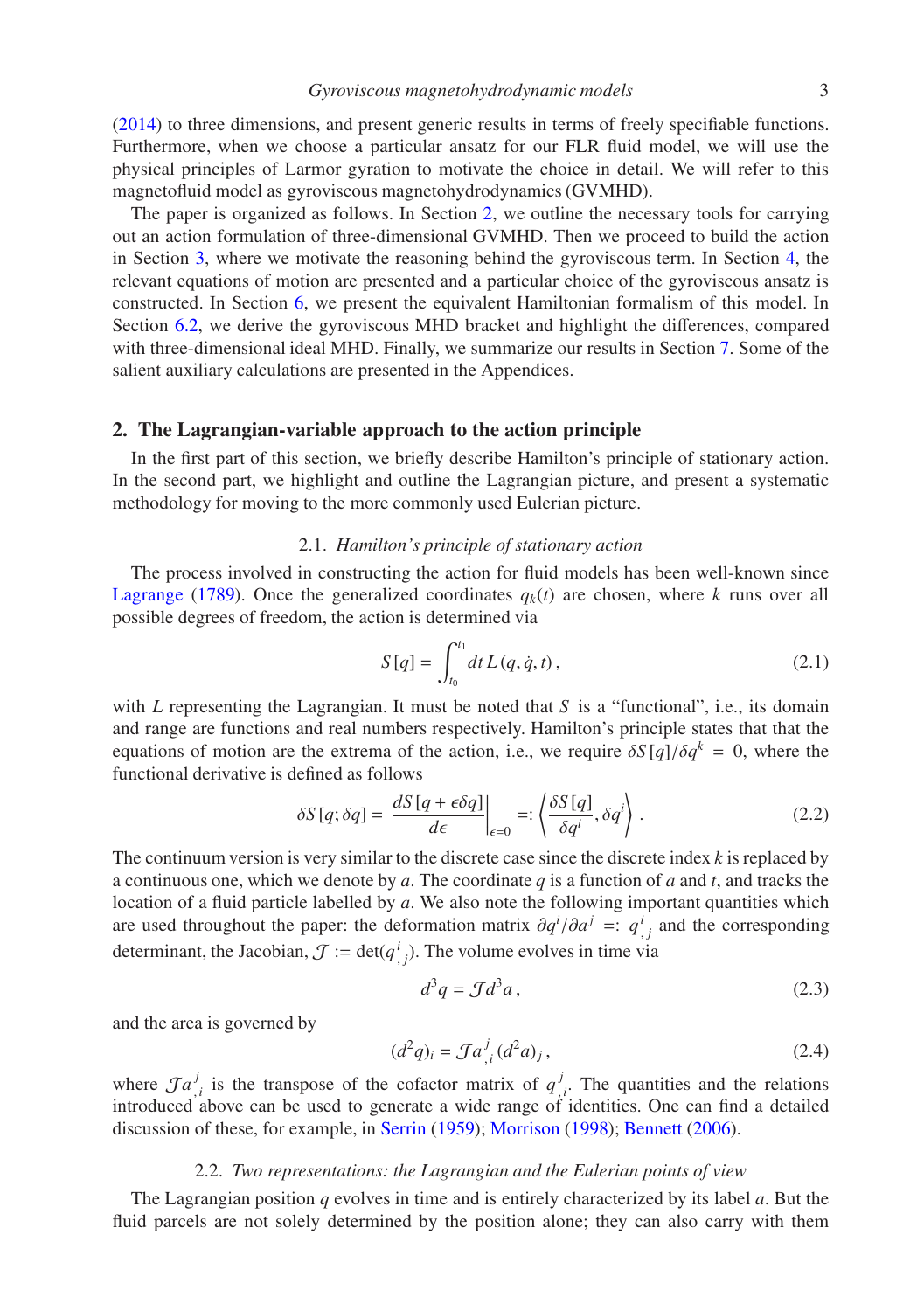a certain density, entropy, and magnetic field. As the fluid moves along its trajectory, these quantities are also transported along with it, and are consequently characterized only by the label *a* as well. We will refer to these quantities as *attributes*. As the label *a* is independent of time, these attributes serve as Lagrangian constants of motion. The subscript 0 will be used to label the attributes, in order to distinguish them from their Eulerian counterparts.

Let us now consider the Eulerian picture. All Eulerian fields depend on the position  $\mathbf{r}$  :=  $(x<sup>1</sup>, x<sup>2</sup>, x<sup>3</sup>)$  and time *t*, which can both be measured in the laboratory. As a result, we shall refer to these fields as *observables*. Moving from the Eulerian to Lagrangian viewpoint and *vice versa* is accomplished with the Lagrange-Euler maps which we describe below in more detail.

The Eulerian velocity field  $\mathbf{v}(\mathbf{r}, t)$  is the velocity of the fluid element at a location  $\mathbf{r}$  and time *t*. If we seek to preserve the equivalence of the Lagrangian and Eulerian pictures, this must also equal  $\dot{q}(a, t)$ . As a result, it is evident that we require  $\dot{q}(a, t) = v(r, t)$ , where the dot indicates that the time derivative is obtained at fixed label a. However, there is a discrepancy since the lefthand side is a function of a and *t*, while the right-hand side involves r and *t*. This conundrum is resolved by noting that the fluid element is at  $\bf{r}$  in the Eulerian picture, and at  $\bf{q}$  in the Lagrangian one. Hence, we note that  $\mathbf{r} = \mathbf{q}(\mathbf{a}, t)$ , which implies that  $\mathbf{a} = \mathbf{q}^{-1}(\mathbf{r}, t) =: \mathbf{a}(\mathbf{r}, t)$  upon inversion. As a result, our final Lagrange-Euler map for the velocity is

$$
\mathbf{v}(\mathbf{r},t) = \dot{\mathbf{q}}(\mathbf{a},t)|_{\mathbf{a}=\mathbf{a}(\mathbf{r},t)} .
$$
 (2.5)

Now we consider the attributes defined earlier, which we have noted are carried along by the fluid. The first attribute is the entropy of the fluid particle, which we shall label *s*<sub>0</sub>. For ideal fluids, one expects the entropy to remain constant along the fluid trajectory. In other words, the Eulerian specific entropy  $s(\mathbf{r}, t)$  must also remain constant throughout, implying that  $s = s_0$ . Apart from entropy, the magnetic stream function  $\psi$  for two-dimensional gyroviscous MHD [\(Andreussi](#page-19-10) *et al.*) [2013;](#page-19-10) [Morrison](#page-23-14) *et al.* [2014](#page-23-14)) also obeys this property.

Next, we can consider attributes which obey a conservation law similar to the density. The conservation law in this case is that of mass conservation. The attribute is denoted by  $\rho_0(\mathbf{a})$  and the observable by  $\rho(\mathbf{r}, t)$ . The statement of mass conservation in a given (infinitesimal) volume amounts to  $\rho(\mathbf{r}, t)d^3r = \rho_0(\mathbf{a})d^3a$ . Using Eq. [\(2.3\)](#page-2-1) we obtain  $\rho_0 = \rho \mathcal{J}$ . As a result, we have found the Lagrange-Euler map for ρ. There exist other attribute-observable pairs in the literature, which also possess similar conservation laws, such as the entropy density.

In the case of magnetofluid models, it is often advantageous to introduce the magnetic field attribute  $B_0(a)$ . In the case of ideal magnetofluid models, the conservation law of frozen-in magnetic flux is applicable. In algebraic terms, this amounts to  $\mathbf{B} \cdot \mathbf{d}^2 \mathbf{r} = \mathbf{B}_0 \cdot \mathbf{d}^2 \mathbf{a}$ , and from Eq. [\(2.4\)](#page-2-2) we obtain  $\mathcal{J}B^i = q^i_{,j}B^j_0$ 0 .

In all of the above expressions, the picture is still incomplete since we need to remove the **a**dependence of the attributes. In a manner similar to that undertaken for the velocity, we evaluate the attributes at  $\mathbf{a} = \mathbf{q}^{-1}(\mathbf{r}, t) =: \mathbf{a}(\mathbf{r}, t)$ . This completes our prescription, and one can fully determine the observables once we are provided the attributes in conjunction with the Lagrangian coordinate q.

We may also represent the Lagrange-Euler map in an integral form, which permits a more intuitive interpretation. We shall start with the assumption that the attribute-observable relations are found via appropriate conservation laws. We have stated before that one moves from the Lagrangian to the Eulerian picture by 'plucking out' the fluid element that happens to be at the Eulerian observation point *r* at time *t*. Such a process is accomplished mathematically via the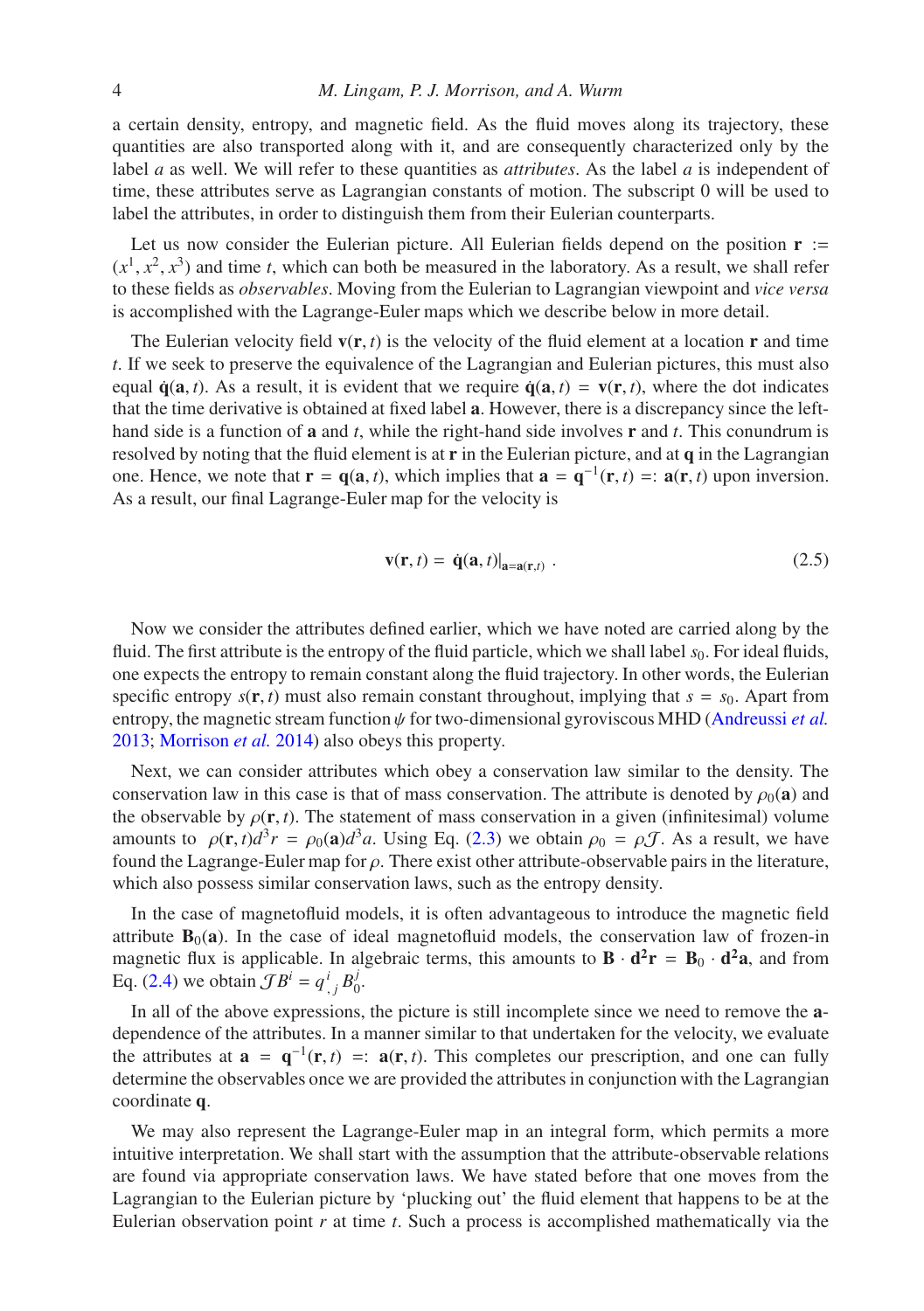delta function  $\delta(\mathbf{r} - \mathbf{q}(\mathbf{a}, t))$ . For instance, we see that the density can be treated as follows:

<span id="page-4-2"></span>
$$
\rho(\mathbf{r},t) = \int_{D} d^{3} a \rho_{0}(\mathbf{a}) \delta(\mathbf{r} - \mathbf{q}(\mathbf{a},t))
$$

$$
= \frac{\rho_{0}}{\mathcal{J}}\Big|_{\mathbf{a} = \mathbf{a}(\mathbf{r},t)}.
$$
(2.6)

Further below, we will also use a new variable, the canonical momentum density  $M<sup>c</sup>$  $(M_1^c, M_2^c, M_3^c)$ , which is related to its Lagrangian counterpart via

<span id="page-4-1"></span>
$$
\mathbf{M}^{c}(\mathbf{r},t) = \int_{D} d^{3} a \, \mathbf{\Pi}(\mathbf{a},t) \, \delta(\mathbf{r} - \mathbf{q}(\mathbf{a},t))
$$

$$
= \left. \frac{\mathbf{\Pi}(\mathbf{a},t)}{\mathcal{J}} \right|_{\mathbf{a} = \mathbf{a}(\mathbf{r},t)}.
$$
(2.7)

For ideal MHD, the canonical momentum density is  $\Pi(a, t) = (T_1, T_2, T_3) = \rho_0 \dot{q}$ . It is worth noting that  $\Pi(a, t)$  can be found from the Lagrangian through  $\Pi(a, t) = \delta L/\delta \dot{a}$  and does not necessarily equal  $\rho_0 \dot{q}$  in general. One can also construct such integral relations for the entropy and the magnetic field. We refer the reader to [Morrison](#page-23-14) *et al.* [\(2014](#page-23-14)) for a more detailed discussion along these lines.

# <span id="page-4-0"></span>3. Action principle for a generic magnetofluid

The first part of this section is devoted to a brief description of the procedure outlined in [Morrison](#page-23-10) [\(2009\)](#page-23-10); [Morrison](#page-23-14) *et al.* [\(2014\)](#page-23-14) for constructing action principles for magnetofluid models. Some of the advantages have been highlighted in the introduction, and others can be found in, for example, [Morrison](#page-23-10) [\(2009\)](#page-23-10); [Morrison](#page-23-14) *et al.* [\(2014\)](#page-23-14). Then, we proceed to construct our action and motivate our choice of terms along the way.

#### 3.1. *The general action*

The domain of integration  $D$  is chosen to be a subset of  $\mathbb{R}^3$ . Central to our formulation is the Lagrangian coordinate  $q: D \to D$ , which we shall assume to be a well-behaved function with the required smoothness, invertibility, etc. Next we need to specify our set of observables, or alternatively our set of attributes. For our models, we work with  $\mathfrak{E} = \{v, \rho, \sigma, B\}$  where  $\sigma = \rho s$  is the entropy density. Finally, we shall impose the *Eulerian closure principle*, which is necessary for our model to be 'Eulerianizable.' Mathematically, this principle amounts to the action being fully expressible in terms of the Eulerian observables. Physically, the principle states that our theory must be solely describable in terms of physically meaningful quantities, the observables, and must also give rise to equations of motion in terms of these observables. As a result, we require our action to be given via

$$
S[\mathbf{q}] := \int_{T} dt \int_{D} d^{3} a \mathcal{L}(\mathbf{q}, \dot{\mathbf{q}}, \partial \mathbf{q}/\partial \mathbf{a}) =: \bar{S}[\mathfrak{E}].
$$
 (3.1)

As per the Eulerian closure principle, this amounts to finding an action  $\bar{S} = \int_{\mathcal{T}} dt \int_D d^3r \bar{\mathcal{L}}$  in terms of the Eulerian observables. The presence of the bar indicates that the action and the Lagrangian density are expressed solely in terms of the observables.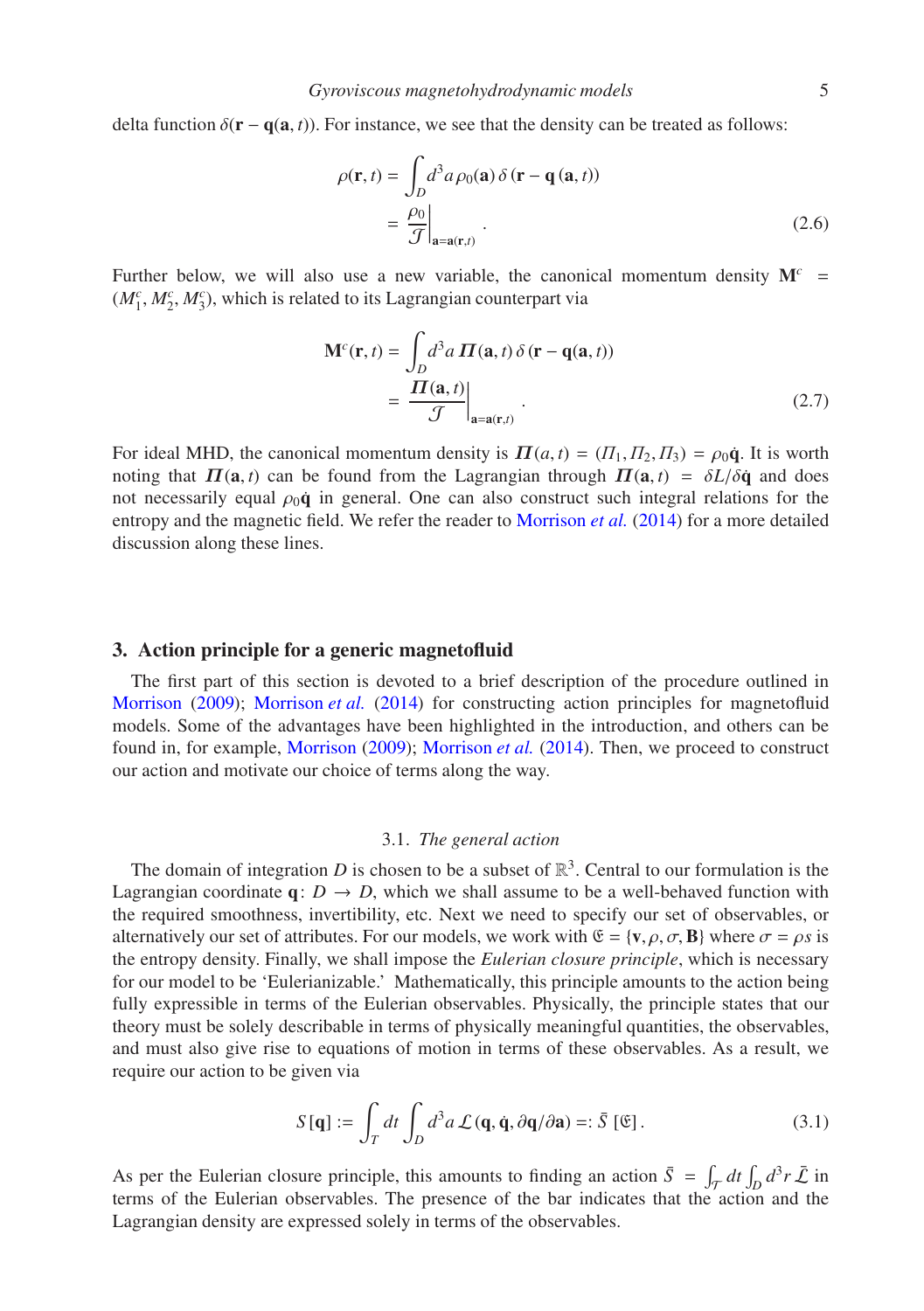#### 3.2. *Constructing the gyroviscous action*

<span id="page-5-1"></span>The first step in the process involves the construction of the kinetic energy, which must also satisfy the closure principle. Using the analogy with particle mechanics, we know that it equals

$$
S_{\text{kin}} := \int_{\mathcal{T}} dt \int_{D} d^3 a \, \frac{1}{2} \rho_0 |\dot{\mathbf{q}}|^2 = \int_{\mathcal{T}} dt \int_{D} d^3 r \, \frac{1}{2} \rho |\mathbf{v}|^2,\tag{3.2}
$$

where the last equality is obtained by using relations outlined in Section [2.2.](#page-2-3)

The internal energy per unit mass is a function of the entropy density and the density, and in Eulerian terms it can be represented by  $U(\rho, \sigma)$ . Using the inverse Lagrange-Euler maps, we can construct the Lagrangian internal energy density accordingly.

<span id="page-5-2"></span>
$$
S_{\text{int}} := \int_{\mathcal{T}} dt \int_{D} d^{3} a \rho_{0} U\left(\frac{\rho_{0}}{\mathcal{T}}, \frac{\sigma_{0}}{\mathcal{T}}\right)
$$

$$
= \int_{\mathcal{T}} dt \int_{D} d^{3} r \rho U(\rho, \sigma), \qquad (3.3)
$$

The next step is the construction of the magnetic energy, and we use the same process outlined for the internal energy, viz. we determine the Eulerian term and obtain the Lagrangian version consequently through the Lagrange-Euler map.

<span id="page-5-3"></span>
$$
S_{\text{mag}} := \int_{\mathcal{T}} \int_{D} d^{3}r \frac{1}{2} |\mathbf{B}|^{2},
$$
  
= 
$$
\int_{\mathcal{T}} dt \int_{D} d^{3}a \frac{1}{2\mathcal{T}} q^{i}_{,j} q^{i}_{,k} B^{j}_{0} B^{k}_{0}.
$$
 (3.4)

The magnetic energy is actually  $|B|^2/8\pi$  in CGS units but we drop the factor of  $4\pi$  henceforth by scaling it away through the adoption of Alfvénic units.

Now we are ready to construct the most important term which will be responsible for the gyroviscosity. The gyroviscous term is taken to be *linear* in q˙ and is given by

$$
S_{\rm gyro} = \int_{\mathcal{T}} dt \int_{D} d^3 a \, \dot{\mathbf{q}} \cdot \boldsymbol{\Pi}^{\star} = \int_{\mathcal{T}} dt \int_{D} d^3 r \, \mathbf{v} \cdot \mathbf{M}^{\star}.
$$
 (3.5)

In other words, we operate under the premise that  $\Pi^*$  is solely a functional of q and *t*. As the Eulerian perspective is inherently endowed with physical variables (e.g., density and magnetic field), we will focus on the Eulerian equivalent of  $\Pi^*$ ; from the Eulerian closure principle we obtain the relation

<span id="page-5-0"></span>
$$
\mathbf{M}^{\star} = \left. \frac{\boldsymbol{\Pi}^{\star}(\mathbf{a}, t)}{\mathcal{J}} \right|_{\mathbf{a} = \mathbf{a}(\mathbf{r}, t)} . \tag{3.6}
$$

The complete action functional is now given by

$$
S = S_{\text{kin}} - S_{\text{int}} - S_{\text{mag}} + S_{\text{gyro}}.\tag{3.7}
$$

The action of  $(3.7)$  is general, but not the most general second-order (in v) action that satisfies the Eulerian closure principle. For example, the term  $S_{kin}$  could be generalized by replacing its integrand with  $\rho_0 G |\dot{q}|^2 / 2|_a = \rho G(\rho, \sigma, B) |\mathbf{v}|^2 / 2$  and the integrand of *S* <sub>int</sub> could be replaced by  $\rho_0 U|_a = \rho U(\rho, \sigma, B)$ , a form that was shown in [Morrison](#page-23-7) [\(1982\)](#page-23-7) to allow for anisotropic pressure. Here both *G* and *U* could be arbitrary functionals (including derivatives) of their arguments. Similarly the term  $S_{\text{mag}}$  could be generalized.

The Eulerian canonical momentum density is defined via [\(2.7\)](#page-4-1), which can be computed by finding the Lagrangian canonical momentum using  $\Pi(\mathbf{a}, t) = \delta L/\delta \dot{\mathbf{q}}$  and Eulerianizing it. Upon doing so, we arrive at the so-called gyromap, a device introduced in [Morrison](#page-23-5) *et al.* [\(1984\)](#page-23-5) as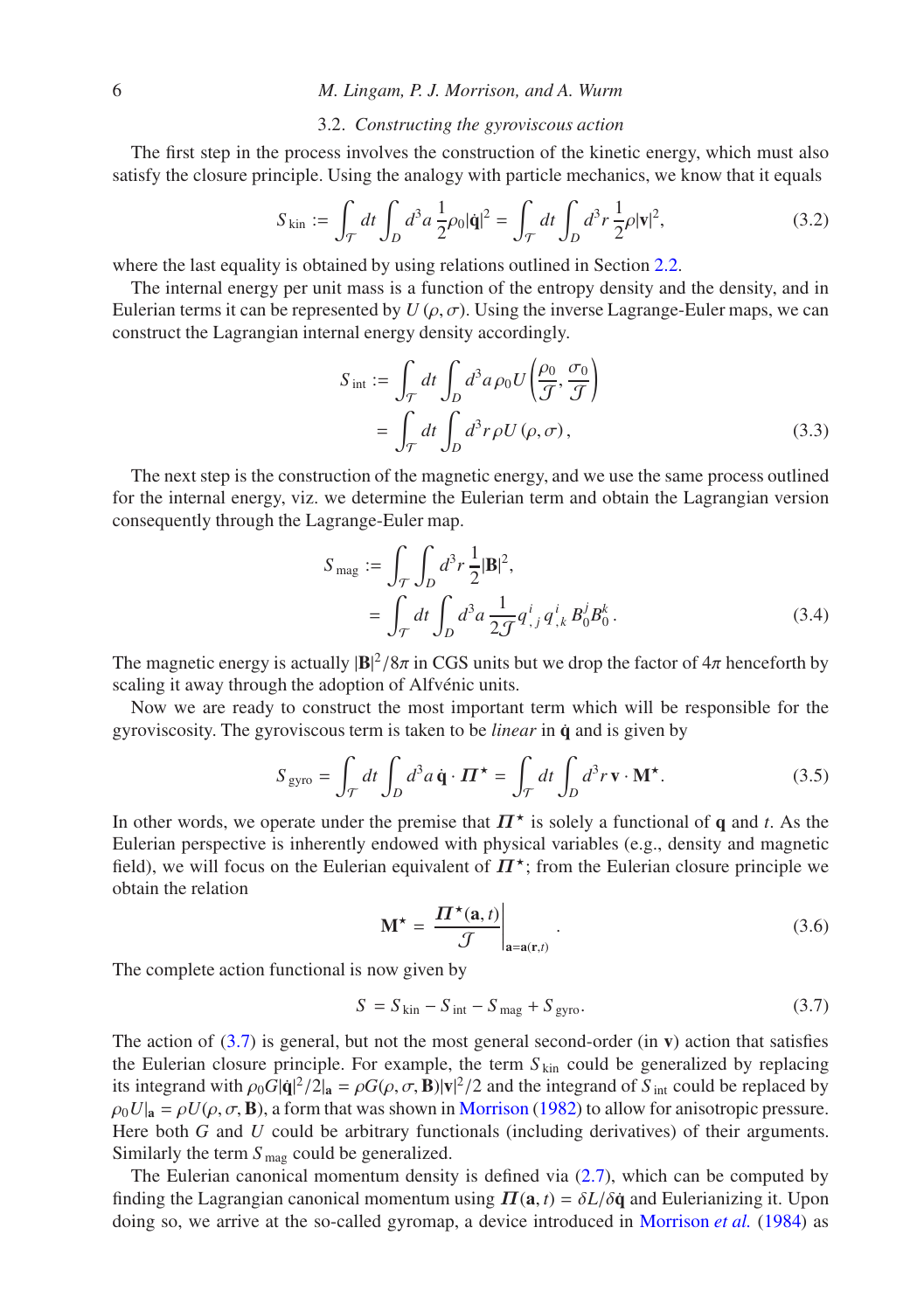*Gyroviscous magnetohydrodynamic models* 7

<span id="page-6-2"></span>follows:

$$
\mathbf{M}^c := \rho \mathbf{v} + \mathbf{M}^\star = \mathbf{M} + \mathbf{M}^\star \,. \tag{3.8}
$$

The benefit of employing the gyromap and its natural origin will be discussed in Section [6](#page-12-0) and further explicated in Appendix [B.](#page-18-0)

So far we have only required  $M^*$  to satisfy the closure principle, i.e., that it be expressible in terms of the subset  $\{\rho, \sigma, \mathbf{B}\}\subset \mathfrak{E}$ , including all possible Eulerian derivatives. Given that  $\mathbf{M}^{\star}$  is a momentum density, arising perhaps from underlying gyration of particles, a natural assumption is that it has the magnetization form

<span id="page-6-0"></span>
$$
\mathbf{M}^{\star} = \nabla \times \mathbf{L}^{\star},\tag{3.9}
$$

i.e., we assume that  $M^*$  is divergence-free. Since we are interested in a gyroviscosity due to gyromotion, this is a physically reasonable assumption. However, one could replace [\(3.9\)](#page-6-0) by a Helmholtz decomposition for a more general collisionless viscosity. The present choice is also motivated in part by the realization in [Morrison](#page-23-5) *et al.* [\(1984\)](#page-23-5) and [Morrison](#page-23-14) *et al.* [\(2014\)](#page-23-14) that this choice is consistent with existing two-dimensional gyroviscous models. Because  $M^*$  has the units of momentum density, from which we see that the quantity  $J^* \propto (q/m)M^*$  resembles a current density. If one assumes that the fluid "particles" possess a finite magnetic moment, it follows that the fluid must have a finite magnetization. In other words, one may identify  $J^{\star}$ with the magnetization current density, which is divergence-free [\(Jackson 1998\)](#page-21-15) and the current through an area depends on flux through a bounding curve. Are other choices possible and do any of them conserve angular momentum? Perhaps an even simpler way of envisioning the ansatz for  $M^{\star}$  is that it must emerge from the gyration of particles. In pictorial terms, this gyration is reminiscent of the effect generated by the curl of a vector field, which motivates our choice of M<sup>\*</sup>. Further grounds for assuming this particular expression are described in [Morrison](#page-23-14) et al. [\(2014,](#page-23-14) Section 5). With this ansatz, evidently  $\nabla \cdot \mathbf{M}^c = \nabla \cdot \mathbf{M}$ , since the second term vanishes. Note that the RHS of this expression appears in the continuity equation, and we see that one could also replace it by the LHS if we operate with  $M^* = \nabla \times L^*$ . Furthermore, dimensional analysis permits the identification of  $L^*$  with the angular momentum density.

As we have reduced the question of determining  $L^*$ , we must ask ourselves as to whether any further simplifications are feasible. Once again, we can resort to physical intuition to gain an idea of what  $L^*$  might look like. Without further special assumptions about the fluid, e.g., it having some intrinsic or extrinsic direction, the vectorial character of  $L^*$  must come from **B** or from the set of gradients of the observables; these and their cross products are the only vectors available. Thus, for example, a general form for  $L^*$  could be composed of a linear combination of these vectors with coefficients dependent on  $\rho$ ,  $\sigma$ , and  $|B|$ . If we assume  $L^*$  constitutes an internal angular momentum density of some kind associated with particle gyration, then it is reasonable to posit that it would tend to align with the magnetic field B. Moreover, in the limit of a large magnetic field, the corresponding gyroradii would become small, owing to which the fluid particle may not be significantly affected by gradients on these scales. Combining the preceding arguments leads to the generic form

<span id="page-6-1"></span>
$$
\mathbf{L}^{\star} = \mathcal{F}\left(\rho, \sigma, |\mathbf{B}| \right) \mathbf{B} \,. \tag{3.10}
$$

In Section [4.2](#page-8-0) we will argue for further specification of the properties of [\(3.10\)](#page-6-1).

With the choice of  $(3.10)$ , the gyroviscous term of the action, expressed in terms of the observables is given by

$$
S_{\text{gyro}} = \int_{\mathcal{T}} dt \int_{D} d^{3} r \mathbf{v} \cdot \nabla \times [\mathbf{B} \mathcal{F}(\rho, \sigma, |\mathbf{B}|)]
$$
  
= 
$$
\int_{\mathcal{T}} dt \int_{D} d^{3} r \mathcal{F} \mathbf{B} \cdot \nabla \times \mathbf{v},
$$
 (3.11)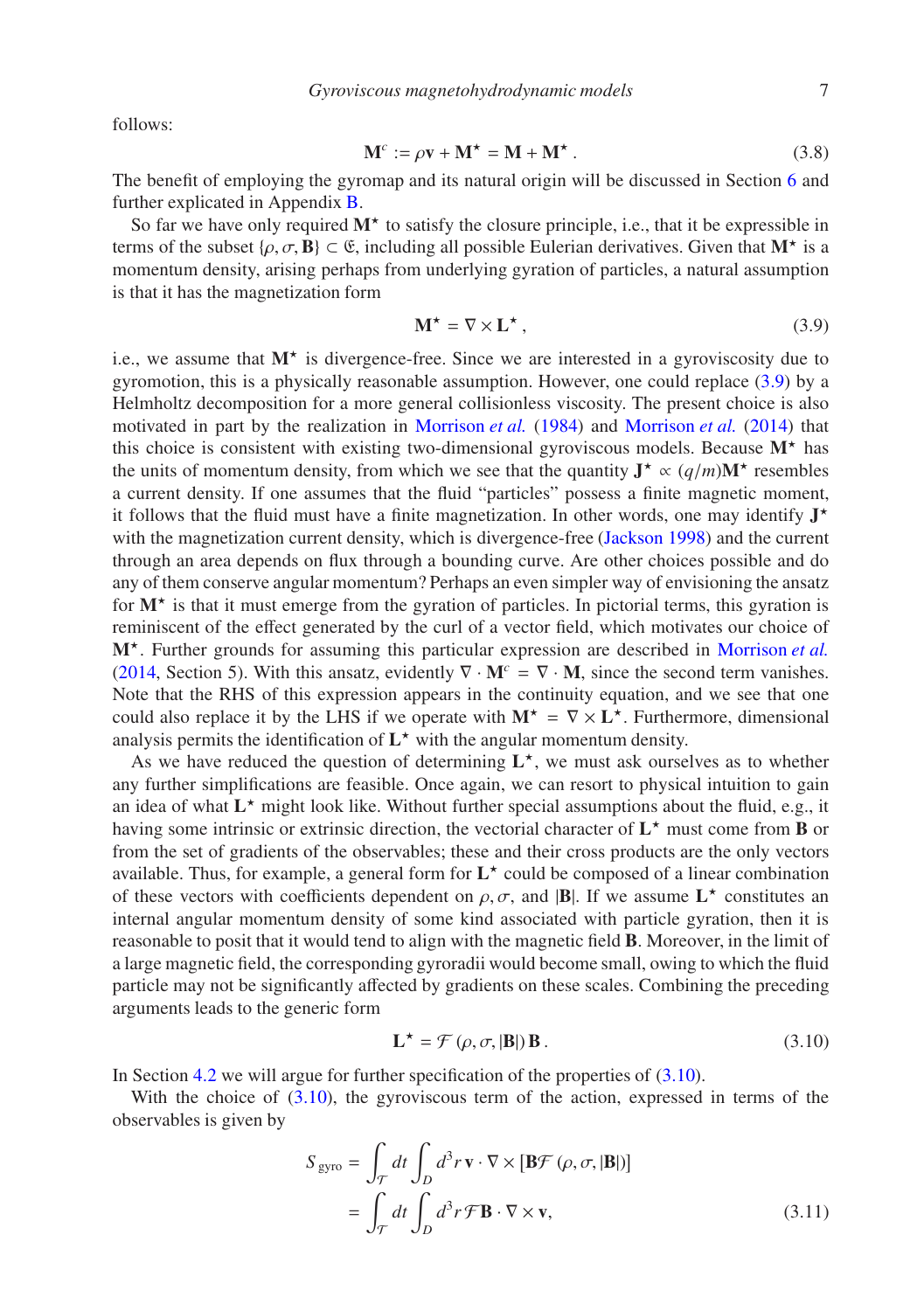where the second equality follows from integrating by parts and neglecting the boundary term. We shall use the latter operation consistently throughout the rest of the paper. Now that we have constructed the gyroviscous term, we note that it is still generic since there is considerable freedom in the choice of  $\mathcal{F}$ .

# <span id="page-7-0"></span>4. The equations of motion and the choice of ansatz

In this section, we shall present the equations of motion and discuss the origin of the gyroviscous terms, and why a specific choice of the free function  $\mathcal F$  emerges in a natural manner.

#### 4.1. *The equations of motion*

The equations for the density, entropy density, and the magnetic field can be determined via the attributes-observables relations defined through the appropriate conservation laws and the Lagrange-Euler maps. The entropy density and the density obey similar laws, given by

<span id="page-7-2"></span>
$$
\frac{\partial \rho}{\partial t} + \nabla \cdot (\rho \mathbf{v}) = 0,\tag{4.1}
$$

<span id="page-7-4"></span>
$$
\frac{\partial \sigma}{\partial t} + \nabla \cdot (\sigma \mathbf{v}) = 0.
$$
\n(4.2)

<span id="page-7-3"></span>The equation governing the magnetic field is

$$
\frac{\partial \mathbf{B}}{\partial t} + \mathbf{B} (\nabla \cdot \mathbf{v}) - (\mathbf{B} \cdot \nabla) \mathbf{v} + (\mathbf{v} \cdot \nabla) \mathbf{B} = 0,
$$
 (4.3)

which can be recast into the more familiar induction equation if  $\nabla \cdot \mathbf{B} = 0$  is satisfied. If the constraint is obeyed, then we obtain

$$
\frac{\partial \mathbf{B}}{\partial t} = \nabla \times (\mathbf{v} \times \mathbf{B}).\tag{4.4}
$$

The dynamical equation for the momentum is derived from  $\delta S = 0$ , and is thus equal to

<span id="page-7-1"></span>
$$
\frac{\partial}{\partial t} \left( \rho v^{k} \right) + \partial_{j} \left[ \rho v^{j} v^{k} + \left( p + \frac{|\mathbf{B}|^{2}}{2} \right) \delta^{jk} - B^{j} B^{k} \right] \n- \partial_{j} \left[ \mathbf{B} \cdot (\nabla \times \mathbf{v}) \left( \rho \frac{\partial \mathcal{F}}{\partial \rho} + \sigma \frac{\partial \mathcal{F}}{\partial \sigma} + |\mathbf{B}| \frac{\partial \mathcal{F}}{\partial |\mathbf{B}|} - \mathcal{F} \right) \delta^{jk} \right] + \partial_{j} \left[ \mathbf{B} \cdot (\nabla \times \mathbf{v}) \left( \frac{\partial \mathcal{F}}{\partial |\mathbf{B}|} \frac{B^{j} B^{k}}{|\mathbf{B}|} \right) \right] \n+ \partial_{j} \left[ \epsilon_{kj} B^{i} \left( \frac{\partial \mathcal{F}}{\partial \rho} \frac{\partial \rho}{\partial t} + \frac{\partial \mathcal{F}}{\partial \sigma} \frac{\partial \sigma}{\partial t} + \frac{\partial \mathcal{F}}{\partial |\mathbf{B}|} \frac{\mathbf{B}}{|\mathbf{B}|} \cdot \frac{\partial \mathbf{B}}{\partial t} \right) \right] + \partial_{j} \left[ \epsilon_{kj} \mathcal{F} \frac{\partial B^{i}}{\partial t} \right] \n- \partial_{j} \left[ \epsilon_{lj} \mathcal{F} B^{l} \left( \partial_{k} v^{i} \right) - \epsilon_{kli} \mathcal{F} B^{j} \left( \partial_{l} v^{i} \right) \right] = 0,
$$
\n(4.5)

where repeated indices indicate summation (as per the Einstein convention), and we have employed the standard relationship between the internal energy and the scalar pressure *p*. We note that Eq. [\(4.5\)](#page-7-1) can be obtained in two different ways from the action. The first is to follow the conventional variation with respect to *q* and obtain it accordingly. The second method involves the use of the procedure outlined in [Frieman & Rotenberg](#page-20-7) [\(1960](#page-20-7)); [Newcomb](#page-23-12) [\(1962\)](#page-23-12) and is described in Appendix [A.](#page-17-0) For our model, Eqs. [\(4.1\)](#page-7-2), Eq. [\(4.2\)](#page-7-3), Eq. [\(4.3\)](#page-7-4), and Eq. [\(4.5\)](#page-7-1) constitute the complete set of dynamical equations.

Before discussing the ansatz in more detail, a few observations regarding Eq. [\(4.5\)](#page-7-1) are in order. The second term occurring in the first line of this equation represents the ideal MHD momentum flux (enclosed in square brackets), which is seen from the absence of  $\mathcal F$  in it. The second line contain terms that are purely symmetric under the interchange  $k \leftrightarrow j$ . The third line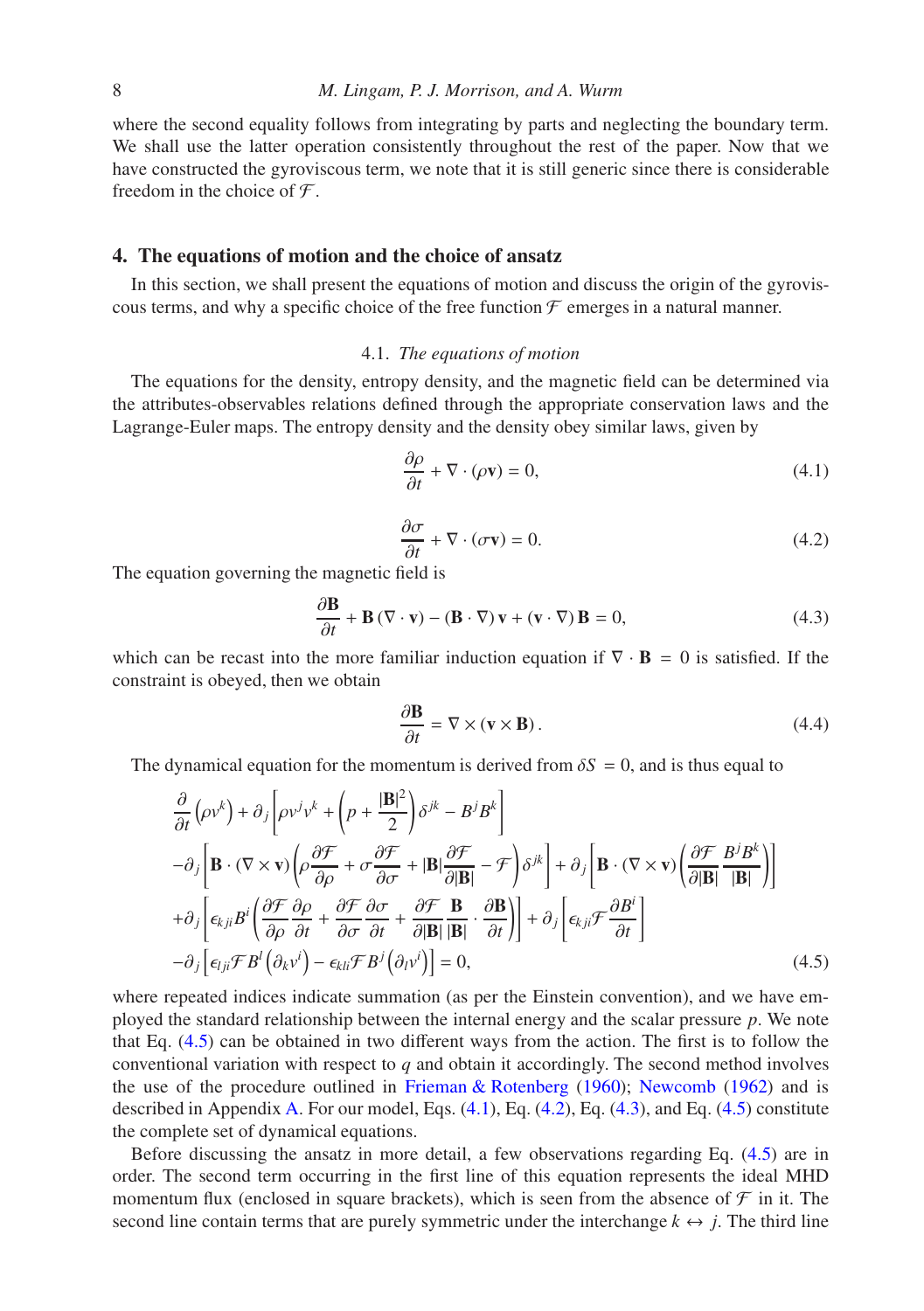contains terms that are wholly antisymmetric under  $k \leftrightarrow j$ . The fourth (and final) line contains terms that are neither purely symmetric nor purely antisymmetric. As a result, we see that the entire momentum flux tensor is not symmetric, as opposed to the ideal MHD tensor, or the twodimensional gyroviscous tensor for the specific model considered in [Morrison](#page-23-14) *et al.* [\(2014\)](#page-23-14). Note that we refer to the terms from line two onwards as *gyroviscous* because they are expressed in terms of the velocity shear, akin to viscous hydrodynamics. The gyroviscous tensor thus obtained above can be compared against the general expression(s) presented in [Ramos](#page-24-18) [\(2005](#page-24-18)*b*). Furthermore, these effects arise from charged particle gyration - the latter aspect is explored below.

#### 4.2. *The origin of the gyroviscous ansatz*

<span id="page-8-0"></span>In Section [3.2,](#page-5-1) we briefly the process involved in constructing a generic gyroviscous term. Now, we shall draw upon further physics to select a *specific* choice for the ansatz.

First, let us suppose that we start out with the notion of an internal angular momentum  $L^*$ . In order to understand where this angular momentum originates, we recall an identity from electromagnetism which relates the angular momentum to the magnetic moment via the gyromagnetic ratio,  $(2m)/e$ . If we consider a two species model of ions and electrons, then the ions will play the dominant role, owing to their higher mass. Hence, we know that  $L^* = \frac{2m}{e} \mu$ . The magnetic moment  $\mu$  is typically an adiabatic invariant in plasmas, and its magnitude is given by  $|\mu| = \frac{mv_{\perp}^2}{2|\mathbf{B}|}$ , which is proportional to  $P_{\perp}/|\mathbf{B}|$  where  $P_{\perp}$  denotes the perpendicular component of the (anisotropic) pressure. But, the magnetic moment is a vector and the most natural way to construct a vector is through the unit vector of the magnetic field. Putting these results together, we find that a natural ansatz (albeit a specific one) for  $L^*$  is given by

<span id="page-8-2"></span>
$$
\mathbf{L}^{\star} = \alpha \frac{m}{2e} \frac{P_{\perp}}{|\mathbf{B}|^2} \mathbf{B},\tag{4.6}
$$

where  $\alpha$  is a dimensionless proportionality constant, which can be arbitrarily specified; in the ensuing analysis, we set  $\alpha = 1$  for simplicity. By comparison with the more general ansatz outlined in Section [3.2,](#page-5-1) we find that they are identical when  $\mathcal{F} = \alpha \frac{m}{2e} P_{\perp}/|\mathbf{B}|^2$ .

The function  $P_{\perp}$  is a function of  $\sigma$ ,  $\rho$  and  $|\mathbf{B}|$ . For a more detailed discussion of the anisotropic pressure, we refer the reader to [Kimura & Morrison](#page-22-9) [\(2014\)](#page-22-9). It is defined as

<span id="page-8-1"></span>
$$
P_{\perp} = \rho^2 \frac{\partial U}{\partial \rho} + \rho |\mathbf{B}| \frac{\partial U}{\partial |\mathbf{B}|},\tag{4.7}
$$

an expression that first appeared in [Morrison](#page-23-7) [\(1982\)](#page-23-7), where *U* is the internal energy that is a function of  $ρ$  and  $σ$ , but also of the magnetic field; see also [Hazeltine](#page-21-16) *et al.* [\(2013\)](#page-21-16). If we wish to forgo anisotropy, then we assume that *U* is independent of *B*, and hence the second term in the above term vanishes. This assumption was used in deriving the equation of motion Eq. [\(4.5\)](#page-7-1) since the internal energy introduced in Eq. [\(3.3\)](#page-5-2) had no B-dependence. Such an assumption also leads to the pressure tensor becoming isotropic, given by the first term of Eq. [\(4.7\)](#page-8-1) alone.

In summary, the ansatz constructed was chosen such that the gyroviscosity (and consequently the momentum transport) arises via the gyration of charged particles, thereby lending the term its name. The fact that momentum transport could take place via such gyrations was first noted by [Chapman & Cowling](#page-20-8) [\(1970](#page-20-8)); [Kaufman](#page-21-17) [\(1960\)](#page-21-17) in the 1950s and 1960s. This principle was applied to incompressible gyrofluids in [Newcomb](#page-23-15) [\(1972](#page-23-15), [1973,](#page-23-16) [1983\)](#page-23-17) and compressible gyrofluids in [Morrison](#page-23-10) [\(2009\)](#page-23-10); [Morrison](#page-23-14) *et al.* [\(2014\)](#page-23-14), who showed that this specific ansatz yielded results that were fully compatible with the two-dimensional version of the Braginskii tensor [\(Braginskii 1965](#page-19-1)).

Lastly, we note that substituting [\(4.6\)](#page-8-2) in [\(3.8\)](#page-6-2) after employing  $M^* = \nabla \times L^*$  will yield a number of extra terms with the same dimensions as  $M = \rho v$ . Hence, if one divides the expression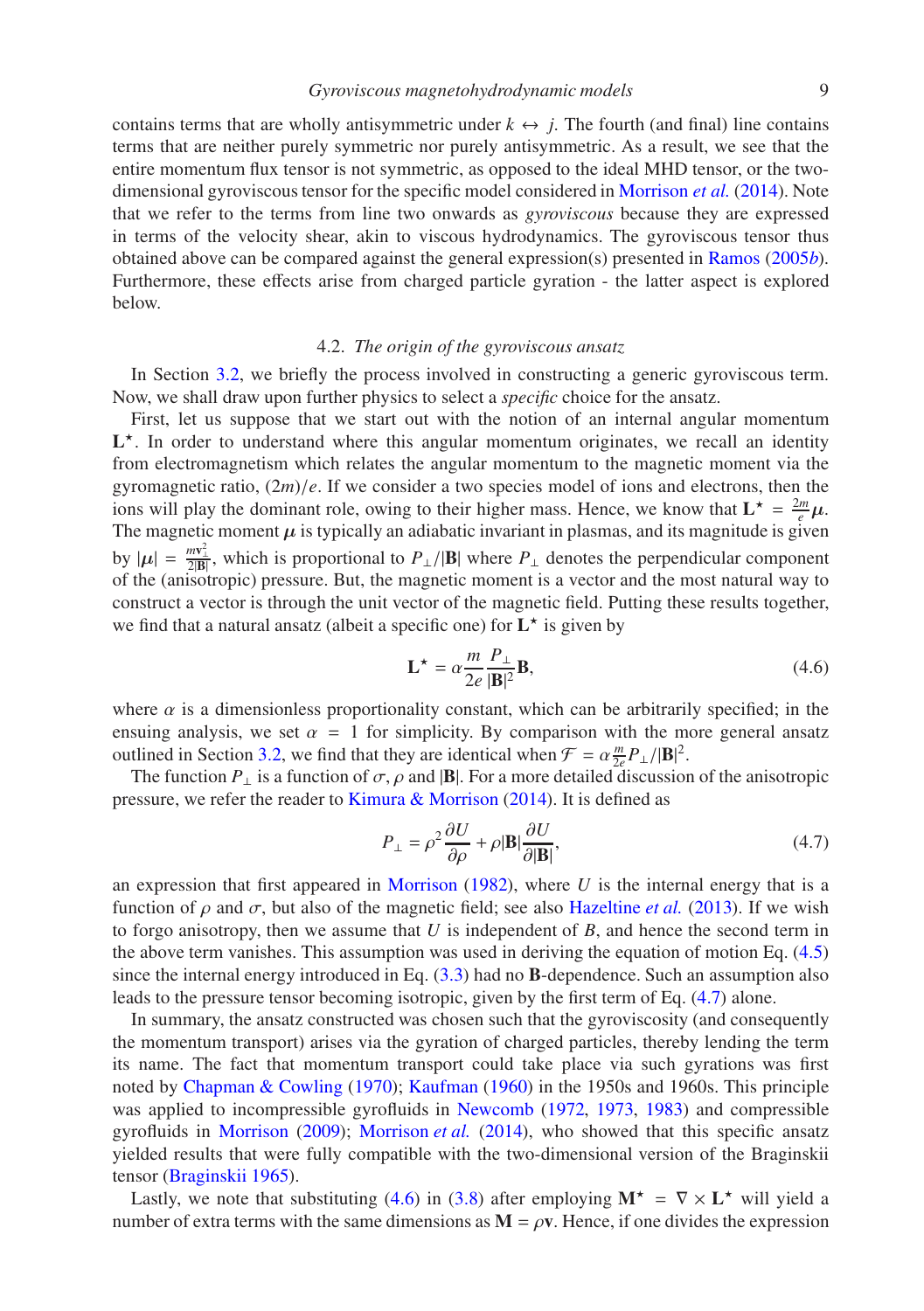throughout by  $\rho$ , the contributions arising from  $M^*$  have the dimensions of velocity and possess physical interpretations. The first term, which is proportional to  $(\mathbf{B} \times \nabla P_{\perp})/|\mathbf{B}|^2$ , amounts to the diamagnetic drift velocity. The second term, which is proportional to  $P/|\mathbf{B}|^3 (B \times \nabla | \mathbf{B}|)$  is analogous to the ∇|B| drift velocity for charged particles. This correspondence has been pointed out in [Morrison](#page-23-5) *et al.* [\(1984,](#page-23-5) Section 6).

#### 5. Angular momentum conservation and its ramifications

In this section, we discuss the chief unusual property of our model - the lack of an 'orthodox' angular momentum conservation, and its resolution. We also present a brief illustration of its ramifications in an astrophysical context.

#### 5.1. *Constructing a hybrid conserved angular momentum*

When we perform the constrained variation of our action, we recover

<span id="page-9-0"></span>
$$
\frac{\partial M_i^c}{\partial t} + \partial_j T_{ij} = 0,
$$
\n
$$
T_{ij} = M_i^c v_j - \frac{\partial \mathcal{L}}{\partial (\partial_j v_k)} (\partial_i v_k) + \frac{\partial \mathcal{L}}{\partial B^i} B_j + \delta_{ij} \left[ \mathcal{L} - \frac{\partial \mathcal{L}}{\partial B^k} B^k - \frac{\partial \mathcal{L}}{\partial \rho} \rho \right].
$$
\n(5.1)

Additional details can be found in [Holm](#page-21-14) *et al.* [\(1998,](#page-21-14) Equations 7.6-7.8) and [Lingam & Morrison](#page-22-3) [\(2014,](#page-22-3) Section 3). Note that the Lagrangian density  $\mathcal L$  in the above expression refers to the one present in Eq. [\(3.7\)](#page-5-0). A rather unusual fact emerges if one inspects the above energy-momentum tensor: when one considers ideal MHD, or even Hall and extended MHD, the tensor  $T_{ii}$  is symmetric. In turn, this ensures that the angular momentum  $M = r \times \rho v$  is conserved. However, this is evidently not the case for the above energy-momentum tensor.

This fact is not unusual because a number of hydrodynamic models are known to possess asymmetric energy-momentum tensors. In particular, if the constituent 'particles' (which may be fluid parcels) have an internal degree of freedom (i.e., spin), the energy-momentum tensor of the fluid will manifest a non-symmetric component [\(Papapetrou 1949;](#page-23-18) [Snider & Lewchuk](#page-24-19) [1967;](#page-24-19) [Olmsted & Snider 1976;](#page-23-19) [Dewar 1977](#page-20-9); [Evans 1979;](#page-20-10) Kopczyński 1990; [Lingam 2015](#page-22-14)a). Examples of hydrodynamic models with asymmetric energy-momentum tensors include ferrohydrodynamics [\(Rosensweig 1985;](#page-24-20) [Billig 2005\)](#page-19-13) and nematics [\(de Gennes & Prost 1993\)](#page-20-11). Although many core plasma models are characterized by symmetric energy-momentum tensors [\(Pfirsch & Morrison 1985](#page-24-21); [Similon 1985\)](#page-24-22), other plasma models feature asymmetric energymomentum tensors (e.g., [Brizard 2010](#page-19-14)*a*). In consequence, not all components of the angular momentum will be conserved, although the toroidal component is conserved in such models [\(Scott & Smirnov 2010](#page-24-23)).

To resolve this, we will adopt the procedure delineated in [McLennan](#page-23-20) [\(1966](#page-23-20)). We begin with the observation that the first expression in Eq.  $(5.1)$  remains invariant under the transformations  $M_i^c \to M_i^c + \partial_j \Sigma_{ij}$  and  $T_{ij} \to T_{ij} - \partial \Sigma_{ij}/\partial t$ . Let us suppose that we choose  $\partial \Sigma_{ij}/\partial t$  to be the antisymmetric part of  $T_{ij}$ , thereby ensuring that  $T_{ij} - \partial \Sigma_{ij}/\partial t$  is purely symmetric. Hence, by utilizing this choice of  $\Sigma_{ij}$ , we find that

<span id="page-9-2"></span><span id="page-9-1"></span>
$$
\frac{\partial \Sigma_{ij}}{\partial t} = T_{ij}^A = \frac{1}{2} \left( T_{ij} - T_{ji} \right) = \epsilon_{ijk} \tau_k,
$$
\n(5.2)

where  $\tau$  has the units of torque density and is given by

$$
\tau_k = \frac{1}{2} \left[ \epsilon_{kab} M_a^c v_b + \frac{m}{2e} \frac{P_\perp}{|\mathbf{B}|^2} \left( B_k \partial_l v_l - B_l \partial_k v_l \right) \right]. \tag{5.3}
$$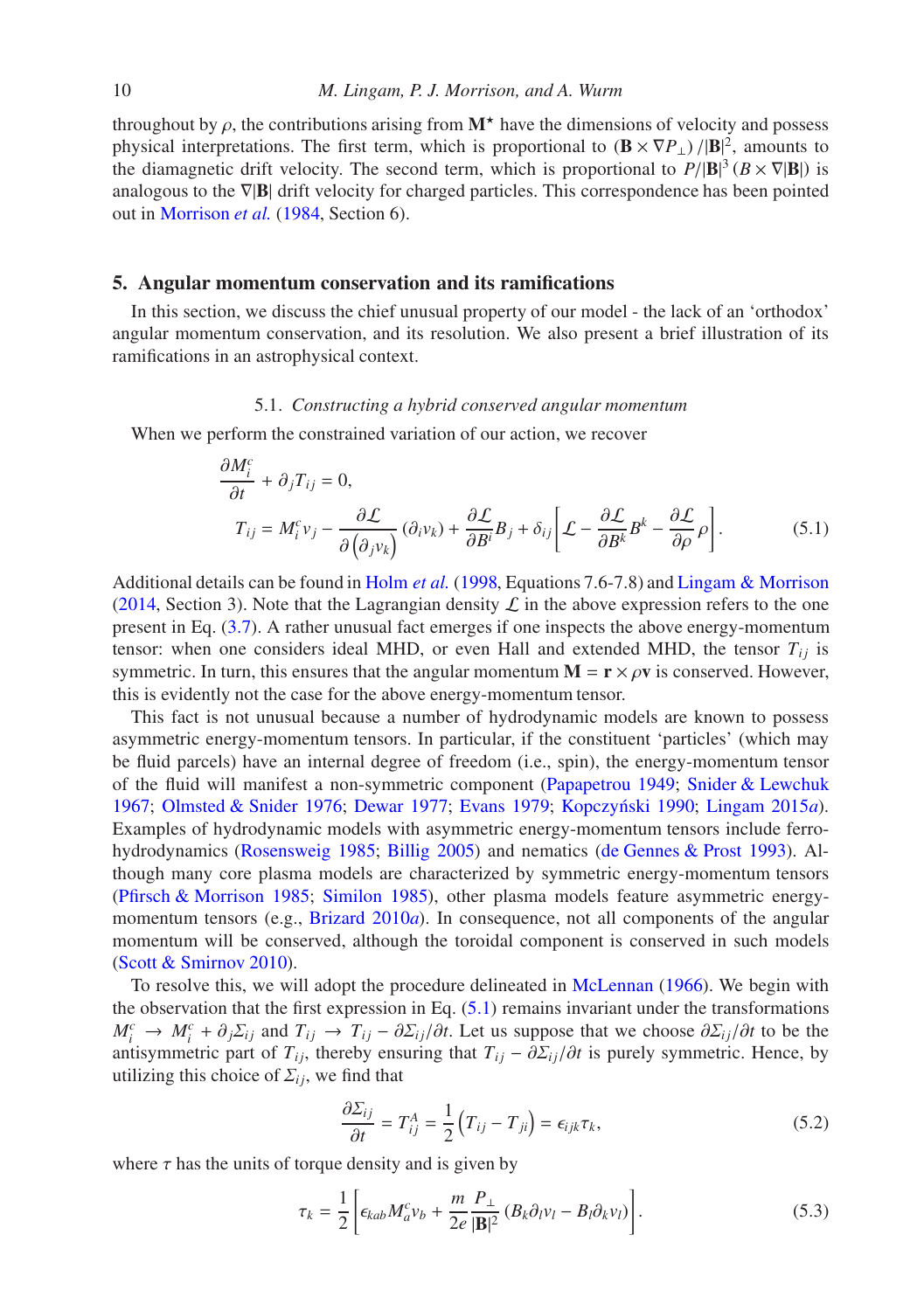The first term in the above expression is  $M<sup>c</sup> \times v$ , which can also be expressed as  $M<sup>*</sup> \times v$  since  $\rho \mathbf{v} \times \mathbf{v} = 0$ . The second and third terms are proportional to  $(\nabla \cdot \mathbf{v})\mathbf{B}$  and  $(\nabla \mathbf{v}) \cdot \mathbf{B}$  respectively. Since we know that  $\tau$  behaves as a torque density, let us define a dynamical variable S such that  $\partial S_k/\partial t = \tau_k$ ; this constitutes a relation that mirrors the conventional torque-angular momentum relation in classical mechanics. Using this in Eq. [\(5.2\)](#page-9-1), we find that  $\Sigma_{ij} = \epsilon_{ijk} S_k$ . With these ingredients, we can now construct a symmetric momentum conservation law as follows:

$$
\frac{\partial M_i^{tot}}{\partial t} + \partial_j T_{ij}^S = 0,\tag{5.4}
$$

with  $T_{ij}^S$  representing the symmetric energy-momentum tensor and  $M_i^{tot} = M_i^c + \epsilon_{ijk}\partial_j S_k$ . As the resultant energy-momentum tensor is symmetric, it follows that the corresponding angular momentum  $\mathbf{r} \times \mathbf{M}^{tot}$  is conserved.

The ramifications of  $S$  are manifold. It can be interpreted as an intrinsic angular momentum density generated from the torque density Eq. [\(5.3\)](#page-9-2). This is consistent with prior works [\(Papapetrou 1949;](#page-23-18) [Snider & Lewchuk 1967;](#page-24-19) [Olmsted & Snider 1976](#page-23-19); [Dewar 1977;](#page-20-9) [Evans 1979;](#page-20-10) Kopczyński 1990) that outlined the connections between intrinsic angular momentum and a nonsymmetric energy-momentum tensor. A second justification arises from  $M^{tot} = M^c + \nabla \times S$ , implying by dimensional analysis that  $S$  has the dimensions of angular momentum density. If we define  $M^{int} = \nabla \times S$ , we see that  $\nabla \cdot M^{int} = 0$ . The kinship between  $M^*$  and  $M^{int}$  is obvious as they are both generated via an internal angular momentum mechanism and are divergence-free.

Let us now summarize our results. We defined a dynamical variable  $S$  such that it obeys  $\partial S_i/\partial t = \tau_i$ , where  $\tau$  is given by Eq. [\(5.3\)](#page-9-2), and it emerges from the antisymmetric part of the original energy-momentum tensor. We also find that the new momentum  $M^{tot} = M + (M^* + M^{int})$ yields a symmetric momentum tensor (which is the symmetric part of the old one). Using the expressions for  $M^*$  and  $M^{int}$ , we have

$$
\mathbf{M}^{\star} + \mathbf{M}^{int} = \nabla \times (\mathbf{L}^{\star} + \mathcal{S}). \tag{5.5}
$$

Hence, we can define a composite intrinsic angular momentum  $J = L^* + S$ , akin to the total angular momentum in quantum mechanics [\(Weinberg 2015](#page-25-14)). The introduction of **J** yields  $M^{tot}$  =  $M + \nabla \times J$ , which is simple in form and has an immediate physical interpretation. The angular momentum corresponding to  $M^{tot}$  is conserved, and is given by  $r \times M^{tot}$ . Hence, the total angular momentum defined below is an invariant.

<span id="page-10-2"></span><span id="page-10-0"></span>
$$
\int d^3r \, [\mathbf{r} \times \mathbf{M} + \mathbf{r} \times (\nabla \times \mathbf{J})]. \tag{5.6}
$$

Before proceeding further, some major aspects concerning the two-dimensional GVMHD model described in [Morrison](#page-23-5) *et al.* [\(1984\)](#page-23-5) and [Morrison](#page-23-14) *et al.* [\(2014\)](#page-23-14) merit further explication. To begin with, we can rewrite Eq.  $(5.1)$  as follows:

<span id="page-10-1"></span>
$$
\frac{\partial M_i}{\partial t} + \partial_j \tilde{T}_{ij} + \left[ \frac{\partial M_i^{\star}}{\partial t} + \partial_j \left( M_i^{\star} v_j \right) \right] = 0 \tag{5.7}
$$

where we have introduced the new energy-momentum tensor

$$
\tilde{T}_{ij} = \rho v_i v_j - \frac{\partial \mathcal{L}}{\partial \left(\partial_j v_k\right)} \left(\partial_i v_k\right) + \frac{\partial \mathcal{L}}{\partial B_i} B_j + \delta_{ij} \left[ \mathcal{L} - \frac{\partial \mathcal{L}}{\partial B_k} B_k - \frac{\partial \mathcal{L}}{\partial \rho} \rho \right].
$$
\n(5.8)

The first key point worth highlighting here is that [Morrison](#page-23-5) *et al.* [\(1984,](#page-23-5) [2014\)](#page-23-14) adopted: (i) a specific equation-of-state (EOS) for *P*<sub>⊥</sub> wherein *P*<sub>⊥</sub>/|**B**| was a Lie-dragged scalar density, and (ii) the choice  $\mathbf{B} = B_z \hat{z}$  for the magnetic field. These two conditions collectively ensured that  $\mathbf{L}^*$  had only one component and that the components of  $M^*$  behaved as scalar densities that underwent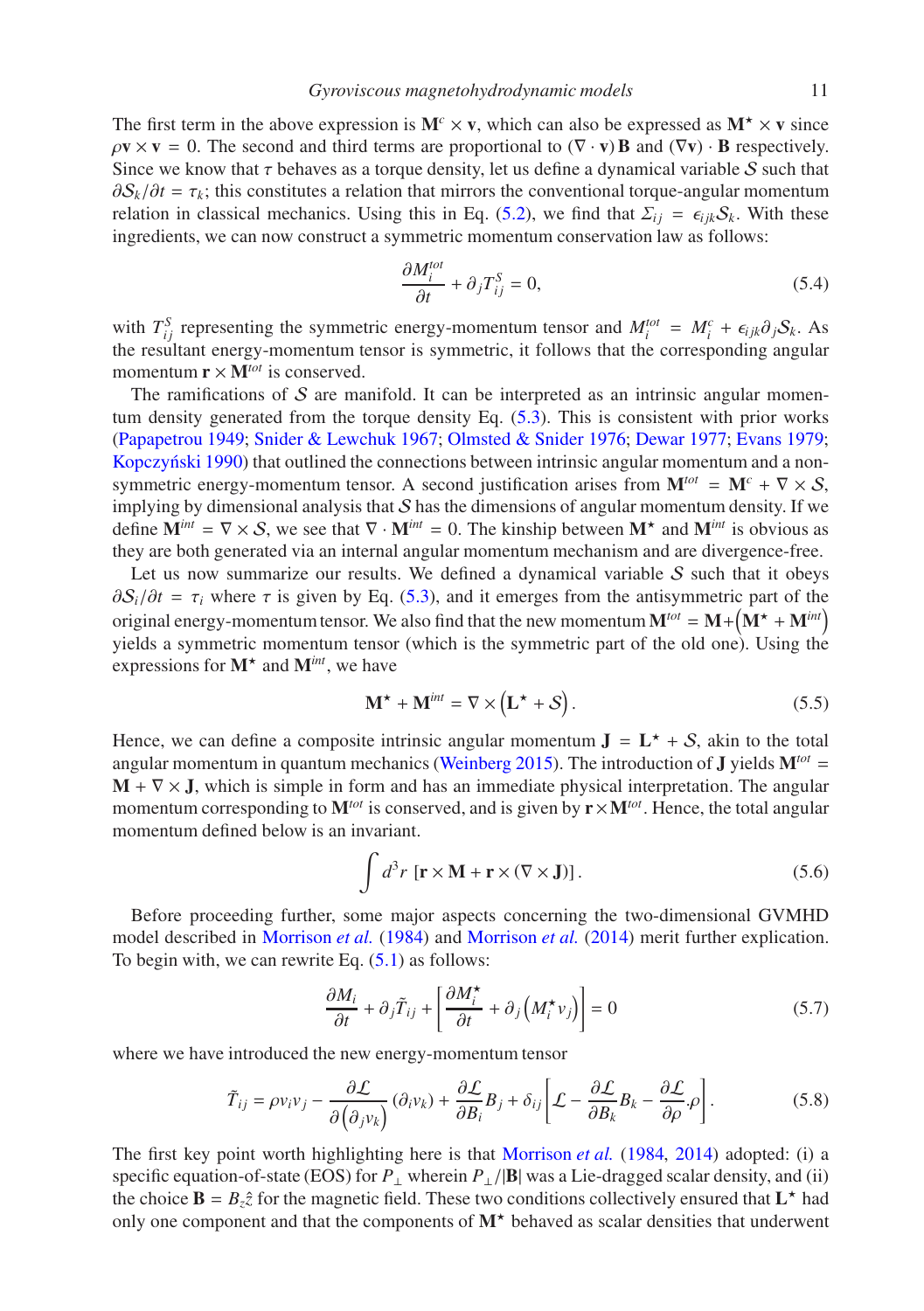Lie-dragging; in other words, the term inside the square brackets of Eq. [\(5.7\)](#page-10-0) vanishes identically for the two-dimensional GVMHD model.

The second essential point is that two-dimensional GVMHD did not include any variables that were Lie-dragged as vector densities of rank unity. In contrast, the magnetic field in threedimensional MHD and GVMHD plays this role [\(Morrison 1982;](#page-23-7) [Lingam & Morrison 2014\)](#page-22-3),[†](#page-11-0) but *B<sup>z</sup>* in two-dimensional GVMHD is a Lie-dragged *scalar* density as seen from [Morrison](#page-23-5) *et al.* [\(1984,](#page-23-5) Equation 3); to put it differently,  $B_z$  in two-dimensional GVMHD is advected the same way as the plasma density  $\rho$ . Thus, the terms in Eq. [\(5.8\)](#page-10-1) involving  $B_i$ <sup>'s</sup> are rendered irrelevant because they were derived under the assumption that the magnetic field is a Lie-dragged vector density. Hence, these two facts collectively ensure that the only potential source of asymmetry in the energy-momentum tensor of two-dimensional GVMHD is the second term on the RHS of Eq. [\(5.8\)](#page-10-1). When one utilizes the particular EOS for this model in conjunction with  $M<sub>z</sub> = 0$ and  $\mathbf{B} = B_z\hat{z}$ , it can be shown [\(Morrison](#page-23-5) *et al.* [1984](#page-23-5), [2014](#page-23-14)) that the gyroviscous term of twodimensional GVMHD yields the contribution

$$
T_{ij}^{(\text{two-dimensional}-\text{GV})} = \frac{m}{2e} \frac{P_{\perp}}{B_z} \mathcal{N}_{jlik} \partial_k v_l, \qquad \mathcal{N}_{jlik} = \delta_{jk} \epsilon_{li} - \delta_{li} \epsilon_{jk}
$$
(5.9)

to the energy-momentum tensor, which turns out to be fully symmetric.

The above discussion serves to illustrate how and why the energy-momentum tensor of the simplified two-dimensional GVMHD model of [Morrison](#page-23-5) *et al.* [\(1984,](#page-23-5) [2014\)](#page-23-14) is symmetric in nature. However, in order to achieve this symmetry, a number of restrictions on the equationof-state as well as the magnetic field and momentum density had to be imposed. When all of these constraints are relaxed, which is the case for three-dimensional GVMHD, one finds that an asymmetric energy-momentum tensor is obtained.

#### 5.2. *An illustration of the formalism*

We have already noted earlier that the kinetic angular momentum  $r \times M$  is not conserved. However, we have seen that the angular momentum described in Eq. [\(5.6\)](#page-10-2) is conserved. Together, these imply that the rate of loss (or gain) of the kinetic angular momentum  $\mathbf{r} \times \mathbf{M}$  is precisely equal to the rate of gain (or loss) of the intrinsic angular momentum  $J$ . Let us recall that  $S$ comprises a part of **J**, and we know that  $\partial S_i/\partial t = \tau_i$  where  $\tau$  is given by Eq. [\(5.3\)](#page-9-2). The first term in Eq. [\(5.3\)](#page-9-2) reduces to  $M^* \times v$ , as noted earlier. It is worth mentioning that the additional two terms are quite different, but exhibit a similar scaling. Hence, we shall use only the first term in our subsequent analysis. The total torque (denoted by  $\tilde{T}$ ) is found by integrating this term over the volume, and thus gives rise to the scaling

<span id="page-11-1"></span>
$$
\tilde{\mathcal{T}} = \int \mathbf{M}^{\star} \times \mathbf{v} \, d^3 r \sim \frac{m}{e} \left( \frac{P_{\perp}}{|\mathbf{B}|} \right) \Omega R^3,\tag{5.10}
$$

where we have dropped the numerical factors and used a characteristic velocity of Ω*R*, with *R* denoting the radius of the (spherical) object. It is evident that the scaling will be entirely determined by the EOS that is adopted.

Next, let us evaluate the spin-down rate, by using the relation  $\tilde{T} = I\dot{Q}$ , from classical mechanics. The moment of inertia, dropping all numerical factors, is approximately  $MR^2 \sim \rho R^5$ . Using this in Eq.  $(5.10)$ , we find that

$$
\dot{\Omega} \sim \frac{m}{e} \left( \frac{P_{\perp}}{\rho |\mathbf{B}|} \right) \Omega R^{-2}.
$$
\n(5.11)

The above relation indicates that  $\dot{Q} \propto Q$  (holding other quantities fixed). The EOS depends only

<span id="page-11-0"></span>† Alternatively, if one considers the Hodge dual of the magnetic field, it constitutes an example of a Lie-dragged two-form [\(Tur & Yanovsky 1993](#page-25-15)).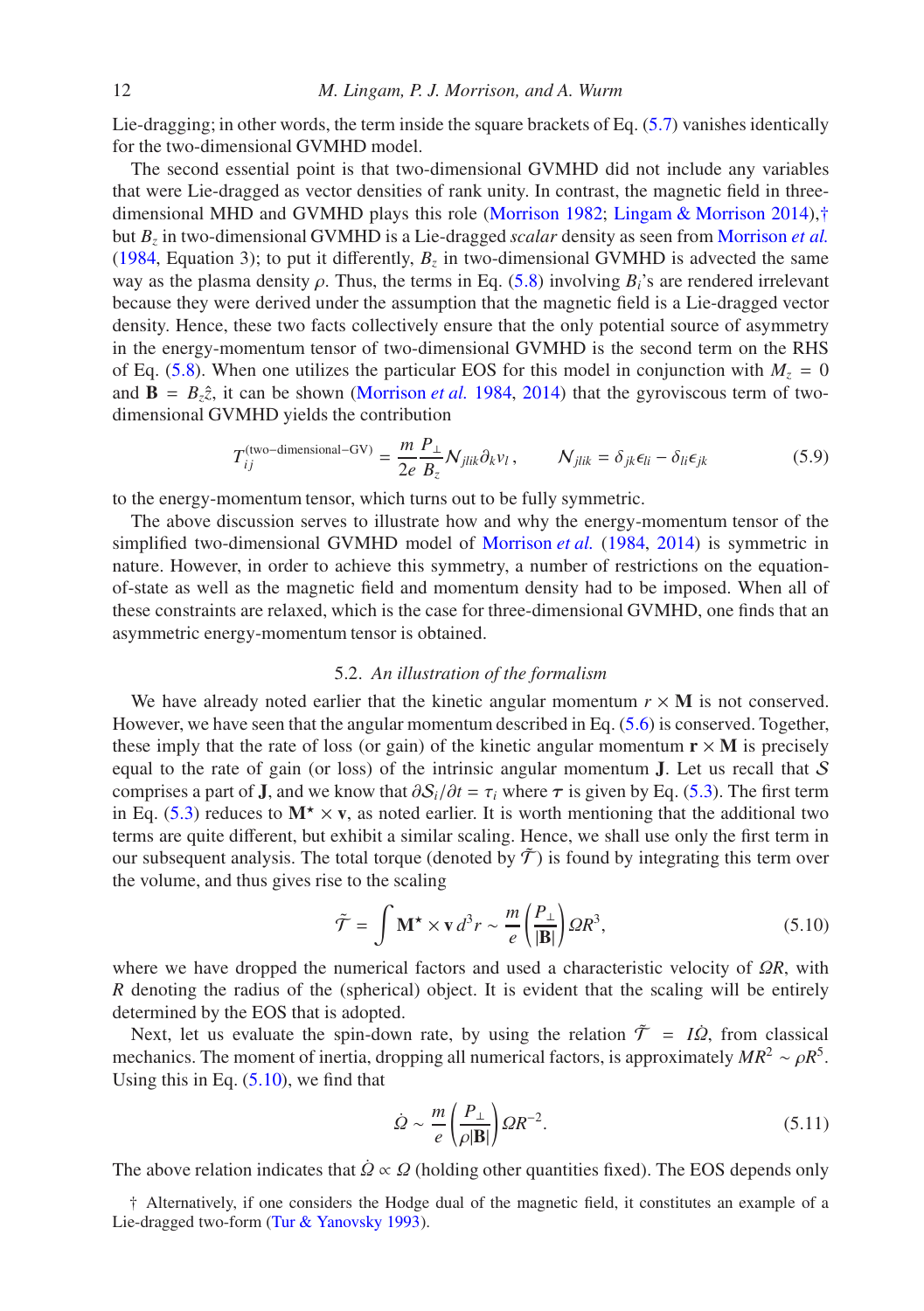on  $\rho$ , *s* and |B| and hence we can conclude that the relation  $\Omega \propto \Omega$  is likely to be independent of the choice of the EOS. If we treat  $\rho$  and  $R$  to be independent variables, i.e. by choosing  $M$  to be the dependent variable, one can also conclude that  $\dot{Q} \propto R^{-2}$  will be independent of the EOS. The characteristic time  $t_c = \frac{Q}{\dot{Q}}$ , is expected to be independent of  $\Omega$  and is given by

<span id="page-12-1"></span>
$$
t_c \sim \frac{e}{m} \left(\frac{\rho |\mathbf{B}|}{P_\perp}\right) R^2,\tag{5.12}
$$

and we see that it is proportional to  $R^2$ , when the other parameters are held constant. The Chew-Goldberger-Low EOS for *P*<sup>⊥</sup> [\(Chew](#page-20-12) *et al.* [1956\)](#page-20-12) is of particular interest since the characteristic time  $t_c$  and the rate  $\dot{Q}$  are both independent of the density and the magnetic field, thereby demonstrating an unexpected universality. The resulting spin-down corresponds to the dissipation of kinetic angular momentum, which must imply that there is a corresponding increase in the intrinsic angular momentum J (which comprises the other fluid variables).

The spin rates of low-mass stars are found to slow down by approximately two orders of magnitude over a span of  $10^9$  years [\(Scholz 2009\)](#page-24-24). Modelling stellar spin-down is important for a multitude of reasons, including the fact that the older stars (with lower rotation rates) display lower activity in general, which has numerous ramifications for planetary habitability [\(Lingam & Loeb 2018](#page-22-15), [2019\)](#page-22-16). We can estimate the characteristic time by choosing solar parameters (i.e., a solar-type star) for an order-of-magnitude calculation. In particular, we substitute |B| ∼ 10<sup>−</sup><sup>4</sup> T, *R* ∼ 7 × 10<sup>8</sup> m and *T* ∼ 5.8 × 10<sup>3</sup> K [\(Priest 2014\)](#page-24-25) in Eq. [\(5.12\)](#page-12-1), which yields  $t_c \sim 3 \times 10^6$  years. The two leading candidates invoked to explain stellar spin-down, stardisk and stellar wind braking, operate on timescales of  $\sim 10^6 - 10^7$  years and  $\sim 10^8$  years respectively [\(Bouvier](#page-19-15) *et al.* [2014,](#page-19-15) Section 4.1). Hence, we see that our semi-quantitative estimate is comparable to these two timescales, and may therefore constitute a viable mechanism for governing angular momentum evolution of solar-mass stars.

The issue of angular momentum losses in protostars is another closely related topic [\(Bodenheimer 1995](#page-19-16); [Matt & Pudritz 2005](#page-23-21); [Hartmann](#page-21-18) *et al.* [2016](#page-21-18)) which might also be resolvable through the same mechanism. We emphasize that the heuristic treatment in this subsection has primarily relied on simple scaling arguments, and a complete picture can only emerge through the synthesis of rigorous analytical models and numerical simulations. We note that this only represents the tip of the iceberg - other potential applications include pulsar braking, transport in accretion discs, and associated phenomena. In the realm of fusion, we note that the formalism developed herein may prove to be useful in explaining intrinsic rotation observed in tokamaks (Gürcan *et al.* [2007;](#page-21-19) [de Grassie 2009](#page-20-13); [Diamond](#page-20-14) *et al.* [2013](#page-20-14); [Rice 2016](#page-24-26)).

# <span id="page-12-0"></span>6. The Hamiltonian description and the origin of the gyromap

In this section, we shall outline some of the basic principles underlying noncanonical Hamiltonian dynamics. The literature on this subject is considerable, and we refer the reader to [Morrison](#page-23-8) [\(1998\)](#page-23-8) for a comprehensive introduction.

#### 6.1. *The Lagrangian view point and the Lagrange-Euler map*

First, note that the Hamiltonian can be obtained from the Lagrangian via a Legendre transform, akin to the usual process in particle mechanics. The Hamiltonian is given by

<span id="page-12-2"></span>
$$
H[\mathbf{q}, \boldsymbol{\Pi}] = \int_D d^3 a \, \dot{\mathbf{q}} \cdot \boldsymbol{\Pi} - L,\tag{6.1}
$$

where

$$
L[\dot{\mathbf{q}}, \mathbf{q}] = \int_D d^3 a \mathcal{L}(\mathbf{q}, \dot{\mathbf{q}}, \partial \mathbf{q}/\partial \mathbf{a}) , \qquad (6.2)
$$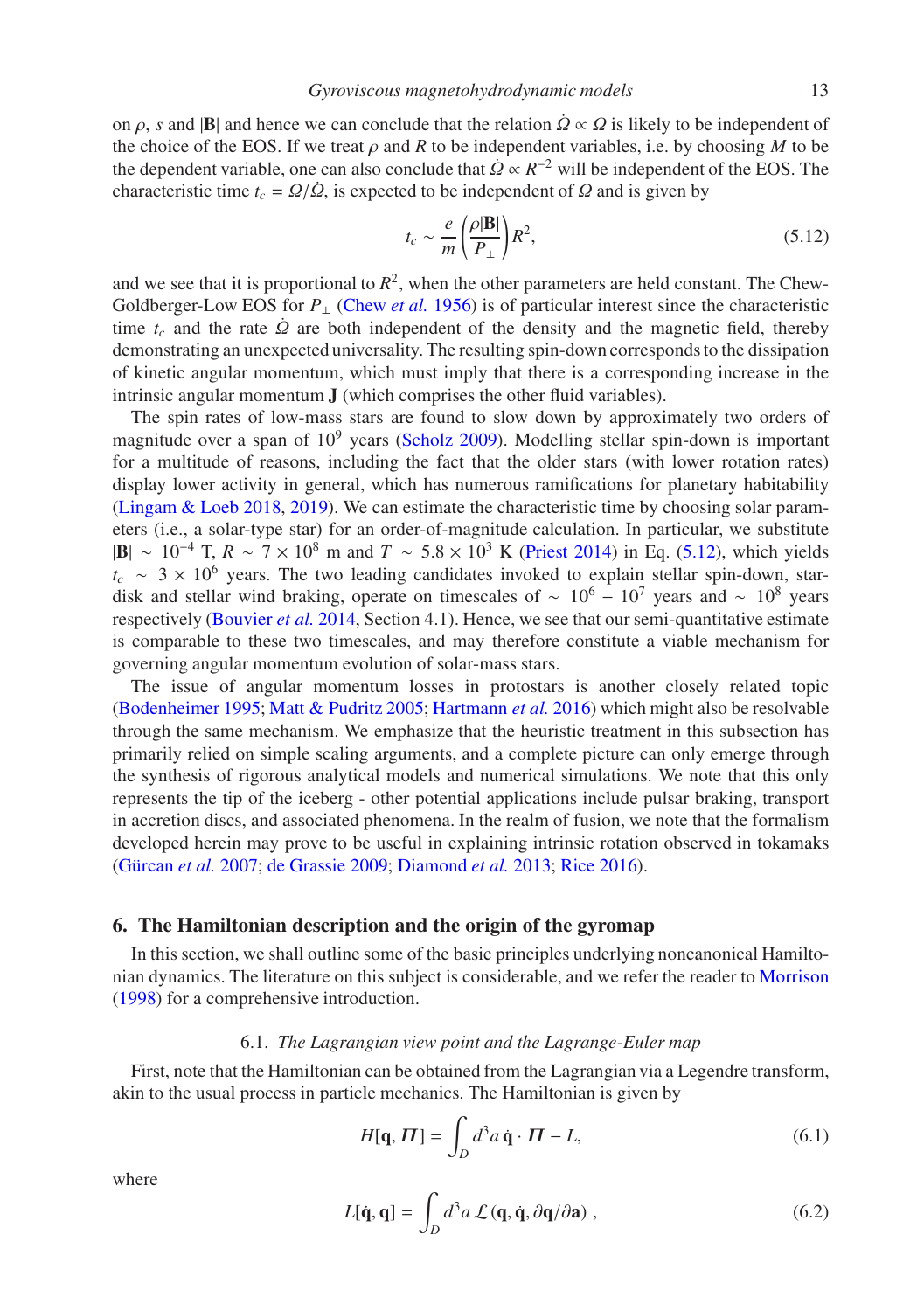with *L* defined so that the action of [\(3.7\)](#page-5-0) is given by  $S = \int_T dt L$ . Consequently, the canonical momentum is given by

<span id="page-13-2"></span><span id="page-13-1"></span><span id="page-13-0"></span>
$$
\Pi = \frac{\delta L}{\delta \dot{\mathbf{q}}} = \rho_0 \dot{\mathbf{q}} + \Pi^{\star},\tag{6.3}
$$

and we see that we have a field theory counterpart to the finite-dimensional case for particle motion in a magnetic field where the kinetic momentum differs from the canonical momentum, here with the role of the vector potential being played by  $\mathbb{\Pi}^*$ . Thus [\(6.1\)](#page-12-2) gives the Hamiltonian

$$
H = \int_D d^3a \left( \frac{|\mathbf{\Pi} - \mathbf{\Pi}^{\star}|^2}{2\rho_0} + \rho_0 U \left( \frac{\rho_0}{\mathcal{J}}, \frac{\sigma_0}{\mathcal{J}} \right) + \frac{1}{2\mathcal{J}} q^i_{,j} q^i_{,k} B_0^j B_0^k \right). \tag{6.4}
$$

This Hamiltonian [\(6.4\)](#page-13-0) together with the canonical Poisson bracket,

$$
\{F, G\} = \int_D d^3a \left( \frac{\partial F}{\partial \mathbf{q}} \cdot \frac{\partial G}{\partial \mathbf{\Pi}} - \frac{\partial G}{\partial \mathbf{q}} \cdot \frac{\partial F}{\partial \mathbf{\Pi}} \right),\tag{6.5}
$$

generates the Hamiltonian equations of motion in Lagrangian variables for our class of threedimensional gyroviscous magnetohydrodynamic models as follows:

$$
\dot{\mathbf{q}} = {\mathbf{q}, H} = \frac{\delta H}{\delta \mathbf{\Pi}} \quad \text{and} \quad \dot{\mathbf{\Pi}} = {\mathbf{\Pi}, H} = -\frac{\delta H}{\delta \mathbf{q}}, \tag{6.6}
$$

equations equivalent to the Euler-Lagrange equations obtained via  $\delta S = 0$ .

Now, one can use the Lagrange-Euler maps to convert both the Hamiltonian and the bracket into Eulerian variables. The procedure is described in the next section. We will see that the origin of the gyromap lies in [\(6.3\)](#page-13-1) and how this expression relates to different choices of Eulerian variables. The bracket obtained in terms of any of these choices is endowed with Lie algebraic properties [\(Morrison 1998\)](#page-23-8), most importantly the Jacobi identity, but it does not possess the canonical form of Eq. [\(6.5\)](#page-13-2) because the Eulerian variables are not a set of canonical variables. As a result, one refers to the Hamiltonian and the bracket as being noncanonical in nature, and indeed one version is identical to that originally given in [Morrison & Greene](#page-23-13) [\(1980\)](#page-23-13).

As the Lagrange-Euler maps are not one-to-one, the noncanonical brackets are degenerate in general, which gives rise to the existence of invariants - the Casimirs. The theory of Casimir invariants has been studied quite extensively [\(Morrison 1998](#page-23-8), [2005;](#page-23-9) [Holm 2008](#page-21-13)), but there are still unresolved subtleties regarding their incompleteness, see for example [Yoshida](#page-25-16) *et al.* [\(2014\)](#page-25-16); [Yoshida & Morrison](#page-25-17) [\(2014,](#page-25-17) [2016\)](#page-25-18).

The Casimirs also possess several advantages of their own, such as variational principles for Eulerian equilibria of the form

<span id="page-13-3"></span>
$$
\delta F := \delta (H + \lambda C) = 0,\tag{6.7}
$$

where *C* represents any combination of all the known Casimirs. This procedure is known as the Energy-Casimir method. Once the equilibria are known, the following symmetric operator can be constructed

$$
\Lambda_{jk} := \frac{\delta^2 F}{\delta \psi^j \, \delta \psi^k},\tag{6.8}
$$

where *F* is defined in Eq. [\(6.7\)](#page-13-3) and the  $\psi$ 's denote the Eulerian (noncanonical) variables. The Energy-Casimir method states that the positive-definiteness of this operator is a sufficient condition for stability, although there are mathematical intricacies involved [\(Holm](#page-21-12) *et al.* [1985;](#page-21-12) [Rein](#page-24-27) [1994;](#page-24-27) Batt *[et al.](#page-19-17)* [1995](#page-19-17); [Morrison 1998](#page-23-8); [Yoshida](#page-25-19) *et al.* [2003\)](#page-25-19). Thus, the Eulerian noncanonical Hamiltonian description we obtain allows for implementation of such energy principles, although we will not pursue this application here.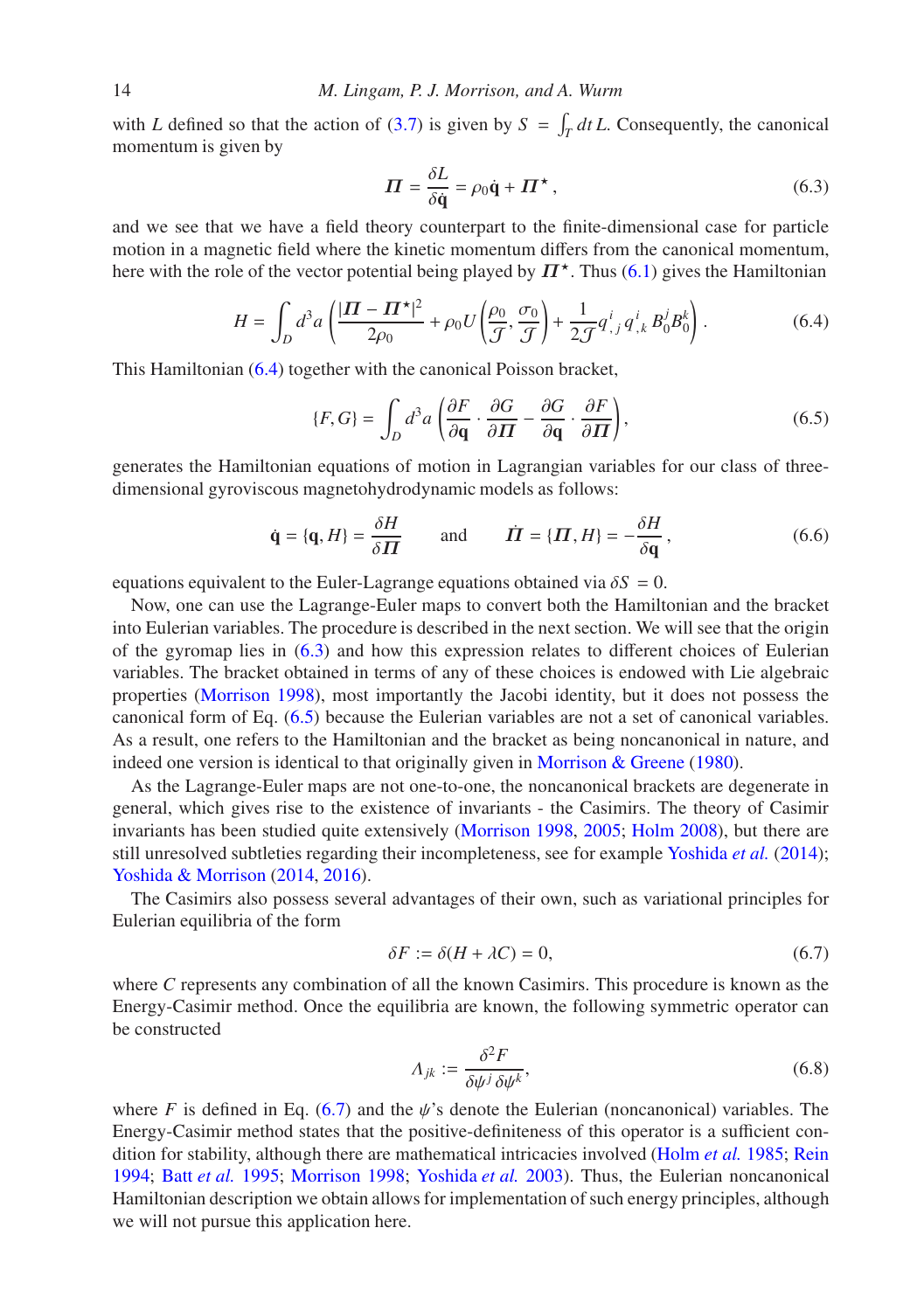# 6.2. *The gyro-bracket*

<span id="page-14-0"></span>We shall choose our new set of observables to be the Eulerian variables  $\{M^c, \rho, \sigma, B\}$ , where M*<sup>c</sup>* was defined in [\(3.8\)](#page-6-2). The reason for this choice will soon become obvious. Recall that the Lagrange-Euler maps can be expressed in an integral form, as they were for the density  $\rho$  and and canonical momentum density  $M<sup>c</sup>$  in [\(2.6\)](#page-4-2) and [\(2.7\)](#page-4-1), respectively. The remaining Eulerian variables are given by

<span id="page-14-1"></span>
$$
\sigma = \int_D d^3 a \, \delta(\mathbf{r} - \mathbf{q}) \, \sigma_0(\mathbf{a}),\tag{6.9}
$$

<span id="page-14-3"></span>
$$
B^{j} = \int_{D} d^{3} a \, \delta \left( \mathbf{r} - \mathbf{q} \right) q_{,k}^{j} B_{0}^{k}(\mathbf{a}). \tag{6.10}
$$

<span id="page-14-2"></span>We use these expressions to obtain the noncanonical bracket from the canonical counterpart by the functional chain rule. Any functional of the Eulerian observables can be expressed in terms of  $\Pi$  and  $\mathbf{q}$ ; hence to delineate, we denote functionals of  $\Pi$  and  $\mathbf{q}$  by  $\overline{F}$  and those in terms of the observables by *F*, and note symbolically that  $\bar{F} = F \circ \mathfrak{E}$ ; consequently,

$$
\int_{D} d^{3}a \left[ \frac{\delta \bar{F}}{\delta \Pi} \cdot \delta \Pi + \frac{\delta \bar{F}}{\delta \mathbf{q}} \cdot \delta \mathbf{q} \right] = \int_{D} d^{3}r \left[ \frac{\delta F}{\delta \mathbf{M}^{c}} \cdot \delta \mathbf{M}^{c} + \frac{\delta F}{\delta \mathbf{B}} \cdot \delta \mathbf{B} + \frac{\delta F}{\delta \rho} \delta \rho + \frac{\delta F}{\delta \sigma} \delta \sigma \right].
$$
 (6.11)

From Eq.  $(2.6)$ , we can conclude that

$$
\delta \rho = -\int_{D} d^{3} a \rho_{0} \nabla \delta (\mathbf{r} - \mathbf{q}) \cdot \delta \mathbf{q}, \qquad (6.12)
$$

and similar identities can be found for Eqs.  $(2.6)$ ,  $(2.7)$ ,  $(6.9)$ , and  $(6.10)$  as well. We substitute these identities into Eq. [\(6.11\)](#page-14-3) and carry out integrations by parts, followed by a subsequent change in the order of integration. This results in terms that are dotted with  $\delta q$  and terms dotted with  $\delta \mathbf{\Pi}$  on both the left- and right-hand sides of the expression. As  $\delta \mathbf{q}$  and  $\delta \mathbf{\Pi}$  are independent, these terms must balance and thereby we obtain relationships between the Eulerian and Lagrangian functional derivatives. The algebra involved is complicated, but quite straightforward and we refer the reader to [Morrison](#page-23-10) [\(2009\)](#page-23-10) for a more pedagogical version. The final bracket that we obtain is found to be

<span id="page-14-4"></span>
$$
\{F, G\} = -\int d^3r \left[ M_i^c \left( \frac{\delta F}{\delta M_j^c} \partial_j \frac{\delta G}{\delta M_i^c} - \frac{\delta G}{\delta M_j^c} \partial_j \frac{\delta F}{\delta M_i^c} \right) \right. \\
\left. + \rho \left( \frac{\delta F}{\delta M_j^c} \partial_j \frac{\delta G}{\delta \rho} - \frac{\delta G}{\delta M_j^c} \partial_j \frac{\delta F}{\delta \rho} \right) + \sigma \left( \frac{\delta F}{\delta M_j^c} \partial_j \frac{\delta G}{\delta \sigma} - \frac{\delta G}{\delta M_j^c} \partial_j \frac{\delta F}{\delta \sigma} \right) \right. \\
\left. + B^i \left( \frac{\delta F}{\delta M_j^c} \partial_j \frac{\delta G}{\delta B^i} - \frac{\delta G}{\delta M_j^c} \partial_j \frac{\delta F}{\delta B^i} \right) + B^i \left( \frac{\delta G}{\delta B^j} \partial_i \frac{\delta F}{\delta M_j^c} - \frac{\delta F}{\delta B^j} \partial_i \frac{\delta G}{\delta M_j^c} \right) \right].\n\tag{6.13}
$$

By inspection, one notices that the bracket derived above is exactly the same as the threedimensional ideal MHD bracket [\(Morrison & Greene 1980\)](#page-23-13); however, here the canonical momentum  $M^c$  replaces the kinetic momentum  $M = \rho v$ .

Since the bracket Eq.  $(6.13)$  uses  $M<sup>c</sup>$  as one of its observables, we must express our Hamiltonian in terms of this observable (and the others) as well. Because of the closure principle we know this is possible; indeed, [\(6.4\)](#page-13-0) in Eulerian variables becomes

<span id="page-14-5"></span>
$$
H = \int d^3r \left[ \frac{|\mathbf{M}^c - \mathbf{M}^{\star}|^2}{2\rho} + \rho U(\rho, \sigma, |\mathbf{B}|) + \frac{|\mathbf{B}|^2}{2} \right].
$$
 (6.14)

The Hamiltonian of  $(6.14)$  with the bracket of  $(6.13)$  generates our class of three-dimensional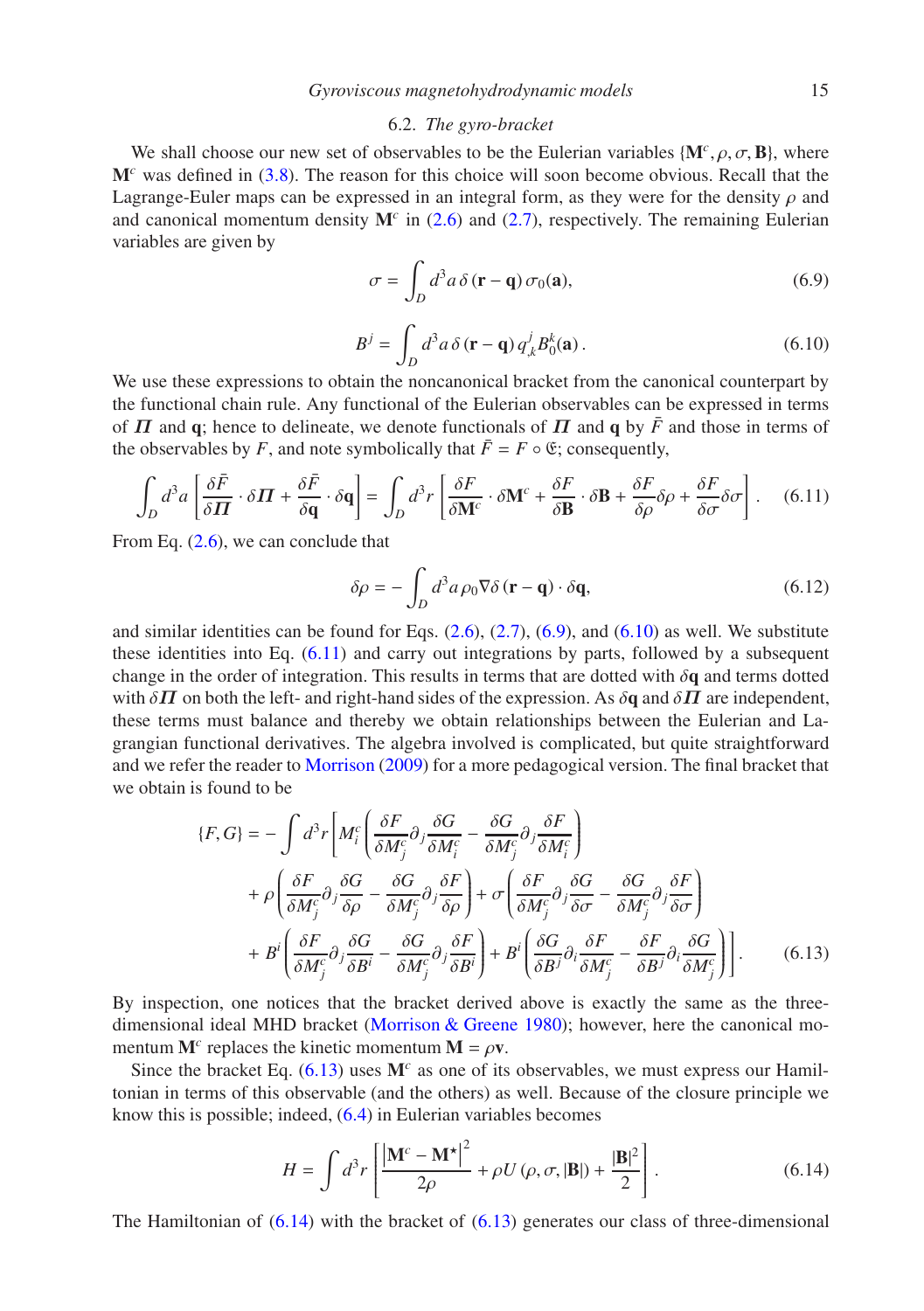GVMHD models in the form

$$
\frac{\partial \mathfrak{E}}{\partial t} = \{ \mathfrak{E}, H \}. \tag{6.15}
$$

On account of the fact that  $M = M^c - M^*$ , the energy has the form identical to that of ideal MHD. This is analogous to the fact that the kinetic energy for a charged particle in a magnetic field is identical to that for a free particle. Hence, there is a choice: one can either work with the standard ideal MHD bracket and the more complicated Hamiltonian of [\(6.14\)](#page-14-5) in terms of the canonical momentum M*<sup>c</sup>* , or work with a complicated bracket written in terms of the variable M, the conventional variable of magnetofluid theories, and the simpler ideal MHD Hamiltonian. To obtain the bracket in terms of M we can use the gyromap [\(3.8\)](#page-6-2),  $M = M<sup>c</sup> - M<sup>*</sup>$ , in another chain rule calculation to transform from M*<sup>c</sup>* to the variable M. This is worked out in Appendix [B](#page-18-0) for the case  $M^* = \nabla \times (\mathcal{F}B)$ , giving rise to a complicated Poisson bracket.

Given that the noncanonical Poisson bracket in terms of M*<sup>c</sup>* is the same as that of ideal MHD, it possesses the same Casimir invariants as the ideal MHD case if we replace M with M*<sup>c</sup>* . This use of the gyromap to obtain Casimirs, which first appeared in [\(Morrison](#page-23-5) *et al.* [1984\)](#page-23-5) and subsequently in other cases [\(Hazeltine](#page-21-9) *et al.* [1987;](#page-21-9) [Izacard](#page-21-10) *et al.* [2011;](#page-21-10) [Morrison](#page-23-14) *et al.* [2014;](#page-23-14) [Lingam & Morrison 2014\)](#page-22-3), differs from most of the prior studies that have sought to derive Casimirs and other conserved invariants via the HAP approach using a variety of methods, see for example [Morrison](#page-23-7) [\(1982,](#page-23-7) [1998](#page-23-8)); [Padhye & Morrison](#page-23-22) [\(1996](#page-23-22)*a*,*[b](#page-23-23)*); [Hameiri](#page-21-20) [\(2004\)](#page-21-20); [Webb](#page-25-20) *et al.* [\(2014](#page-25-20)*a*,*[b](#page-25-21)*) for a comprehensive discussion of the same.

So, for our present general gyroviscous models, the gyromap tells us that the M-independent Casimirs of ideal MHD will be unchanged, an example being the magnetic helicity  $\int d^3 r \mathbf{A} \cdot \mathbf{B}$ . On the other hand, the cross-helicity, and other M-dependent invariants are modified by the replacement  $M \to M^c$ . Thus, the new cross-helicity Casimir is given by

$$
\int d^3r \frac{\mathbf{M}^c \cdot \mathbf{B}}{\rho} = \int d^3r \frac{(\mathbf{M} + \mathbf{M}^{\star}) \cdot \mathbf{B}}{\rho}
$$
\n(6.16)

<span id="page-15-2"></span><span id="page-15-1"></span>
$$
= \int d^3r \left[ \mathbf{v} \cdot \mathbf{B} + \left( \frac{\mathcal{F}}{\rho} \right) \mathbf{B} \cdot \nabla \times \mathbf{B} \right].
$$
 (6.17)

Equation [\(6.16\)](#page-15-1) is conserved for any choice of  $M^*$  that satisfies the closure principle with a provision similar to that for conservation of the usual helicity of MHD, viz. that the flow be barotropic. In [\(6.17\)](#page-15-2) we have inserted the special case of  $M^* = \nabla \times L^*$  with [\(3.10\)](#page-6-1). The second term of [\(6.17\)](#page-15-2) is proportional to the current helicity density, which is encountered regularly in the context of MHD [\(Mo](#page-23-24)ffatt [1978;](#page-23-24) [Krause & Raedler 1980;](#page-22-17) [Brandenburg & Subramanian 2005](#page-19-18); [Rincon](#page-24-28) [2019\)](#page-24-28) and Hall MHD [\(Mininni](#page-23-25) *et al.* [2003](#page-23-25); [Lingam & Mahajan 2015;](#page-22-18) [Lingam & Bhattacharjee](#page-22-19) [2016](#page-22-19)*b*,*[a](#page-22-20)*; [Mahajan & Lingam 2015,](#page-22-21) [2020\)](#page-22-22) turbulence and dynamo theory.

# <span id="page-15-0"></span>7. Conclusions

As we have noted in the introduction, there exist many approaches for constructing FLR models, each with their own advantages and disadvantages. In this paper, we present a HAP formalism that allows us to generate gyroviscous three-dimensional MHD models.

The action formalism allows us to clearly motivate and introduce the gyroviscous term, which is expressed in terms of a freely specifiable function. However, by using a combination of simple physical reasoning and prior results, we show that there exists a natural choice for this function, the two-dimensional limit of which exhibits consistency with the Braginskii gyroviscous tensor. We also show that the gyromap - a mathematical construct used to map back and forth between complicated Hamiltonians and easy brackets and *vice versa* - emerges naturally in this framework. The HAP formalism also has the distinct advantage of generating energy-conserving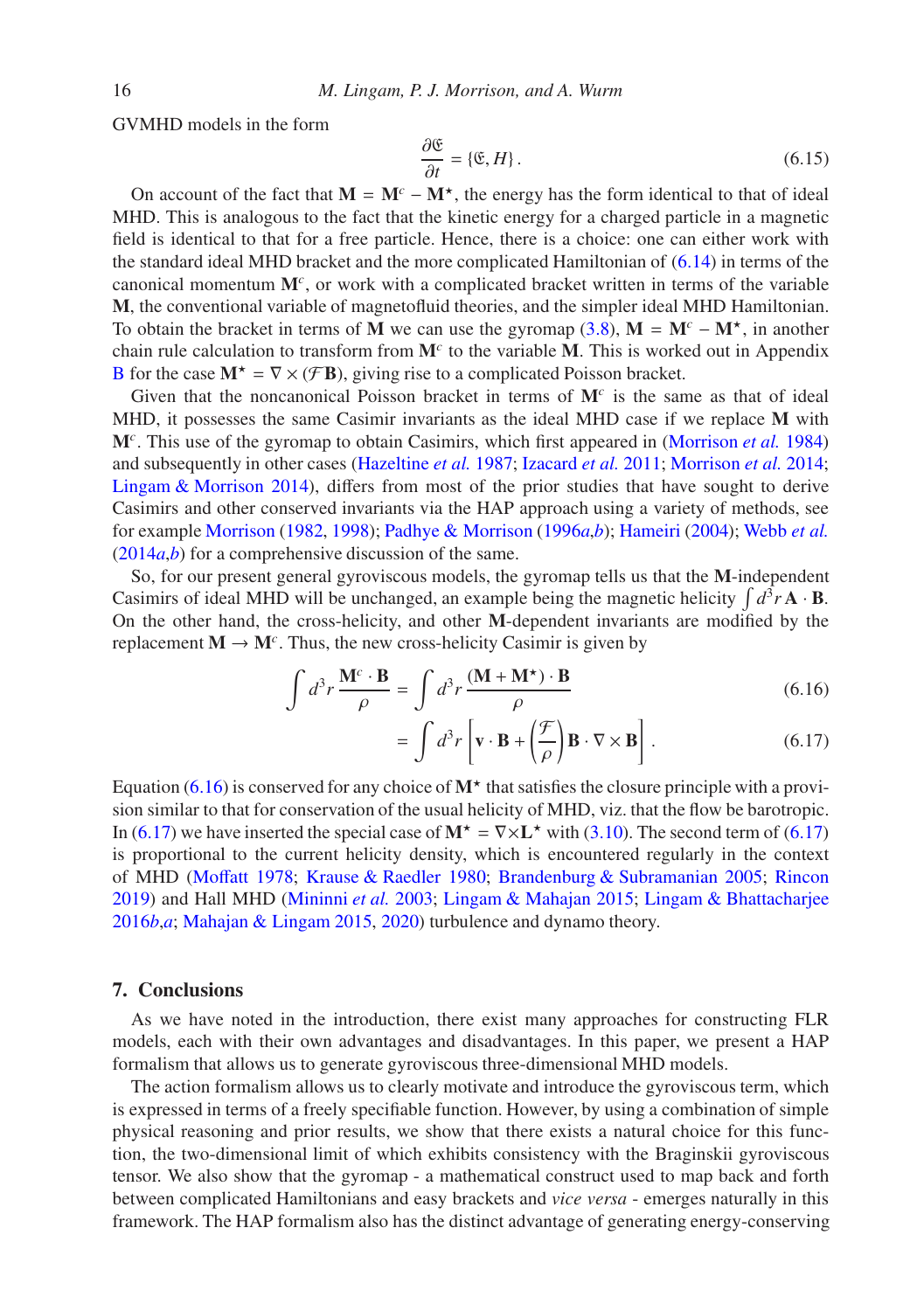models from first principles, and all our models presented conserve both energy and momentum. Through the process of reduction, we recover the noncanonical bracket for this model, and a method for finding the Casimirs is elucidated.

One of the central results that emerged in this work was that the three-dimensional gyroviscous models do not conserve the orthodox angular momentum  $\mathbf{r} \times \mathbf{M}$ . We have presented a procedure for symmetrizing the momentum tensor via the construction of a hybrid momentum M*tot*. It is shown that the associated angular momentum  $\mathbf{r} \times \mathbf{M}^{tot}$  is conserved. This procedure leads to the natural introduction of an intrinsic (spin) angular momentum which is likely to possess crucial ramifications in fusion and astrophysical plasmas; an example of the latter is briefly discussed.

The prospects for future work are manifold. The first, and perhaps the most important from a conceptual and mathematical standpoint, is to explore the putative violation of angular momentum conservation on a Lagrangian level. The second entails the application of this framework to astrophysical and fusion systems, and thereby assess whether the ensuing results are consistent with observations. The third involves a detailed comparison with other known gyroviscous tensors, such as those formulated by [Braginskii](#page-19-1) [\(1965](#page-19-1)); [Mikhailovskii & Tsypin](#page-23-26) [\(1971\)](#page-23-26); [Liley](#page-22-0) [\(1972\)](#page-22-0); [Catto & Simakov](#page-20-15) [\(2005\)](#page-20-15); [Ramos](#page-24-8) [\(2005](#page-24-8)*a*,*[b](#page-24-18)*, [2010,](#page-24-10) [2011](#page-24-11)); [Simakov & Molvig](#page-24-29) [\(2016\)](#page-24-29).[†](#page-16-0) This is an ongoing effort, but preliminary results along this direction suggest that the symmetric part of our gyroviscous tensor might be compatible with results obtained by some of these authors, but at present we conclude that the three-dimensional version of Branginskii's gyroviscosity tensor probably does not emerge from an action principle. A comprehensive analysis is reserved for future publications. The comparison is more tedious (albeit feasible) for the full three-dimensional case in comparison to the two-dimensional case considered in [Morrison](#page-23-5) *et al.* [\(1984\)](#page-23-5), because the latter possessed a simple governing equation for the pressure, and it involved only two components of the momentum density and a single component of the magnetic field.

Our model was centred on the introduction of gyroviscosity into the ideal MHD model. However, given that several variants of extended MHD possess Lagrangian and Hamiltonian formulations [\(Keramidas Charidakos](#page-21-21) *et al.* [2014;](#page-21-21) [Lingam](#page-22-23) *et al.* [2015](#page-22-23)*b*; [Abdelhamid](#page-19-19) *et al.* [2015;](#page-19-19) [Lingam](#page-22-24) *et al.* [2015](#page-22-24)*a*, [2016](#page-22-25)*b*,*[a](#page-22-26)*; [D'Avignon](#page-20-16) *et al.* [2016;](#page-20-16) [Miloshevich](#page-23-27) *et al.* [2017](#page-23-27); [Burby 2017\)](#page-20-17), it would seem natural to utilize the gyromap and thus formulate the gyroviscous contributions for this class of models; after doing so, their equilibria and stability can be obtained by using the HAP approach along the lines of [Andreussi](#page-19-8) *et al.* [\(2010,](#page-19-8) [2012,](#page-19-9) [2013,](#page-19-10) [2016](#page-19-11)); [Morrison](#page-23-14) *et al.* [\(2014\)](#page-23-14); [Kaltsas](#page-21-22) *et al.* [\(2017](#page-21-22), [2018](#page-21-23), [2020\)](#page-21-24) where the stability of a variety of equilibria is analysed using Lagrangian, energy-Casimir, and dynamically accessibility methods. Likewise, this approach could also be extended to relativistic MHD and XMHD models with HAP formulations [\(D'Avignon](#page-20-18) *et al.* [2015;](#page-20-18) [Kawazura](#page-21-25) *et al.* [2017;](#page-21-25) [Grasso](#page-21-26) *et al.* [2017](#page-21-26); [Coquinot & Morrison 2020;](#page-20-19) [Ludwig 2020\)](#page-22-27). We mention in passing that it would be interesting to explore how the time-dependent re-gauging of [Andreussi](#page-19-10) et al.  $(2013)$  can be used to produce or remove the  $M^*$ effects, in a manner analogous to how rotation can produce or remove effects of the magnetic field using Larmor's theorem.

Finally we mention a most basic extension of the present work. Our class of gyroviscous action principles were physically motivated, yet ultimately *ad hoc*. An alternative would be to start from a more basic model, such as the Vlasov-Maxwell system, and derive a gyroviscous action by asymptotic procedures. A natural starting point would be the Low Lagrangian [\(Low](#page-22-28) [1958\)](#page-22-28) - see also [Morrison & Pfirsch](#page-23-28) [\(1989\)](#page-23-28); [Morrison](#page-23-9) [\(2005](#page-23-9)) - and then reduce from phase space 'fluid' element variables of that theory to the usual fluid element that we have denoted here by q(a, *t*). This would deviate from the usual historical approaches, which encompasses most of the

<span id="page-16-0"></span><sup>†</sup> The stress tensor computed by [Liley](#page-22-0) [\(1972\)](#page-22-0) does not rely on the large-*B* assumption, and reduces to the Braginskii gyroviscous tensor in the small-gyroradius limit [\(Hosking & Marino](#page-21-27)ff [1973](#page-21-27)); see also [Hosking & Dewar](#page-21-2) [\(2016](#page-21-2), Section 2.8, 2.9).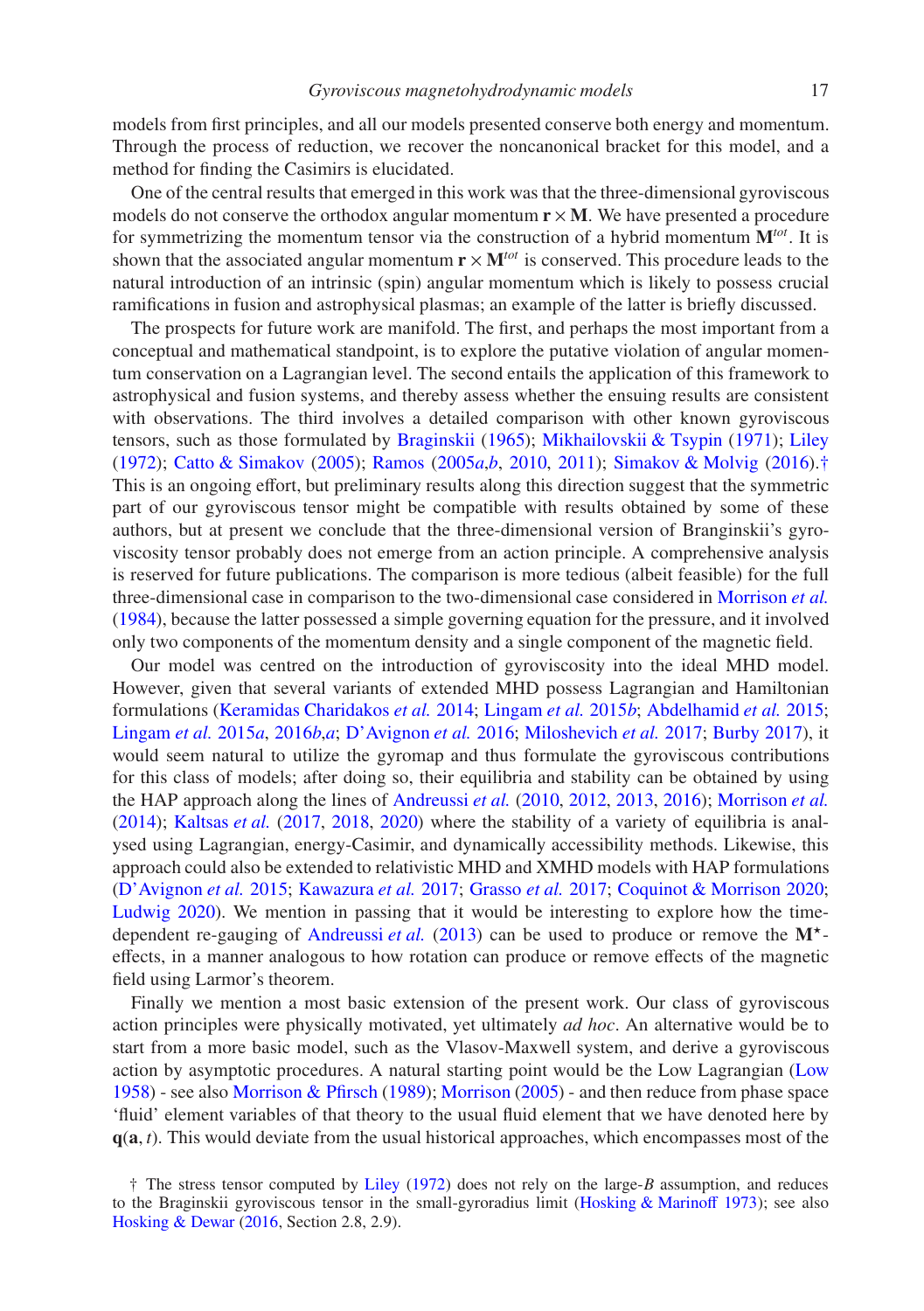early literature, where one proceeds from ordering kinetic equations. Whichever route is taken, one typically uses intuition obtained from finite-dimensional particle orbit dynamics in given strong magnetic fields, and the associated drifts, in order to make approximations, often mixing up discrete particle orbit ideas with field theoretic perturbations. It was argued in [Morrison](#page-23-29) *et al.* [\(2013\)](#page-23-29) that a more consistent approach is to remain within the field theoretic framework, and it would appear *prima facie* that the Low Lagrangian is a natural framework for doing this. With this approach one could relate  $M^*$  consistently to magnetization and other drifts on the fluid level. We hope to pursue this issue and others in the future.

# Acknowledgment

PJM received support from the U.S. Dept. of Energy Contract # DE-FG05-80ET-53088 during part of this work. AW thanks the Western New England University Research Fund for support. The authors thank the reviewers for their helpful feedback.

# <span id="page-17-0"></span>Appendix A. An Euler-Poincare approach to the three-dimensional gyromap

The Lagrange-Euler maps, when expressed in an integral form, are given by Eq. [\(2.6\)](#page-4-2)-[\(2.7\)](#page-4-1). Instead of M<sup>c</sup>, we can also use the velocity as our observable, and it possesses the following Lagrange-Euler map

$$
\mathbf{v}(\mathbf{r},t) = \int_{D} d^{3} a \, \delta(\mathbf{r} - \mathbf{q}) \, \dot{\mathbf{q}}(\mathbf{a},t) \mathcal{J}, \tag{A.1}
$$

which is equivalent to  $\mathbf{v} = \dot{\mathbf{q}}$ , with the RHS evaluated at  $\mathbf{a} = \mathbf{q}^{-1}(\mathbf{r}, t)$ . The central idea is to express the Eulerian variations in terms of the Lagrangian ones, and thereby recover the equations of motion conveniently. The approach has classical roots, appeared in the plasma literature in the works of [Frieman & Rotenberg](#page-20-7) [\(1960\)](#page-20-7); [Katz](#page-21-28) [\(1961\)](#page-21-28); [Low](#page-22-29) [\(1961\)](#page-22-29); [Lundgren](#page-22-30) [\(1963](#page-22-30)); [Calkin](#page-20-20) [\(1963\)](#page-20-20); [Merches](#page-23-30) [\(1969\)](#page-23-30); [Newcomb](#page-23-12) [\(1962](#page-23-12), [1972,](#page-23-15) [1973,](#page-23-16) [1983\)](#page-23-17). The formalism was recast into geometric/group theoretic language in [Holm](#page-21-14) *et al.* [\(1998\)](#page-21-14), who gave it the title of the 'Euler-Poincaré'; this paper was motivated to a degree by what the authors called the 'Arnold program' [\(Arnold 1966](#page-19-20)). It should be pointed out that general variational principles of this form appeared in the early work of [Hamel](#page-21-29) [\(1904](#page-21-29)). The method has subsequently been applied to very many systems, including kinetic theory [\(Cendra](#page-20-21) *et al.* [1998\)](#page-20-21), complex fluids [\(Gay-Balmaz & Ratiu 2009\)](#page-20-22), reduced magnetofluid models [\(Brizard 2010](#page-20-23)*b*), and hybrid fluid-kinetic models [\(Holm & Tronci](#page-21-30) [2012;](#page-21-30) [Tronci & Camporeale 2015;](#page-25-22) [Burby & Tronci 2017](#page-20-24); [Close](#page-20-25) *et al.* [2018](#page-20-25)).

<span id="page-17-1"></span>Let us illustrate this procedure by using the magnetic energy density as our example. We shall adopt the notation employed in [Andreussi](#page-19-10) *et al.* [\(2013\)](#page-19-10) for convenience, where the Lagrangian displacement  $\delta q$  is denoted by  $\xi$  and its Eulerianized counterpart is denoted by  $\eta$ . From Eq. [\(3.4\)](#page-5-3), we know that

$$
\delta S_{\text{mag}} = \int_{\mathcal{T}} dt \int_{D} d^3 r \, \mathbf{B} \cdot \delta \mathbf{B},\tag{A.2}
$$

where we have invoked the Eulerian closure principle. The final step lies in expressing  $\delta$ **B** in terms of η, which has been undertaken in [Frieman & Rotenberg](#page-20-7) [\(1960\)](#page-20-7) (see also [Andreussi](#page-19-10) *et al.* [2013\)](#page-19-10), which we list as follows:

$$
\delta \mathbf{B} = -\nabla \times (\mathbf{B} \times \eta). \tag{A3}
$$

Upon using this in Eq. [\(A 2\)](#page-17-1), and integrating by parts we recover the  $J \times B$  term, which is exactly the term arising in ideal MHD.

Upon applying the Euler-Poincaré method to Eq.  $(3.7)$ , it can be verified that one does indeed recover Eq. [\(4.5\)](#page-7-1) as our final result.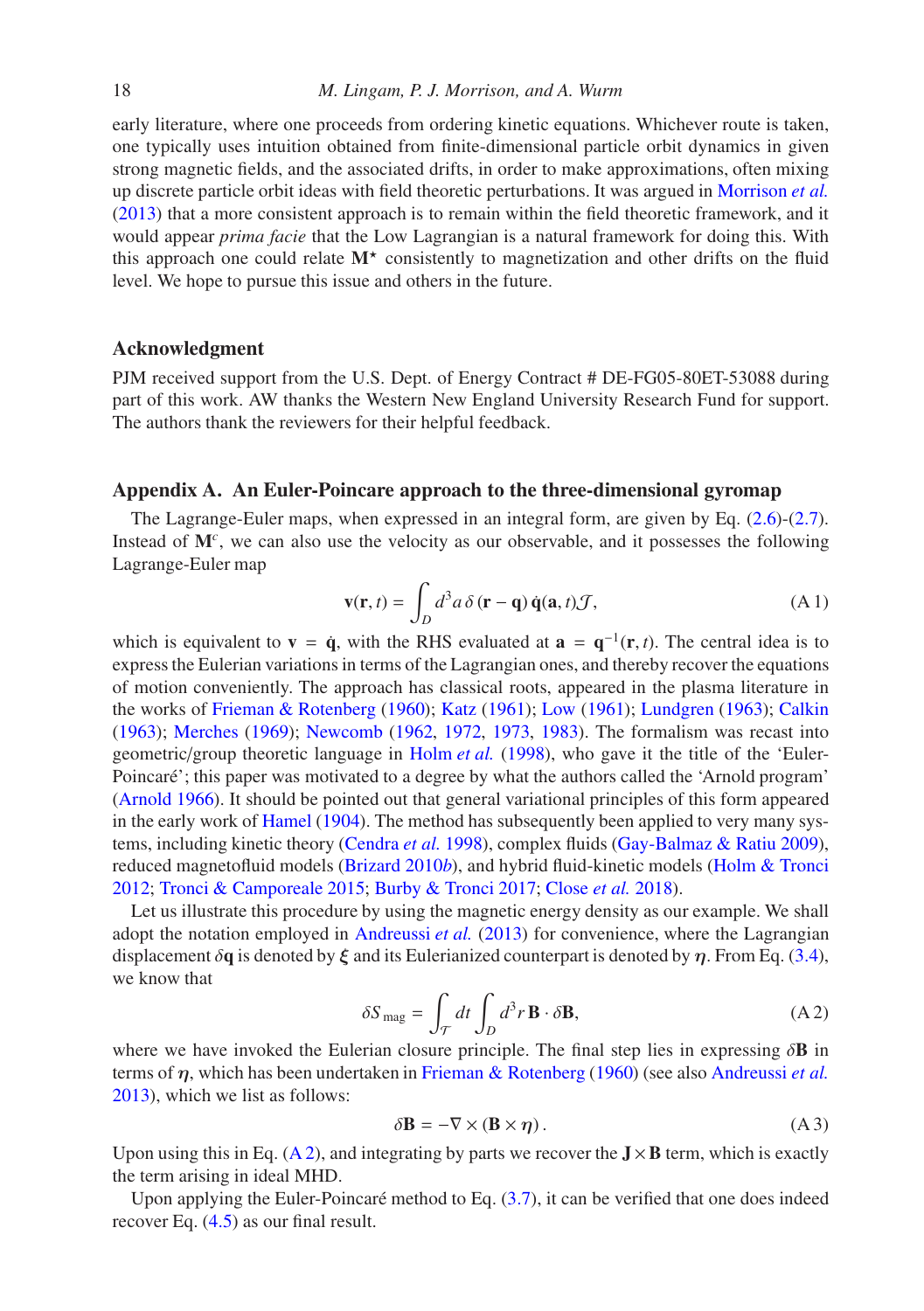# <span id="page-18-0"></span>Appendix B. The noncanonical gyroviscous bracket

In Eq. [\(6.13\)](#page-14-4), we presented the gyroviscous bracket in terms of the canonical momenta  $M<sup>c</sup>$  and the rest of the observables. The correspondence of the gyroviscous bracket with the ideal MHD bracket was also noted.

However, it is much more common to express noncanonical brackets in terms of the kinetic momentum  $M = \rho v$ , which we shall undertake here. In order to do so, we shall use the gyromap, discussed in Sec. [3.2,](#page-5-1)

<span id="page-18-2"></span>
$$
\mathbf{M}^c = \mathbf{M} + \mathbf{M}^{\star} = \mathbf{M} + \nabla \times (\mathcal{F}\mathbf{B}),\tag{B.1}
$$

which can be easily rearranged to yield  $M = M^c - M^*$ . We shall now use the familiar concept that a given functional can be expressed in any set of (independent) observables. We denote by *F* the functional in terms of  $M<sup>c</sup>$  and the rest of the observables, and by  $\tilde{F}$ , the functional in terms of **M** and the rest. Since we know that  $F \equiv \tilde{F}$ , another chain rule calculation starts from

<span id="page-18-1"></span>
$$
\delta F = \int_{D} d^{3}r \left[ \frac{\delta F}{\delta \mathbf{M}^{c}} \cdot \delta \mathbf{M}^{c} + \frac{\delta F}{\delta \mathbf{B}} \cdot \delta \mathbf{B} + \frac{\delta F}{\delta \rho} \delta \rho + \frac{\delta F}{\delta \sigma} \delta \sigma \right]
$$
  
= 
$$
\int_{D} d^{3}r \left[ \frac{\delta \tilde{F}}{\delta \mathbf{M}} \cdot \delta \mathbf{M} + \frac{\delta \tilde{F}}{\delta \mathbf{B}} \cdot \delta \mathbf{B} + \frac{\delta \tilde{F}}{\delta \rho} \delta \rho + \frac{\delta \tilde{F}}{\delta \sigma} \delta \sigma \right] = \delta \tilde{F},
$$
 (B.2)

and by using the gyromap, we find that

$$
\delta \mathbf{M} = \delta \mathbf{M}^c - \nabla \times [\delta(\mathcal{F} \mathbf{B})], \tag{B 3}
$$

and by substituting this into Eq. [\(B 2\)](#page-18-1), integrating by parts and eliminating the resultant boundary terms, we finally recover the following relations

<span id="page-18-3"></span>
$$
\frac{\delta F}{\delta \mathbf{M}^c} = \frac{\delta \tilde{F}}{\delta \rho} \n\frac{\delta F}{\delta \rho} = \frac{\delta \tilde{F}}{\delta \rho} - \mathbf{B} \cdot \left( \nabla \times \frac{\delta \tilde{F}}{\delta \mathbf{M}} \right) \frac{\partial \mathcal{F}}{\partial \rho}, \n\frac{\delta F}{\delta \sigma} = \frac{\delta \tilde{F}}{\delta \sigma} - \mathbf{B} \cdot \left( \nabla \times \frac{\delta \tilde{F}}{\delta \mathbf{M}} \right) \frac{\partial \mathcal{F}}{\partial \sigma}, \n\frac{\delta F}{\delta \mathbf{B}} = \frac{\delta \tilde{F}}{\delta \mathbf{B}} - \left[ \mathbf{B} \cdot \left( \nabla \times \frac{\delta \tilde{F}}{\delta \mathbf{M}} \right) \right] \frac{\partial \mathcal{F}}{\partial |\mathbf{B}|} \frac{\mathbf{B}}{|\mathbf{B}|} - \left( \nabla \times \frac{\delta \tilde{F}}{\delta \mathbf{M}} \right) \mathcal{F}.
$$
\n(B4)

We can now recover the bracket in terms of M from Eq.  $(6.13)$ , by implementing the following two successive steps.

(i) First, replace the  $M_i^c$  in the first line of Eq. [\(6.13\)](#page-14-4), prior to the functional derivatives, with Eq. [\(B 1\)](#page-18-2). This ensures that only M and the other observables are present.

(ii) Next, the functional derivatives occurring in Eq. [\(6.13\)](#page-14-4) should be replaced with the relations delineated in Eq. [\(B 4\)](#page-18-3).

We shall not list the final bracket in its entirety since its complexity is clearly self-evident[†](#page-18-4). Hence, this illustrates the advantage of the gyromap in facilitating a much simpler bracket. Simply through the process of inspection, it would have been almost impossible to construct the bracket in terms of  $M$  or to find the variable  $M<sup>c</sup>$  that simplified the bracket.

<span id="page-18-4"></span><sup>†</sup> An explicit example of the gyro-bracket in terms of M for a particular choice of the gyromap was presented in A. Wurm and P. J. Morrison, Derivation of Hamiltonian magnetofluid models with gyroviscous-like contributions using a gyromap, Sherwood International Fusion Theory conference, Santa Fe, NM, April 15-17 (2013).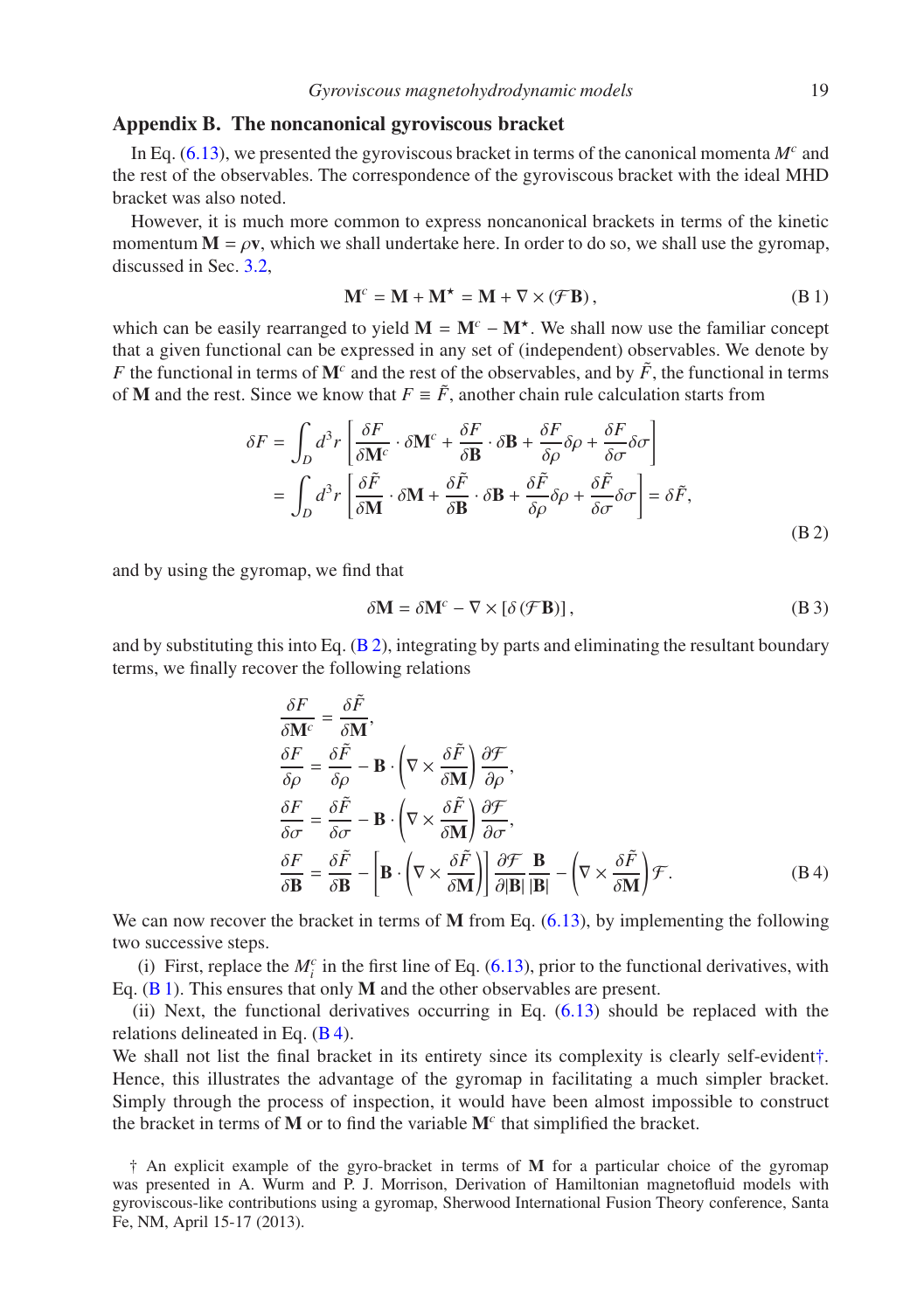The Hamiltonian, in terms of M, is much simpler as seen from the following expression.

$$
H = \int d^3r \left[ \frac{|\mathbf{M}|^2}{2\rho} + \rho U(\rho, \sigma) + \frac{|\mathbf{B}|^2}{2} \right].
$$
 (B 5)

In other words, the resultant Hamiltonian is exactly identical to the total energy associated with ideal MHD [\(Morrison & Greene 1980;](#page-23-13) [Freidberg 2014](#page-20-26); [Goedbloed](#page-21-3) *et al.* [2019](#page-21-3)).

We note, that any choice for  $M^*$  that satisfies the Eulerian closure principle will, under an analogous transformation, yield a complicated bracket in terms of M, yet one that reduces to the MHD bracket of [Morrison & Greene](#page-23-13) [\(1980](#page-23-13)) when the variable M<sup>c</sup> is used. Thus, for any choice we have the same trade-off between Hamiltonian and bracket.

#### **REFERENCES**

- <span id="page-19-19"></span>Abdelhamid, H. M., Kawazura, Y. & Yoshida, Z. 2015 Hamiltonian formalism of extended magnetohydrodynamics. *J. Phys. A Math. Gen.* 48 (23), 235502.
- <span id="page-19-8"></span>Andreussi, T., Morrison, P. J. & Pegoraro, F. 2010 MHD equilibrium variational principles with symmetry. *Plasma Phys. Control. Fusion* 52 (5), 055001.
- <span id="page-19-9"></span>Andreussi, T., Morrison, P. J. & Pegoraro, F. 2012 Hamiltonian magnetohydrodynamics: Helically symmetric formulation, Casimir invariants, and equilibrium variational principles. *Phys. Plasmas* 19 (5), 052102.
- <span id="page-19-10"></span>Andreussi, T., Morrison, P. J. & Pegoraro, F. 2013 Hamiltonian magnetohydrodynamics: Lagrangian, Eulerian, and dynamically accessible stability–Theory. *Phys. Plasmas* 20 (9), 092104.
- <span id="page-19-11"></span>Andreussi, T., Morrison, P. J. & Pegoraro, F. 2016 Hamiltonian magnetohydrodynamics: Lagrangian, Eulerian, and dynamically accessible stability–Examples with translation symmetry. *Phys. Plasmas* 23 (10), 102112.
- <span id="page-19-20"></span>ARNOLD, V. I. 1966 Sur la géométrie différentielle des groupes de Lie de dimension infinie et ses applications `a l'hydrodynamique des fluides parfaits. *Ann. Inst. Fourier Grenoble* 16 (1), 319–361.
- <span id="page-19-6"></span>Arnold, V. I. 1978 *Mathematical methods of classical mechanics*. Springer-Verlag.
- <span id="page-19-7"></span>Arnold, V. I. & Khesin, B. A. 1998 *Topological Methods in Hydrodynamics*, *Applied Mathematical Sciences*, vol. 125. Springer-Verlag.
- <span id="page-19-17"></span>Batt, J., Morrison, P. J. & Rein, G. 1995 Linear stability of stationary solutions of the Vlasov-Poisson system in three dimensions. *Arch. Ration. Mech. Anal.* 130 (2), 163–182.
- <span id="page-19-4"></span>BEER, M. A. & HAMMETT, G. W. 1996 Toroidal gyrofluid equations for simulations of tokamak turbulence. *Phys. Plasmas* 3 (11), 4046–4064.
- <span id="page-19-3"></span>Belova, E. V. 2001 Nonlinear gyroviscous force in a collisionless plasma. *Phys. Plasmas* 8 (9), 3936–3944.
- <span id="page-19-12"></span>Bennett, A. 2006 *Lagrangian Fluid Dynamics*. Cambridge University Press.
- <span id="page-19-13"></span>Billig, Y. 2005 Magnetic hydrodynamics with asymmetric stress tensor. *J. Math. Phys.* 46 (4), 043101.
- <span id="page-19-16"></span>Bodenheimer, P. 1995 Angular Momentum Evolution of Young Stars and Disks. *Annu. Rev. Astron. Astrophys.* 33, 199–238.
- <span id="page-19-15"></span>Bouvier, J., Matt, S. P., Mohanty, S., Scholz, A., Stassun, K. G. & Zanni, C. 2014 Angular Momentum Evolution of Young Low-Mass Stars and Brown Dwarfs: Observations and Theory. In *Protostars and Planets VI* (ed. Henrik Beuther, Ralf S. Klessen, Cornelis P. Dullemond & Thomas Henning), pp. 433–450.
- <span id="page-19-5"></span>Bowers, E. 1971 Finite-Larmor-radius equations for coffisionless plasmas in general magnetic fields. *J. Plasma Phys.* 6 (1), 87–105.
- <span id="page-19-0"></span>Braginskii, S. I. 1958 Transport Phenomena in a Completely Ionized Two-Temperature Plasma. *Sov. J. Exp. Theor. Phys.* 6, 358–369.
- <span id="page-19-1"></span>Braginskii, S. I. 1965 Transport Processes in a Plasma. *Rev. Plasma Phys.* 1, 205–311.
- <span id="page-19-18"></span>BRANDENBURG, A. & SUBRAMANIAN, K. 2005 Astrophysical magnetic fields and nonlinear dynamo theory. *Phys. Rep.* 417 (1-4), 1–209.
- <span id="page-19-2"></span>Brizard, A. 1992 Nonlinear gyrofluid description of turbulent magnetized plasmas. *Phys. Fluids B* 4 (5), 1213–1228.
- <span id="page-19-14"></span>Brizard, A. J. 2010*a* Classical zitterbewegung in reduced plasma dynamics. *arXiv e-prints* p. [arXiv:1010.5710.](http://arxiv.org/abs/1010.5710)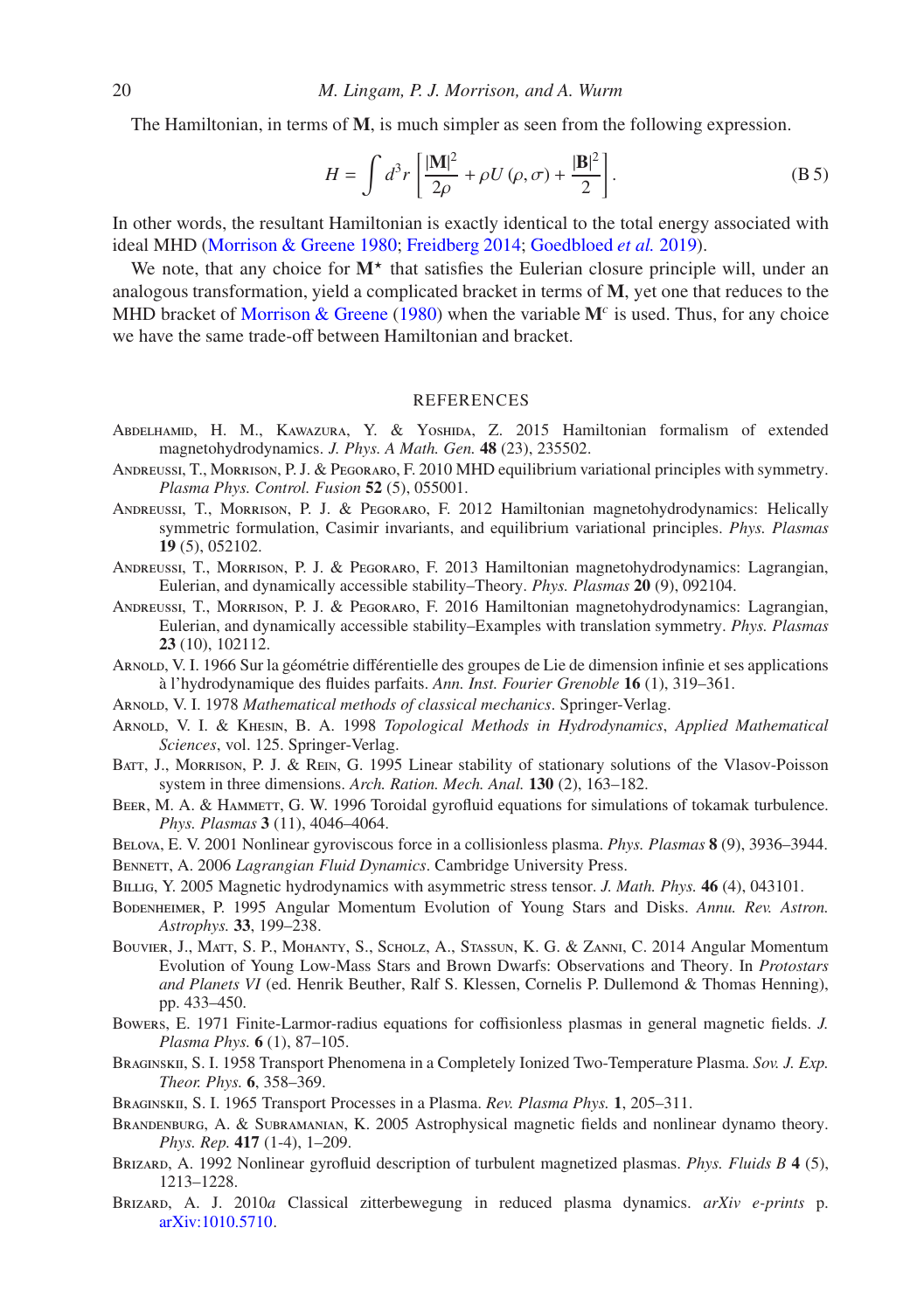- <span id="page-20-23"></span>BRIZARD, A. J. 2010*b* Noether derivation of exact conservation laws for dissipationless reduced-fluid models. *Phys. Plasmas* 17 (11), 112503.
- <span id="page-20-1"></span>Brizard, A. J., Denton, R. E., Rogers, B. & Lotko, W. 2008 Nonlinear finite-Larmor-radius effects in reduced fluid models. *Phys. Plasmas* 15 (8), 082302.
- <span id="page-20-17"></span>Burby, J. W. 2017 Magnetohydrodynamic motion of a two-fluid plasma. *Phys. Plasmas* 24 (8), 082104.
- <span id="page-20-24"></span>Burby, J. W. & Tronci, C. 2017 Variational approach to low-frequency kinetic-MHD in the current coupling scheme. *Plasma Phys. Control. Fusion* 59 (4), 045013.
- <span id="page-20-20"></span>Calkin, M. G. 1963 An action principle for magnetohydrodynamics. *Can. J. Phys.* 41, 2241.
- <span id="page-20-0"></span>Callen, J. D., Qu, W. X., Siebert, K. D., Carreras, B. A., Shaing, K. C. & Spong, D. A. 1987 Neoclassical MHD equations, instabilities and transport in tokamaks. In *Plasma Physics and Controlled Nuclear Fusion Research 1986*, , vol. 2, pp. 157–166. IAEA, Vienna.
- <span id="page-20-15"></span>CATTO, P. J. & SIMAKOV, A. N. 2005 A new, explicitly collisional contribution to the gyroviscosity and the radial electric field in a collisional tokamak. *Phys. Plasmas* 12 (11), 114503.
- <span id="page-20-21"></span>Cendra, H., Holm, D. D., Hoyle, M. J. W. & Marsden, J. E. 1998 The Maxwell-Vlasov equations in Euler-Poincar´e form. *J. Math. Phys.* 39 (6), 3138–3157.
- <span id="page-20-8"></span>Chapman, S. & Cowling, T. G. 1970 *The Mathematical Theory of Non-uniform Gases: An Account Of The Kinetic Theory Of Viscosity, Thermal Conduction And Di*ff*usion In Gases*, 3rd edn. Cambridge University Press.
- <span id="page-20-12"></span>Chew, G. F., Goldberger, M. L. & Low, F. E. 1956 The Boltzmann Equation and the One-Fluid Hydromagnetic Equations in the Absence of Particle Collisions. *Proc. Roy. Soc. London Ser. A* 236 (1204), 112–118.
- <span id="page-20-3"></span>Clebsch, R. F. A. 1857 Uber eine allgemeine Transformation der hydrodynamischen Gleichungen. *J. Reine Angew. Math.* 54, 293–312.
- <span id="page-20-4"></span>Clebsch, R. F. A. 1859 Ueber die Integration der hydrodynamischen Gleichungen. *J. Reine Angew. Math.* 56, 1–10.
- <span id="page-20-25"></span>Close, A. R. D., Burby, J. W. & Tronci, C. 2018 A low-frequency variational model for energetic particle effects in the pressure-coupling scheme. *J. Plasma Phys.* 84 (4), 905840401.
- <span id="page-20-2"></span>Comisso, L., Grasso, D., Waelbroeck, F. L. & Borgogno, D. 2013 Gyro-induced acceleration of magnetic reconnection. *Phys. Plasmas* 20 (9), 092118.
- <span id="page-20-19"></span>Coquinot, Baptiste & Morrison, Philip J. 2020 A general metriplectic framework with application to dissipative extended magnetohydrodynamics. *Journal of Plasma Physics* 86 (3), 835860302.
- <span id="page-20-18"></span>D'Avignon, E., Morrison, P. J. & Pegoraro, F. 2015 Action principle for relativistic magnetohydrodynamics. *Phys. Rev. D* 91 (8), 084050.
- <span id="page-20-16"></span>D'Avignon, E. C., Morrison, P. J. & Lingam, M. 2016 Derivation of the Hall and extended magnetohydrodynamics brackets. *Phys. Plasmas* 23 (6), 062101.
- <span id="page-20-11"></span>de Gennes, P.-G. & Prost, J. 1993 *The Physics of Liquid Crystals*, 2nd edn., *International Series of Monographs on Physics*, vol. 83. Oxford University Press.
- <span id="page-20-13"></span>de Grassie, J. S. 2009 Tokamak rotation sources, transport and sinks. *Plasma Phys. Control. Fusion* 51 (12), 124047.
- <span id="page-20-9"></span>Dewar, R. L. 1977 Energy-momentum tensors for dispersive electromagnetic waves. *Aust. J. Phys.* 30, 533.
- <span id="page-20-14"></span>DIAMOND, P. H., KOSUGA, Y., GÜRCAN, Ö. D., MCDEVITT, C. J., HAHM, T. S., FEDORCZAK, N., RICE, J. E., WANG, W. X., Ku, S., Kwon, J. M., Dif-Pradalier, G., Abiteboul, J., Wang, L., Ko, W. H., Shi, Y. J., Ida, K., Solomon, W., Jhang, H., Kim, S. S., Yi, S., Ko, S. H., Sarazin, Y., Singh, R. & Chang, C. S. 2013 An overview of intrinsic torque and momentum transport bifurcations in toroidal plasmas. *Nucl. Fusion* 53 (10), 104019.
- <span id="page-20-10"></span>Evans, Denis J. 1979 The nonsymmetric pressure tensor in polyatomic fluids. *Journal of Statistical Physics* 20 (5), 547–555.
- <span id="page-20-26"></span>Freidberg, J. P. 2014 *Ideal MHD*. Cambridge University Press.
- <span id="page-20-7"></span>Frieman, E. & Rotenberg, M. 1960 On Hydromagnetic Stability of Stationary Equilibria. *Rev. Mod. Phys.* 32 (4), 898–902.
- <span id="page-20-6"></span>Frisch, U., Grimberg, G. & Villone, B. 2017 A contemporary look at Hermann Hankel's 1861 pioneering work on Lagrangian fluid dynamics. *Eur. Phys. J. H* 42 (4).
- <span id="page-20-5"></span>Frisch, U. & Villone, B. 2014 Cauchy's almost forgotten Lagrangian formulation of the Euler equation for 3D incompressible flow. *Eur. Phys. J. H* 39 (3), 325–351.
- <span id="page-20-22"></span>Gay-Balmaz, F. & Ratiu, T. S 2009 The geometric structure of complex fluids. *Adv. Appl. Math.* 42 (2), 176–275.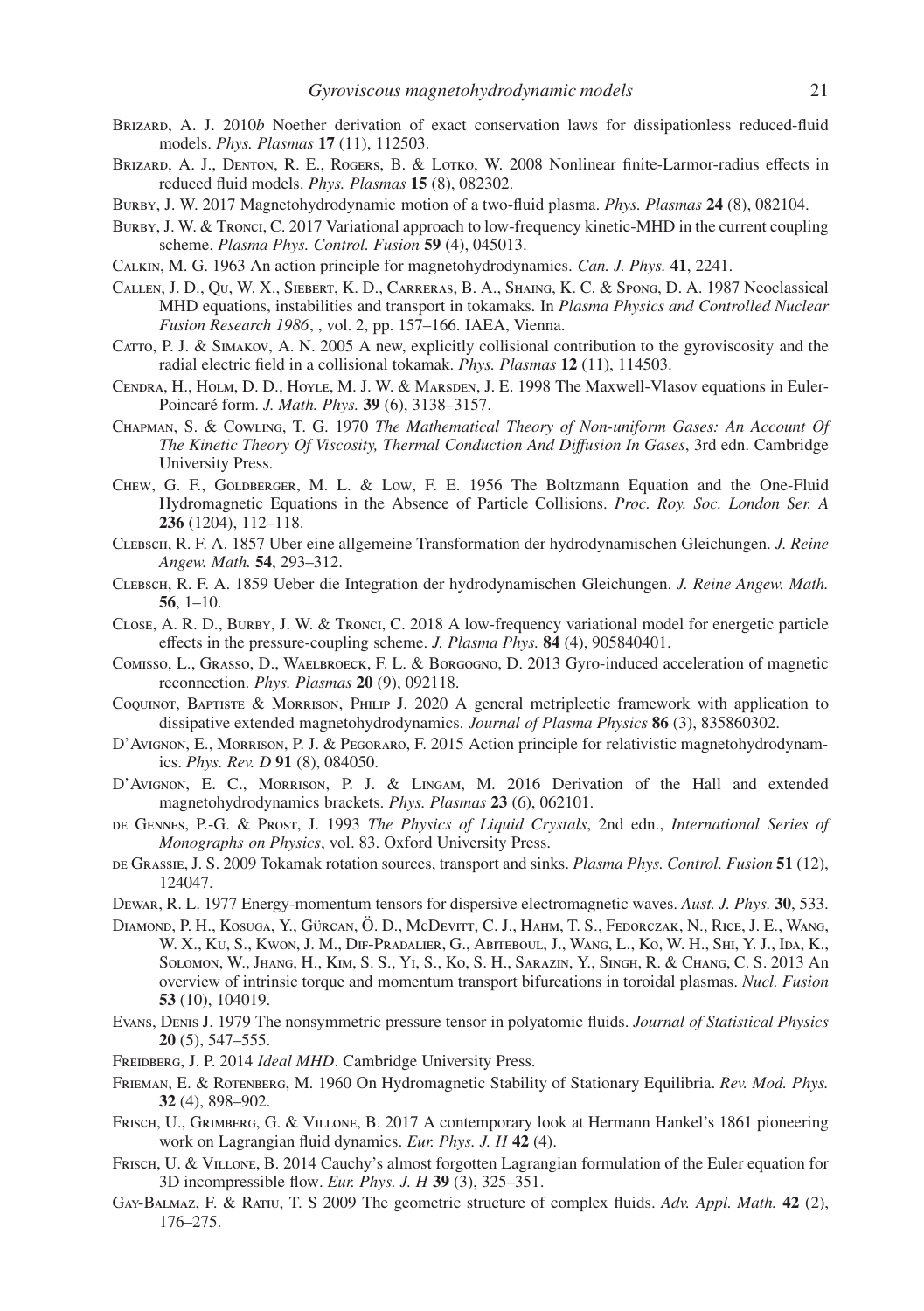- <span id="page-21-3"></span>GOEDBLOED, H., KEPPENS, R. & POEDTS, S. 2019 *Magnetohydrodynamics of Laboratory and Astrophysical Plasmas*. Cambridge University Press.
- <span id="page-21-8"></span>Goswami, P., Passot, T. & Sulem, P. L. 2005 A Landau fluid model for warm collisionless plasmas. *Phys. Plasmas* 12 (10), 102109.
- <span id="page-21-26"></span>Grasso, D., Tassi, E., Abdelhamid, H. M. & Morrison, P. J. 2017 Structure and computation of twodimensional incompressible extended MHD. *Phys. Plasmas* 24 (1), 012110.
- <span id="page-21-19"></span>GÜRCAN, Ö. D., DIAMOND, P. H., HAHM, T. S. & SINGH, R. 2007 Intrinsic rotation and electric field shear. *Phys. Plasmas* 14 (4), 042306.
- <span id="page-21-20"></span>HAMEIRI, E. 2004 The complete set of Casimir constants of the motion in magnetohydrodynamics. *Phys. Plasmas* 11 (7), 3423–3431.
- <span id="page-21-29"></span>HAMEL, G. 1904 Die lagrange-eulerschen gleichungen der mechanik. *Zeitschr. für Math. u. Phys.* 50, 1–57.
- <span id="page-21-6"></span>HAMMETT, G. W., DORLAND, W. & PERKINS, F. W. 1992 Fluid models of phase mixing, Landau damping, and nonlinear gyrokinetic dynamics. *Phys. Fluids B* 4 (7), 2052–2061.
- <span id="page-21-11"></span>Hanke, H. 1861 *Zur allgemeinen Theorie der Bewegung der Flussigkeiten*. Dieterichschen Univ.- Buchdruckerei.
- <span id="page-21-18"></span>Hartmann, L., Herczeg, G. & Calvet, N. 2016 Accretion onto Pre-Main-Sequence Stars. *Annu. Rev. Astron. Astrophys.* 54, 135–180.
- <span id="page-21-4"></span>Hasegawa, A. & Wakatani, M. 1983 Finite-Larmor-radius magnetohydrodynamic equations for microturbulence. *Phys. Fluids* 26 (10), 2770–2772.
- <span id="page-21-9"></span>Hazeltine, R. D., Hsu, C. T. & Morrison, P. J. 1987 Hamiltonian four-field model for nonlinear tokamak dynamics. *Phys. Fluids* 30 (10), 3204–3211.
- <span id="page-21-16"></span>HAZELTINE, R. D., MAHAJAN, S. M. & MORRISON, P. J. 2013 Local thermodynamics of a magnetized, anisotropic plasma. *Phys. Plasmas* 20 (2), 022506.
- <span id="page-21-0"></span>Hazeltine, R. D. & Meiss, J. D. 1992 *Plasma Confinement*. Addison-Wesley.
- <span id="page-21-1"></span>Hazeltine, R. D. & Waelbroeck, F. L. 1998 *The Framework of Plasma Physics*. Perseus Books.
- <span id="page-21-13"></span>Holm, D. D. 2008 *Geometric Mechanics: Dynamics and symmetry*. London: Imperial College Press.
- <span id="page-21-14"></span>HOLM, D. D., MARSDEN, J. E. & RATIU, T. 1998 The Euler-Poincaré Equations and Semidirect Products with Applications to Continuum Theories. *Adv. Math.* 137, 1–81.
- <span id="page-21-12"></span>HOLM, D. D., MARSDEN, J. E., RATIU, T. & WEINSTEIN, A. 1985 Nonlinear stability of fluid and plasma equilibria. *Phys. Rep.* 123 (1-2), 1–116.
- <span id="page-21-30"></span>HOLM, D. D. & TRONCI, C. 2012 Euler-Poincaré formulation of hybrid plasma models. *Comm. Math. Sci.* 10 (1), 191–222.
- <span id="page-21-2"></span>Hosking, R. J. & Dewar, R. L. 2016 *Fundamental Fluid Mechanics and Magnetohydrodynamics*. Springer.
- <span id="page-21-27"></span>Hosking, R. J. & Marinoff, G. M. 1973 Magneto-viscous effects on the ideal and resistive gravitational instabilities in Cartesian geometry. *Plasma Phys.* 15 (5), 327–341.
- <span id="page-21-5"></span>Hsu, C. T., HAZELTINE, R. D. & MORRISON, P. J. 1986 A generalized reduced fluid model with finite iongyroradius effects. *Phys. Fluids* 29 (5), 1480–1487.
- <span id="page-21-10"></span>Izacard, O., Chandre, C., Tassi, E. & Ciraolo, G. 2011 Gyromap for a two-dimensional Hamiltonian fluid model derived from Braginskii's closure for magnetized plasmas. *Phys. Plasmas* 18 (6), 062105.
- <span id="page-21-15"></span>Jackson, J. D. 1998 *Classical Electrodynamics*, 3rd edn. John Wiley & Sons.
- <span id="page-21-22"></span>Kaltsas, D. A., Throumoulopoulos, G. N. & Morrison, P. J. 2017 Translationally symmetric extended MHD via Hamiltonian reduction: Energy-Casimir equilibria. *Phys. Plasmas* 24 (9), 092504.
- <span id="page-21-23"></span>Kaltsas, D. A., Throumoulopoulos, G. N. & Morrison, P. J. 2018 Helically symmetric extended magnetohydrodynamics: Hamiltonian formulation and equilibrium variational principles. *J. Plasma Phys.* 84 (3), 745840301.
- <span id="page-21-24"></span>Kaltsas, D. A., Throumoulopoulos, G. N. & Morrison, P. J. 2020 Energy-Casimir, dynamically accessible, and Lagrangian stability of extended magnetohydrodynamic equilibria. *Phys. Plasmas* 27 (1), 012104.
- <span id="page-21-28"></span>Katz, Sylvan 1961 Lagrangean Density for an Inviscid, Perfect, Compressible Plasma. *Phys. Fluids* 4 (3), 345–348.
- <span id="page-21-17"></span>Kaufman, A. N. 1960 Plasma Viscosity in a Magnetic Field. *Phys. Fluids* 3 (4), 610–616.
- <span id="page-21-25"></span>Kawazura, Y., Miloshevich, G. & Morrison, P. J. 2017 Action principles for relativistic extended magnetohydrodynamics: A unified theory of magnetofluid models. *Phys. Plasmas* 24 (2), 022103.
- <span id="page-21-7"></span>Kennel, C. F. & Greene, J. M. 1966 Finite Larmor radius hydromagnetics. *Ann. Phys.* 38 (1), 63–94.
- <span id="page-21-21"></span>Keramidas Charidakos, I., Lingam, M., Morrison, P. J., White, R. L. & Wurm, A. 2014 Action principles for extended magnetohydrodynamic models. *Phys. Plasmas* 21 (9), 092118.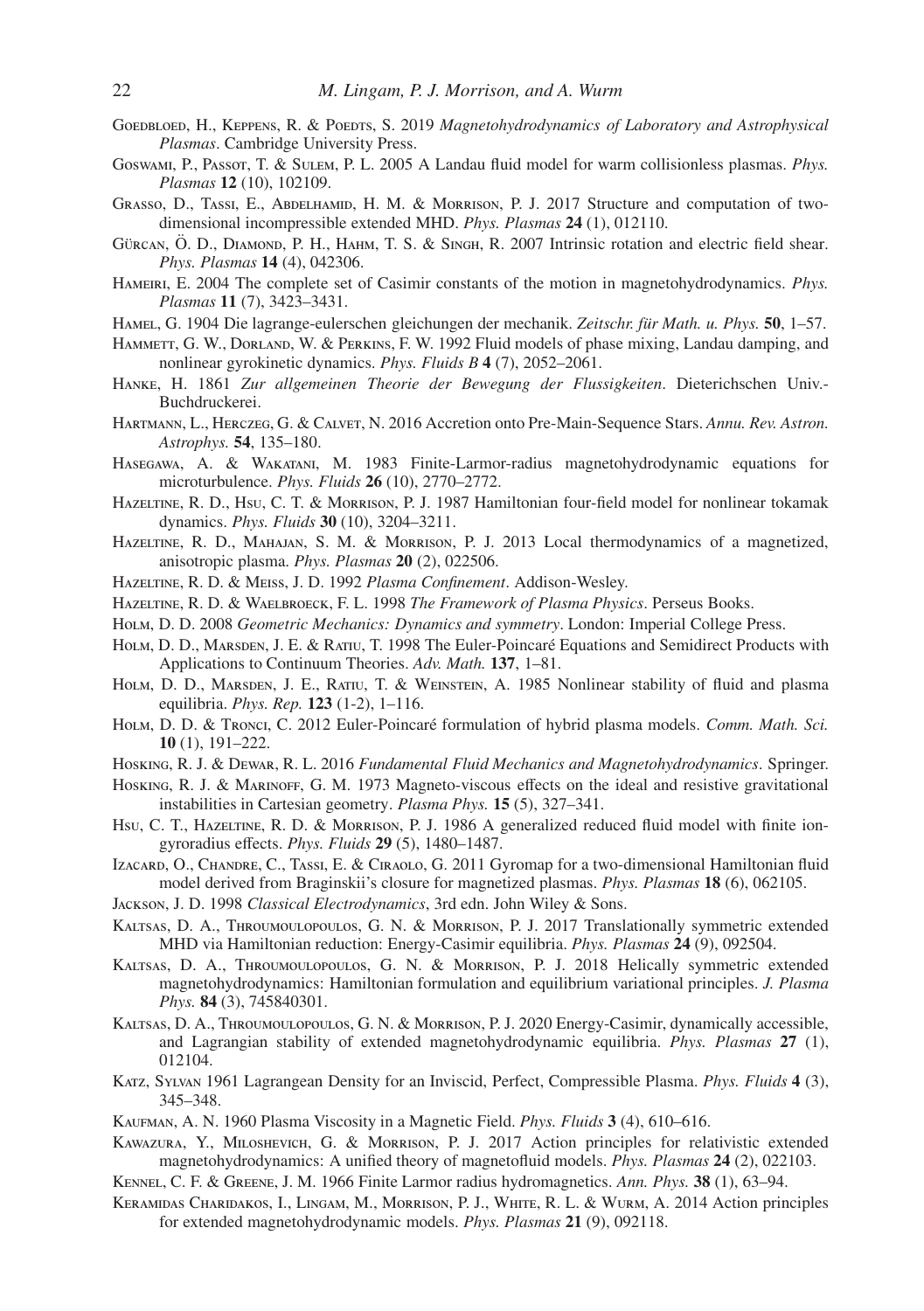- <span id="page-22-12"></span>Keramidas Charidakos, I., Waelbroeck, F. L. & Morrison, P. J. 2015 A Hamiltonian five-field gyrofluid model. *Phys. Plasmas* 22 (11), 112113.
- <span id="page-22-9"></span>Kimura, K. & Morrison, P. J. 2014 On energy conservation in extended magnetohydrodynamics. *Phys. Plasmas* 21 (8), 082101.
- <span id="page-22-7"></span>Kirchhoff, R. 1876 *Vorlesungenuber Mathematische Physik: Mechanik*. Teubner, Leipzig.
- <span id="page-22-13"></span>Kopczyński, W. 1990 Variational principles for gravity and fluids. *Ann. Physics* 203 (2), 308–338.
- <span id="page-22-17"></span>Krause, F. & Raedler, K. H. 1980 *Mean-field magnetohydrodynamics and dynamo theory*. Pergamon Press.
- <span id="page-22-11"></span>Krommes, J. A. & Kolesnikov, R. A. 2004 Hamiltonian description of convective-cell generation. *Phys. Plasmas* 11 (6), L29–L32.
- <span id="page-22-10"></span>Kuvshinov, B. N., Pegoraro, F. & Schep, T. J. 1994 Hamiltonian formulation of low-frequency, nonlinear plasma dynamics. *Phys. Lett. A* 191 (3-4), 296–300.
- <span id="page-22-6"></span>Lagrange, J. L. 1789 *M´ecanique Analytique*. Mme. Ve. Courcier.
- <span id="page-22-0"></span>LILEY, B. S. 1972 Transport equations for a plasma. Unpublished report Phys. No. 103. University of Waikato.
- <span id="page-22-14"></span>Lingam, M. 2015*a* Dissipative effects in magnetohydrodynamical models with intrinsic magnetization. *Commun. Nonlinear Sci. Numer. Simul.* 28 (1-3), 223–231.
- <span id="page-22-4"></span>Lingam, M. 2015*b* Hall viscosity: A link between quantum Hall systems, plasmas and liquid crystals. *Phys. Lett. A* 379 (22-23), 1425–1430.
- <span id="page-22-5"></span>Lingam, M. 2015*c* Hamiltonian and action principle formalisms for spin-1/2 magnetohydrodynamics. *Phys. Plasmas* 22 (2), 022124.
- <span id="page-22-8"></span>Lingam, M. 2015*d* Hamiltonian and action principle formulations of plasma fluid models. PhD thesis, The University of Texas at Austin.
- <span id="page-22-26"></span>Lingam, M., Abdelhamid, H. M. & Hudson, S. R. 2016*a* Multi-region relaxed Hall magnetohydrodynamics with flow. *Phys. Plasmas* 23 (8), 082103.
- <span id="page-22-20"></span>Lingam, M. & Bhattacharjee, A. 2016*a* A heuristic model for MRI turbulent stresses in Hall MHD. *Mon. Not. R. Astron. Soc.* 460 (1), 478–488.
- <span id="page-22-19"></span>Lingam, M. & Bhattacharjee, A. 2016*b* Hall Current Effects in Mean-Field Dynamo Theory. *Astrophys. J.* 829 (1), 51.
- <span id="page-22-15"></span>Lingam, M. & Loeb, A. 2018 Physical constraints on the likelihood of life on exoplanets. *Int. J. Astrobiol.* 17 (2), 116–126.
- <span id="page-22-16"></span>Lingam, M. & Loeb, A. 2019 Colloquium: Physical constraints for the evolution of life on exoplanets. *Rev. Mod. Phys.* 91 (2), 021002.
- <span id="page-22-18"></span>Lingam, M. & Mahajan, S. M. 2015 Modelling astrophysical outflows via the unified dynamo-reverse dynamo mechanism. *Mon. Not. R. Astron. Soc.* 449, L36–L40.
- <span id="page-22-25"></span>Lingam, M., Miloshevich, G. & Morrison, P. J. 2016*b* Concomitant Hamiltonian and topological structures of extended magnetohydrodynamics. *Phys. Lett. A* 380 (31-32), 2400–2406.
- <span id="page-22-3"></span>Lingam, M. & Morrison, P. J. 2014 The action principle for generalized fluid motion including gyroviscosity. *Phys. Lett. A* 378 (47), 3526–3532.
- <span id="page-22-24"></span>Lingam, M., Morrison, P. J. & Miloshevich, G. 2015*a* Remarkable connections between extended magnetohydrodynamics models. *Phys. Plasmas* 22 (7), 072111.
- <span id="page-22-23"></span>Lingam, M., Morrison, P. J. & Tassi, E. 2015*b* Inertial magnetohydrodynamics. *Phys. Lett. A* 379 (6), 570–576.
- <span id="page-22-28"></span>Low, F. E. 1958 A Lagrangian Formulation of the Boltzmann-Vlasov Equation for Plasmas. *Proc. R. Soc. Lond. Ser. A* 248 (1253), 282–287.
- <span id="page-22-29"></span>Low, F. E. 1961 Persistence of Stability in Lagrangian Systems. *Phys. Fluids* 4 (7), 842–846.
- <span id="page-22-27"></span>Ludwig, G. O. 2020 Variational formulation of plasma dynamics. *Phys. Plasmas* 27 (2), 022110.
- <span id="page-22-30"></span>Lundgren, T. S. 1963 Hamilton's Variational Principle for a Perfectly Conducting Plasma Continuum. *Phys. Fluids* 6 (7), 898–904.
- <span id="page-22-2"></span>Macmahon, Alan 1965 Finite Gyro-Radius Corrections to the Hydromagnetic Equations for a Vlasov Plasma. *Physics of Fluids* 8 (10), 1840–1845.
- <span id="page-22-1"></span>Madsen, J. 2013 Full-F gyrofluid model. *Phys. Plasmas* 20 (7), 072301.
- <span id="page-22-21"></span>Mahajan, Swadesh M. & Lingam, Manasvi 2015 Multi-fluid systems–Multi-Beltrami relaxed states and their implications. *Phys. Plasmas* 22 (9), 092123.
- <span id="page-22-22"></span>MAHAJAN, S. M. & LINGAM, M. 2020 Constraining Alfvénic turbulence with helicity invariants. Mon. Not. *R. Astron. Soc.* 495 (3), 2771–2776.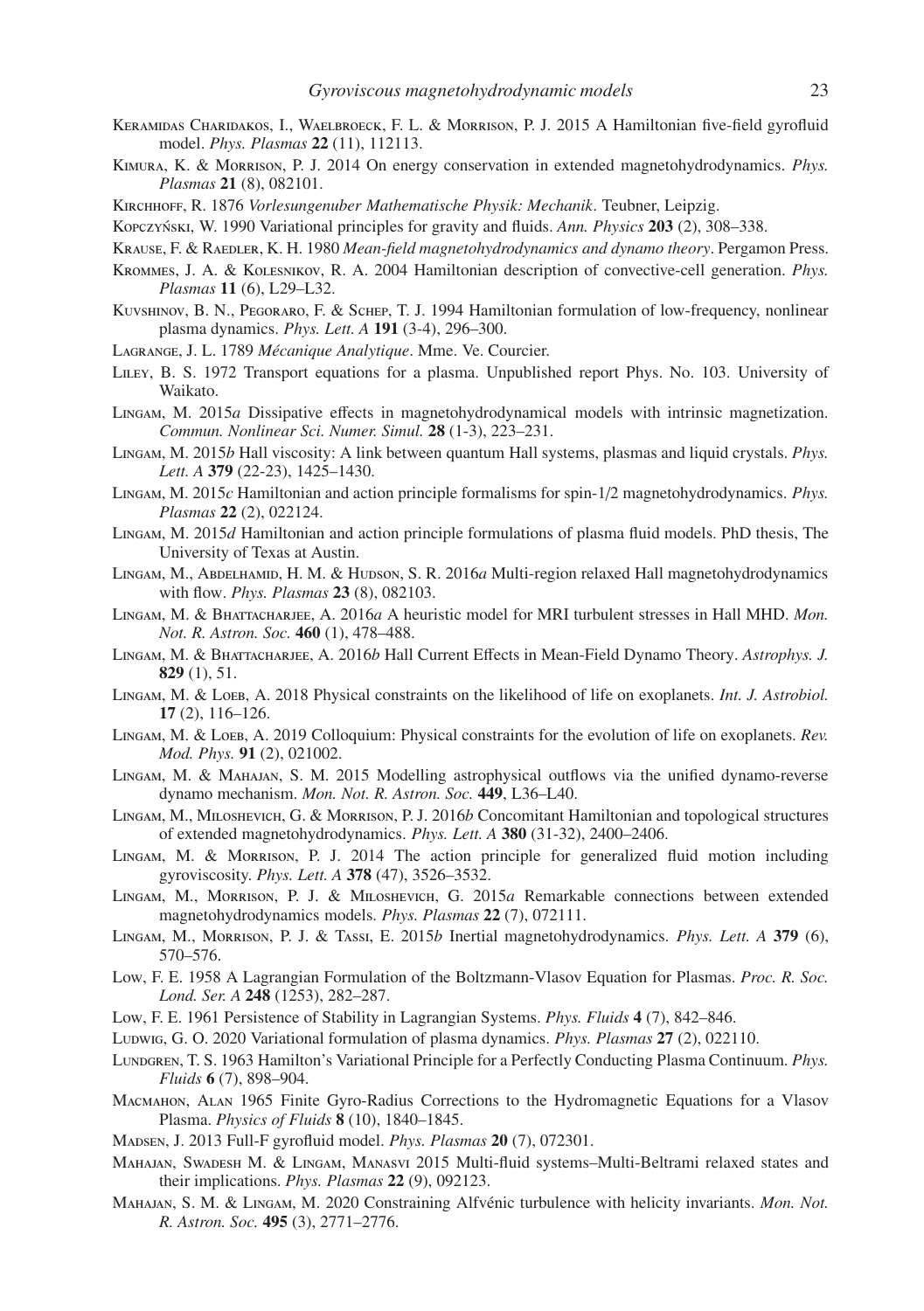- <span id="page-23-21"></span>MATT, S. & PUDRITZ, R. E. 2005 Accretion-powered Stellar Winds as a Solution to the Stellar Angular Momentum Problem. *Astrophys. J. Lett.* 632 (2), L135–L138.
- <span id="page-23-20"></span>McLennan, J. A. 1966 Symmetry of the stress tensor. *Physica* 32 (4), 689–692.
- <span id="page-23-30"></span>Merches, Ioan 1969 Variational Principle in Magnetohydrodynamics. *Phys. Fluids* 12 (10), 2225–2227.
- <span id="page-23-0"></span>Mikhailovskii, A. B. 1992 *Electromagnetic Instabilities in an Inhomogeneous Plasma*. IOP Publishing.
- <span id="page-23-26"></span>MIKHAILOVSKII, A. B. & Tsypin, V. S. 1971 Transport equations and gradient instabilities in a high pressure collisional plasma. *Plasma Phys.* 13 (9), 785–798.
- <span id="page-23-27"></span>Miloshevich, G., Lingam, M. & Morrison, P. J. 2017 On the structure and statistical theory of turbulence of extended magnetohydrodynamics. *New J. Phys.* 19 (1), 015007.
- <span id="page-23-25"></span>MININNI, P. D., GÓMEZ, D. O. & MAHAJAN, S. M. 2003 Dynamo Action in Magnetohydrodynamics and Hall-Magnetohydrodynamics. *Astrophys. J.* 587 (1), 472–481.
- <span id="page-23-24"></span>Moffatt, H. K. 1978 *Magnetic field generation in electrically conducting fluids*. Cambridge University Press.
- <span id="page-23-7"></span>Morrison, P. J. 1982 Poisson brackets for fluids and plasmas. In *American Institute of Physics Conference Series* (ed. M. Tabor & Y. M. Treve), *American Institute of Physics Conference Series*, vol. 88, pp. 13–46.
- <span id="page-23-8"></span>Morrison, P. J. 1998 Hamiltonian description of the ideal fluid. *Reviews of Modern Physics* 70 (2), 467–521.
- <span id="page-23-9"></span>Morrison, P. J. 2005 Hamiltonian and action principle formulations of plasma physicsa). *Phys. Plasmas* 12 (5), 058102.
- <span id="page-23-10"></span>Morrison, P. J. 2009 On Hamiltonian and Action Principle Formulations of Plasma Dynamics. In *American Institute of Physics Conference Series* (ed. Bengt Eliasson & Padma K. Shukla), *American Institute of Physics Conference Series*, vol. 1188, pp. 329–344.
- <span id="page-23-11"></span>Morrison, P. J. 2017 Structure and structure-preserving algorithms for plasma physics. *Phys. Plasmas* 24 (5), 055502.
- <span id="page-23-5"></span>Morrison, P. J., CALDAS, I. L. & TASSO, H. 1984 Hamiltonian Formulation of Two-Dimensional Gyroviscous MHD. *Z. Naturforsch. Teil A* 39 (11), 1023–1027.
- <span id="page-23-13"></span>Morrison, P. J. & Greene, J. M. 1980 Noncanonical Hamiltonian Density Formulation of Hydrodynamics and Ideal Magnetohydrodynamics. *Phys. Rev. Lett.* 45 (10), 790–794.
- <span id="page-23-4"></span>Morrison, P. J. & Hazeltine, R. D. 1984 Hamiltonian formulation of reduced magnetohydrodynamics. *Phys. Fluids* 27 (4), 886–897.
- <span id="page-23-14"></span>MORRISON, P. J., LINGAM, M. & ACEVEDO, R. 2014 Hamiltonian and action formalisms for two-dimensional gyroviscous magnetohydrodynamics. *Phys. Plasmas* 21 (8), 082102.
- <span id="page-23-28"></span>Morrison, P. J. & Pfirsch, D. 1989 Free-energy expressions for Vlasov equilibria. *Phys. Rev. A* 40 (7), 3898–3910.
- <span id="page-23-29"></span>Morrison, P. J., Virtot, M. & de Guillebon, L. 2013 Lifting particle coordinate changes of magnetic moment type to Vlasov-Maxwell Hamiltonian dynamics. *Phys. Plasmas* 20 (3), 032109.
- <span id="page-23-12"></span>Newcomb, W. A. 1962 Lagrangian and Hamiltonian methods in magnetohydrodynamics. *Nucl. Fusion Suppl.* pt 2, 451–463.
- <span id="page-23-15"></span>Newcomb, W. A. 1972 The perfect gyroscopic fluid. *Ann. Physics* 72 (1), 29–79.
- <span id="page-23-16"></span>Newcomb, W. A. 1973 Gyroscopic-quasielastic fluid systems. *Ann. Physics* 81 (1), 231–331.
- <span id="page-23-17"></span>Newcomb, W. A. 1983 The anisorrhopic guiding-center fluid. *Ann. Physics* 150 (1), 172–266.
- <span id="page-23-19"></span>Olmsted, R. D. & Snider, R. F. 1976 Symmetry of the pressure tensor in macromolecular fluids. *J. Chem. Phys.* 65 (9), 3423–3426.
- <span id="page-23-22"></span>Padhye, N. & Morrison, P. J. 1996*a* Fluid element relabeling symmetry. *Phys. Lett. A* 219 (5-6), 287–292.
- <span id="page-23-23"></span>Padhye, N. & Morrison, P. J. 1996*b* Relabeling symmetries in hydrodynamics and magnetohydrodynamics. *Plasma Phys. Rep.* 22 (10), 869–877.
- <span id="page-23-18"></span>Papapetrou, A. 1949 LXXXVII. Non-symmetric stress-energy-momentum tensor and spin-density. *The London, Edinburgh, and Dublin Philosophical Magazine and Journal of Science* 40 (308), 937–946.
- <span id="page-23-1"></span>Passot, T. & Sulem, P. L. 2007 Collisionless magnetohydrodynamics with gyrokinetic effects. *Phys. Plasmas* 14 (8), 082502.
- <span id="page-23-2"></span>Passot, T., Sulem, P. L. & Hunana, P. 2012 Extending magnetohydrodynamics to the slow dynamics of collisionless plasmas. *Phys. Plasmas* 19 (8), 082113.
- <span id="page-23-3"></span>Passor, T., Sulem, P. L. & Tassi, E. 2017 Electron-scale reduced fluid models with gyroviscous effects. *J. Plasma Phys.* 83 (4), 715830402.
- <span id="page-23-6"></span>Passor, T., Sulem, P. L. & Tassi, E. 2018 Gyrofluid modeling and phenomenology of low-β<sub>e</sub> Alfvén wave turbulence. *Phys. Plasmas* 25 (4), 042107.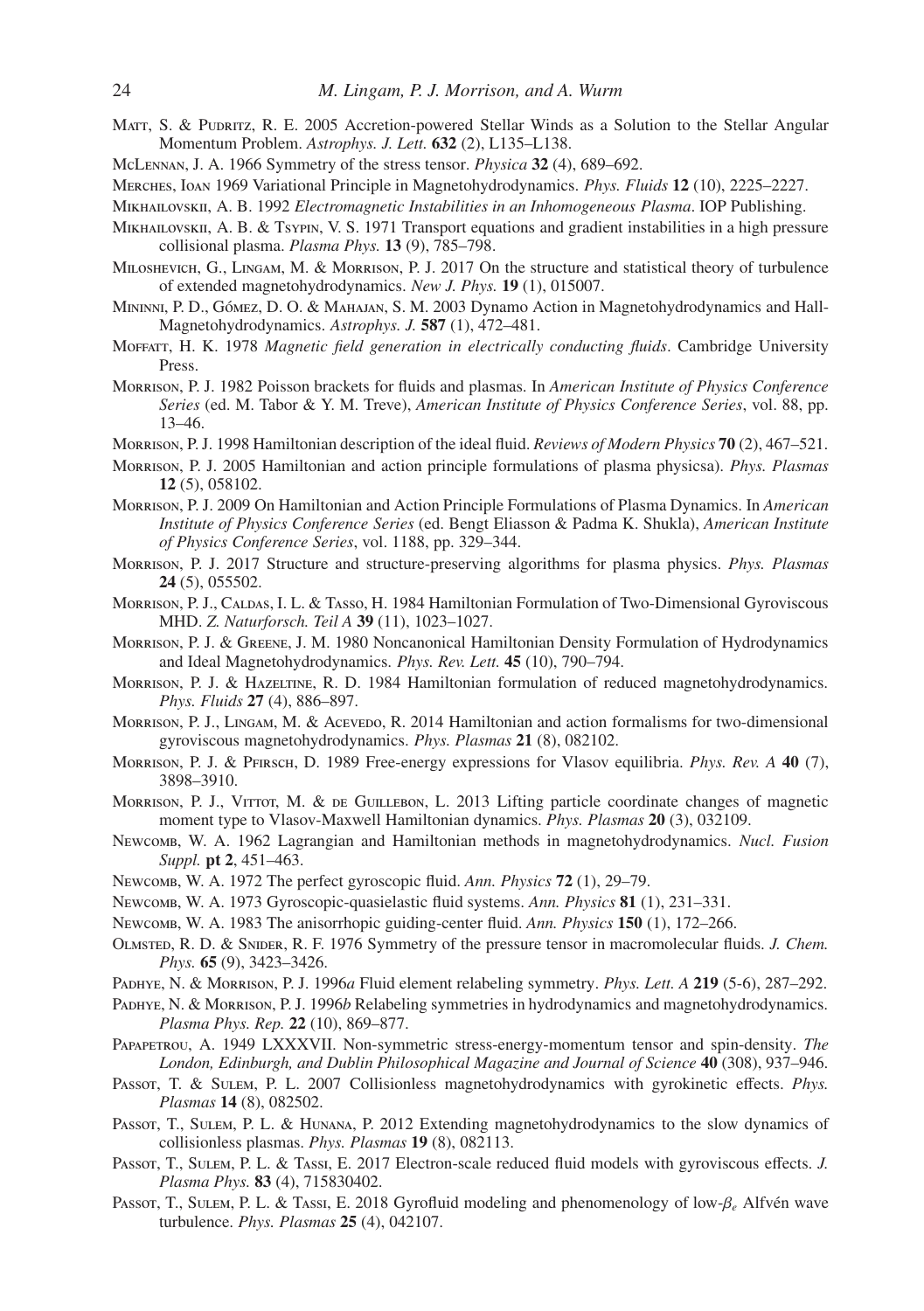- <span id="page-24-12"></span>PFEFFERLE, D., HIRVIJOKI, E. & LINGAM, M. 2017 Exact collisional moments for plasma fluid theories. *Phys. Plasmas* 24 (4), 042118.
- <span id="page-24-21"></span>Pfirsch, D. & Morrison, P. J. 1985 Local conservation laws for the Maxwell-Vlasov and collisionless kinetic guiding-center theories. *Phys. Rev. A* 32 (3), 1714–1721.
- <span id="page-24-6"></span>Pogutse, I. O., Smolyakov, A. I. & Hirose, A. 1998 Magnetohydrodynamic equations for plasmas with finite-Larmor-radius effects. *J. Plasma Phys.* 60 (1), 133–149.
- <span id="page-24-25"></span>Priest, E. 2014 *Magnetohydrodynamics of the Sun*. Cambridge University Press, Cambridge.
- <span id="page-24-8"></span>Ramos, J. J. 2005*a* Fluid formalism for collisionless magnetized plasmas. *Phys. Plasmas* 12 (5), 052102.
- <span id="page-24-18"></span>Ramos, J. J. 2005*b* General expression of the gyroviscous force. *Phys. Plasmas* 12 (11), 112301.
- <span id="page-24-9"></span>Ramos, J. J. 2007 Fluid theory of magnetized plasma dynamics at low collisionality. *Phys. Plasmas* 14 (5), 052506.
- <span id="page-24-10"></span>Ramos, J. J. 2010 Fluid and drift-kinetic description of a magnetized plasma with low collisionality and slow dynamics orderings. I. Electron theory. *Phys. Plasmas* 17 (8), 082502.
- <span id="page-24-11"></span>Ramos, J. J. 2011 Fluid and drift-kinetic description of a magnetized plasma with low collisionality and slow dynamics orderings. II. Ion theory. *Phys. Plasmas* 18 (10), 102506.
- <span id="page-24-27"></span>Rein, G. 1994 Non-linear stability for the Vlasov-Poisson system–the energy-Casimir method. *Math. Methods Appl. Sci.* 17 (14), 1129–1140.
- <span id="page-24-26"></span>Rice, J. E. 2016 Experimental observations of driven and intrinsic rotation in tokamak plasmas. *Plasma Phys. Control. Fusion* 58 (8), 083001.
- <span id="page-24-28"></span>Rincon, F. 2019 Dynamo theories. *J. Plasma Phys.* 85 (4), 205850401.
- <span id="page-24-0"></span>Roberts, K. V. & Taylor, J. B. 1962 Magnetohydrodynamic Equations for Finite Larmor Radius. *Phys. Rev. Lett.* 8 (5), 197–198.
- <span id="page-24-1"></span>ROSENBLUTH, M. N. & SIMON, A. 1965 Finite Larmor Radius Equations with Nonuniform Electric Fields and Velocities. *Physics of Fluids* 8 (7), 1300–1322.
- <span id="page-24-20"></span>Rosensweig, R. E. 1985 *Ferrohydrodynamics*. Cambridge University Press.
- <span id="page-24-24"></span>Scholz, A. 2009 Stellar spindown: From the ONC to the Sun. In *15th Cambridge Workshop on Cool Stars, Stellar Systems, and the Sun* (ed. Eric Stempels), *American Institute of Physics Conference Series*, vol. 1094, pp. 61–70.
- <span id="page-24-23"></span>Scott, B. & SMIRNOV, J. 2010 Energetic consistency and momentum conservation in the gyrokinetic description of tokamak plasmas. *Phys. Plasmas* 17 (11), 112302.
- <span id="page-24-16"></span>Scott, B. D. 2005 Free-energy conservation in local gyrofluid models. *Phys. Plasmas* 12 (10), 102307.
- <span id="page-24-17"></span>Scorr, B. D. 2007 Nonlinear polarization and dissipative correspondence between low-frequency fluid and gyrofluid equations. *Phys. Plasmas* 14 (10), 102318.
- <span id="page-24-14"></span>Seliger, R. L. & Whitham, G. B. 1968 Variational Principles in Continuum Mechanics. *Proc. R. Soc. Lond. Ser. A* 305 (1480), 1–25.
- <span id="page-24-13"></span>Serrin, J. 1959 Mathematical principles of classical fluid mechanics. In *Handbuch der Physik* (ed. S. Flügge), , vol. VIII, pp. 125–263. Springer Verlag, Berlin.
- <span id="page-24-7"></span>SIMAKOV, A. N. & CATTO, P. J. 2006 What Are the Limitations of Braginskii's Fluid Equations and Hazeltine's Drift Kinetic Equation? In *Theory of Fusion Plasmas* (ed. Olivier Sauter), *American Institute of Physics Conference Series*, vol. 871, pp. 238–249.
- <span id="page-24-29"></span>Simakov, A. N. & Molvig, K. 2016 Hydrodynamic description of an unmagnetized plasma with multiple ion species. I. General formulation. *Phys. Plasmas* 23 (3), 032115.
- <span id="page-24-22"></span>Similon, P. L. 1985 Conservation laws for relativistic guiding-center plasma. *Phys. Lett. A* 112 (1-2), 33–37.
- <span id="page-24-2"></span>Smolyakov, A. I., Pogutse, I. O. & Hirose, A. 1995 Fluid model of collisionless plasma with finite Larmor radius effects. *Phys. Plasmas* 2 (12), 4451–4454.
- <span id="page-24-19"></span>Snider, R. F. & Lewchuk, K. S. 1967 Irreversible Thermodynamics of a Fluid System with Spin. *J. Chem. Phys.* 46 (8), 3163–3172.
- <span id="page-24-4"></span>SNYDER, P. B. & HAMMETT, G. W. 2001 A Landau fluid model for electromagnetic plasma microturbulence. *Phys. Plasmas* 8 (7), 3199–3216.
- <span id="page-24-3"></span>SNYDER, P. B., HAMMETT, G. W. & DORLAND, W. 1997 Landau fluid models of collisionless magnetohydrodynamics. *Phys. Plasmas* 4 (11), 3974–3985.
- <span id="page-24-5"></span>Staebler, G. M., Kinsey, J. E. & Waltz, R. E. 2005 Gyro-Landau fluid equations for trapped and passing particles. *Phys. Plasmas* 12 (10), 102508.
- <span id="page-24-15"></span>Sudarshan, E. C. G. & Mukunda, N. 2016 *Classical Dynamics: A Modern Perspective*, 2nd edn. World Scientific.